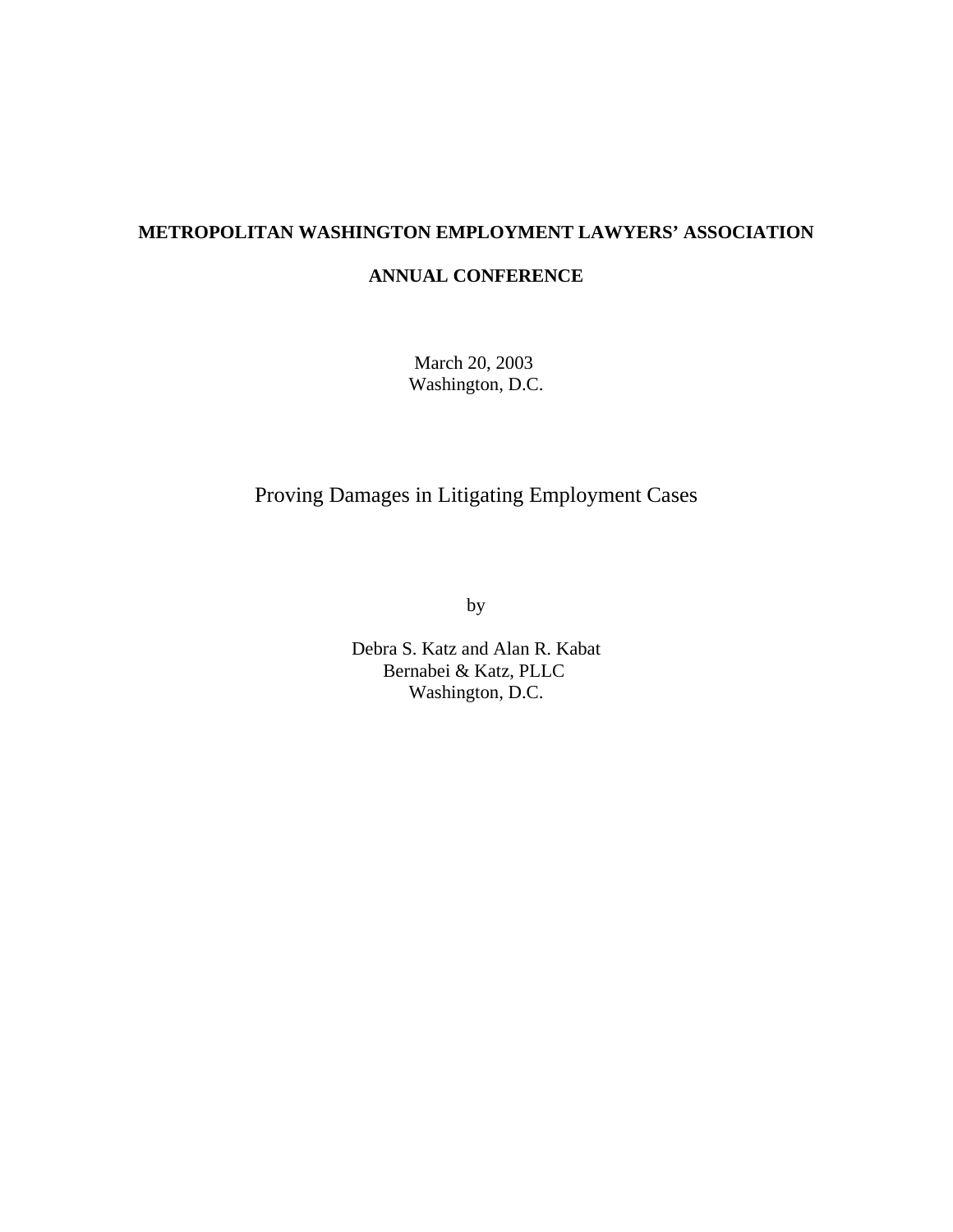# **TABLE OF CONTENTS**

| I.    | <b>Statutory Remedy Provisions.</b>                            |                                                       |        |  |              |                      |                      |  |    | $\mathbf{1}$   |
|-------|----------------------------------------------------------------|-------------------------------------------------------|--------|--|--------------|----------------------|----------------------|--|----|----------------|
|       | A.                                                             | Section 1981                                          |        |  |              |                      |                      |  |    | $\mathbf{1}$   |
|       | <b>B.</b>                                                      | Title VII                                             |        |  |              |                      |                      |  |    | $\overline{2}$ |
|       | C.                                                             | <b>DCHRA</b>                                          |        |  |              |                      |                      |  |    | $\overline{4}$ |
| II.   | Back Pay                                                       |                                                       |        |  |              |                      |                      |  |    | 6              |
| III.  | Reinstatement and Front Pay.                                   |                                                       |        |  |              |                      |                      |  | 8  |                |
|       | A.                                                             | Nature of the Remedy.                                 |        |  |              |                      | $\ddot{\phantom{a}}$ |  |    | 8              |
|       | <b>B.</b>                                                      | Evidentiary Standard for Obtaining Front Pay          |        |  |              |                      |                      |  |    | 8              |
|       | C.                                                             | Reinstatement or Front Pay as Alternative Remedies    |        |  |              |                      |                      |  |    |                |
|       | 10                                                             |                                                       |        |  |              |                      |                      |  |    |                |
|       | D.                                                             | <b>Methods for Calculating Front Pay</b>              |        |  |              |                      |                      |  |    | 12             |
|       | Ε.                                                             | Front Pay and the Value of Stock Options              |        |  |              |                      |                      |  |    | 13             |
| IV.   | <b>Injunctive and Declaratory Relief</b>                       |                                                       |        |  |              |                      |                      |  |    | 15             |
|       | A.                                                             | Nature of the Remedy.                                 |        |  |              | $\ddot{\phantom{a}}$ | $\ddot{\phantom{a}}$ |  |    | 15             |
|       | Injunctive Relief and State Government Employees.<br><b>B.</b> |                                                       |        |  |              |                      |                      |  |    | 15             |
| V.    | Attorney's Fees                                                |                                                       |        |  |              |                      |                      |  |    | 18             |
|       | A.                                                             | The Supreme Court's Buckhannon Decision.              |        |  |              |                      |                      |  |    | 18             |
|       | <b>B.</b>                                                      | Attorney's Fees Under Title VII                       |        |  |              |                      |                      |  |    | 20             |
|       | $C$ .                                                          | Attorney's Fees Under the DCHRA .                     |        |  |              |                      |                      |  |    | 21             |
|       | D.                                                             | Attorney's Fees Under Section 1981.                   |        |  |              |                      |                      |  | 21 |                |
|       | E.                                                             | The Attorney's Fee Petition                           |        |  |              |                      |                      |  |    | 23             |
| VI.   |                                                                | <b>Compensatory Damages</b>                           |        |  |              |                      |                      |  |    | 27             |
| VII.  |                                                                | <b>Punitive Damages</b>                               | $\sim$ |  | $\mathbf{r}$ |                      |                      |  |    | 30             |
|       | A.                                                             | Burden of Proof and Evidentiary Standard              |        |  |              |                      |                      |  |    | 30             |
|       | <b>B.</b>                                                      | Punitive Damages Under Title VII                      |        |  |              |                      |                      |  |    | 31             |
|       | $C$ .                                                          | Punitive Damages Under the DCHRA                      |        |  |              |                      |                      |  |    | 34             |
|       | D.                                                             | <b>Punitive Damages Under Section 1981</b>            |        |  |              |                      |                      |  |    | 37             |
|       | Ε.                                                             | Defendants' Net Worth and Punitive Damages            |        |  |              |                      |                      |  |    | 38             |
| VIII. |                                                                | After-Acquired Defenses to Remedies                   |        |  |              |                      |                      |  |    | 42             |
| IX.   | Taxation of Damages.                                           |                                                       |        |  |              |                      |                      |  | 44 |                |
|       | A.                                                             | The Statutory Problem and Proposed Legislative Relief |        |  |              |                      |                      |  |    | 44             |
|       | <b>B.</b>                                                      | Taxation of Attorney's Fees.                          |        |  |              |                      |                      |  |    | 45             |
|       | $C$ .                                                          | Taxation of Back Pay and Front Pay.                   |        |  |              |                      |                      |  |    | 47             |
| X.    |                                                                | <b>APPENDIX</b>                                       |        |  |              |                      |                      |  |    | 49             |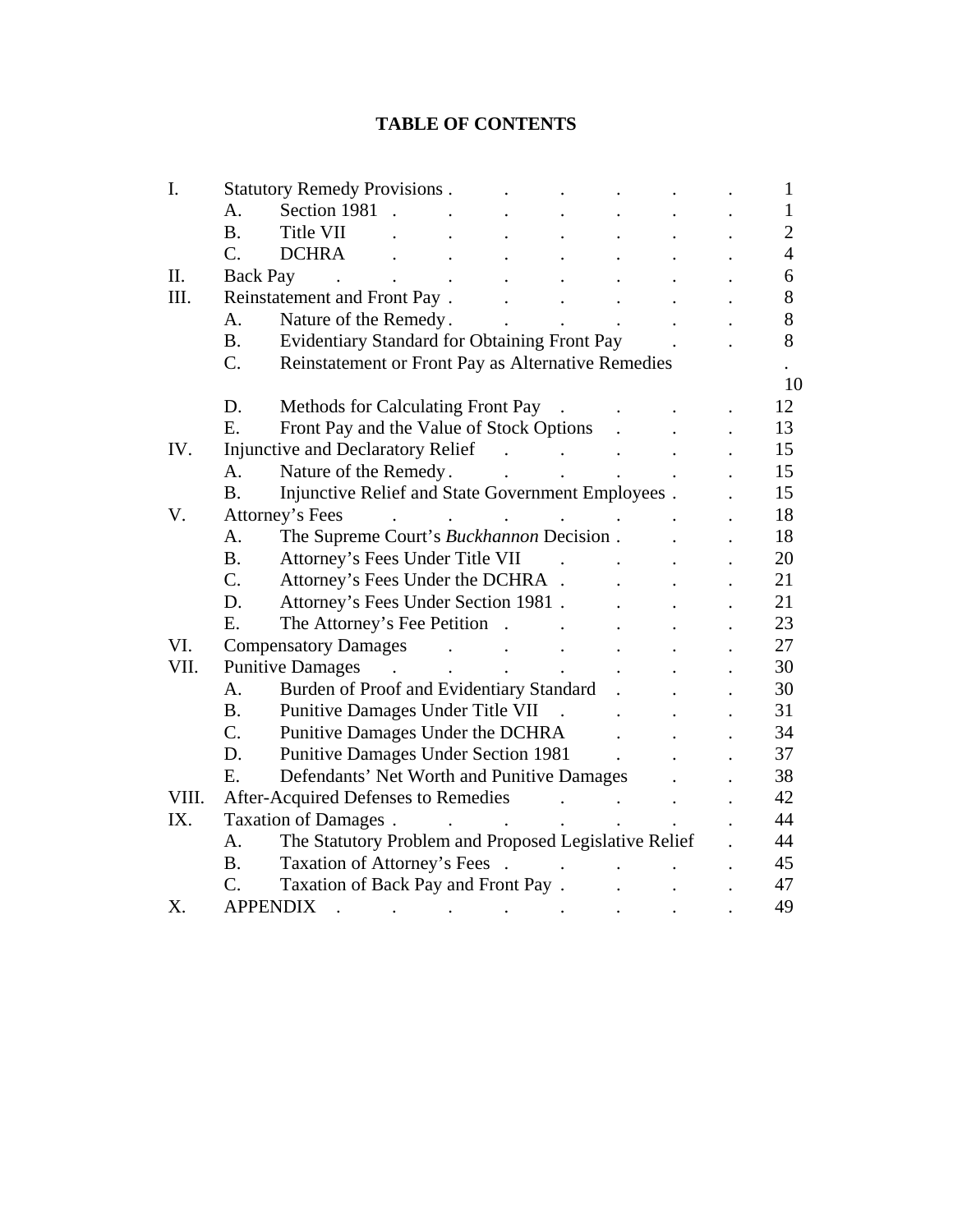# **Proving Damages in Litigating Employment Cases**

**by**

**Debra S. Katz Alan R. Kabat1**

## **Bernabei & Katz, PLLC 1773 T Street, N.W. Washington, D.C. 20009-7139 (202) 745-1942**

This chapter surveys the key remedies available to racial and sexual harassment plaintiffs under Section 1981, Title VII and the D.C. Human Rights Act ("DCHRA"). For further discussion of these issues, including numerous federal appellate decisions concerning damages, as well as the complex law governing taxation of monetary remedies, see R. Seymour & B.B. Brown, Equal Employment Law Update, Chapters 44-56 (Spring 2000).

The courts and commentators have long recognized that for every right there must be a remedy. Chief Justice Marshall concluded, almost two centuries ago, that: "The very essence of civil liberty certainly consists in the right of every individual to claim the protection of the laws, whenever he receives an injury. One of the first duties of government is to afford that protection." Marbury v. Madison, 1 Cranch 137, 163 (1803). Blackstone stated that it is "a general and indisputable rule, that where there is a legal right, there is also a legal remedy, by suit or action at law, whenever that right is invaded." 3 William Blackstone, Commentaries \*23.

### **I. Statutory Remedy Provisions.**

#### **A. Section 1981.**

Section 1981 does not have statutory remedies, other than the award of attorney's fees to prevailing parties under 42 U.S.C. § 1988 (discussed *infra*, Part V); nor does it have statutory

<sup>&</sup>lt;sup>1</sup> Debra S. Katz is a name partner with Bernabei & Katz, PLLC, a civil rights firm based in Washington, D.C., that specializes in the representation of plaintiffs in employment law, civil rights and civil liberties matters. Alan R. Kabat is an associate with the law firm of Bernabei & Katz, PLLC.

<sup>©</sup> Copyright 2003, Debra S. Katz and Alan R. Kabat, Bernabei & Katz, PLLC, Washington, D.C.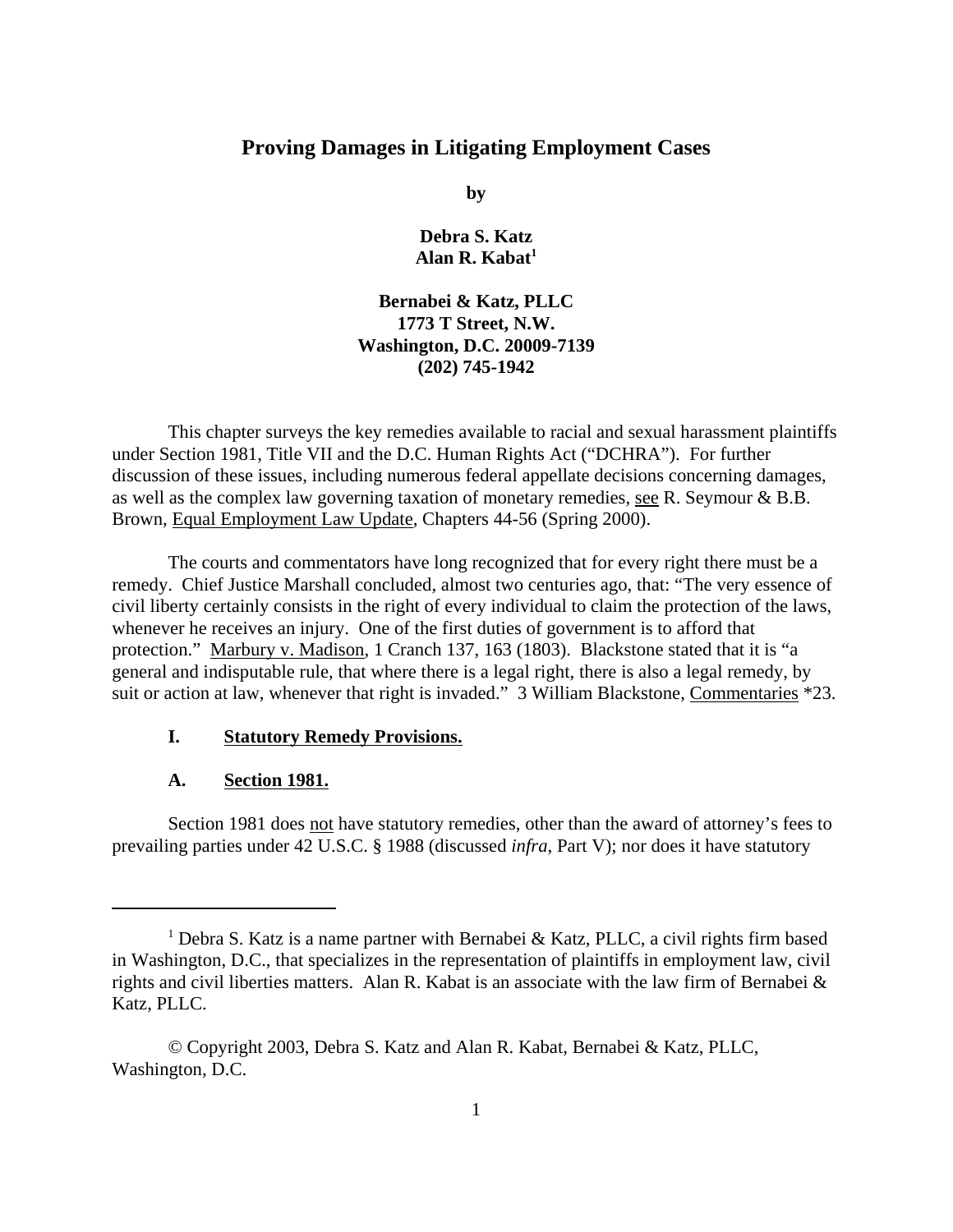caps on remedies. Thus, the courts have drawn upon the common law in providing legal and equitable relief to the successful Section 1981 plaintiff.

# **B. Title VII.**

Title VII's statutory remedies are set forth in 42 U.S.C. §§ 1981a and 2000e-5(g), (k). Section 1981a is applicable only when the plaintiff cannot recover under Section 1981, and does not limit the recovery available under Section 1981 itself. For racial discrimination and harassment plaintiffs, the limitations of Section 1981a will only arise in those (few) cases which are brought solely under Title VII, and not simultaneously under Section 1981. The general statutory remedy provisions under Title VII are:

In an action brought by a complaining party under [Title VII] . . . against a respondent who engaged in unlawful intentional discrimination . . . and provided that the complaining cannot recover under section 1981 of this title, the complaining party may recover **compensatory** and **punitive damages** as allowed in subsection (b) of this section in addition to any relief authorized by . . . [42 U.S.C.  $\S 2000e-5(g)$ , from the respondent.

42 U.S.C. § 1981a(a)(1) (emphasis added).

If the court finds that the respondent has **intentionally engaged** in or is intentionally engaging in an unlawful employment practice charged in the complaint, the court may **enjoin** the respondent from engaging in such unlawful conduct, and order such affirmative action as may be appropriate, which may include, but is not limited to, **reinstatement** or hiring of employees, with or without **back pay** . . . or any other **equitable relief** as the court deems appropriate.

42 U.S.C. § 2000e-5(g)(1) (emphasis added).

Section 1981a sets forth a sliding scale for compensatory and punitive damages under Title VII, based on the employer's size:

(a) \$50,000 for 15 to 100 employees;

- (b) \$100,000 for 101 to 200 employees;
- (c) \$200,000 for 201 to 500 employees; and
- (d) \$300,000 for more than 500 employees.

42 U.S.C. § 1981a(b)(3). All four levels are contingent upon having the requisite number of employees "in each of 20 or more calendar weeks in the current or preceding calendar year," thus excluding certain seasonal employers. Id. This cap is per plaintiff, not per claim. Fogg v. Ashcroft, 254 F.3d 103, 107-08 (D.C. Cir. 2001). It is possible for the plaintiff to file multiple cases based upon separate discriminatory acts. Smith v. Chicago Sch. Reform Bd. of Trustees,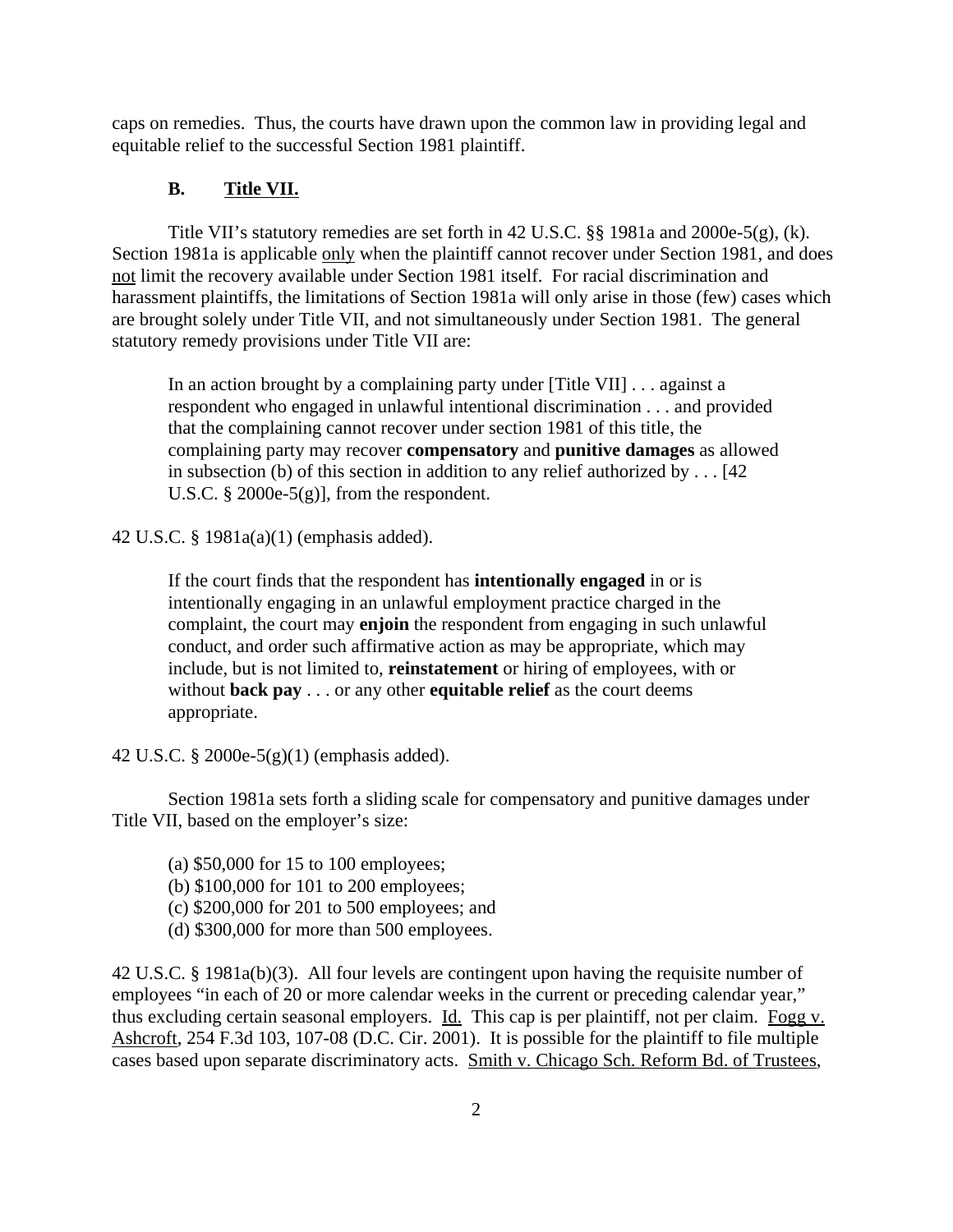165 F.3d 1142, 1150 (7th Cir. 1999) ("Litigants may not split into multiple packages different claims arising out of the same transaction. . . . Multiple discriminatory transactions or episodes may be pursued in multiple suits and yield cumulative recoveries; but multiple claims in a single suit (even if based on multiple transactions) may not."). At the same time, however, if several lawsuits are consolidated for purposes of trial, then the plaintiff can only recover a single award up to the statutory cap. Galliher v. Rubin, 969 F. Supp. 1329, 1331 (S.D. Ga. 1997).

In 2001, the Supreme Court resolved a circuit split, adopting the majority rule that Title VII's statutory cap does not apply to front pay under Title VII. Pollard v. E.I. du Pont de Nemours & Co., 532 U.S. 843, 848-54 (2001). This rejects the contrary view adopted by the Sixth Circuit. Id. at 847 (citing Hudson v. Reno, 130 F.3d 1193 (6th Cir. 1997).

Although the Title VII plaintiff is entitled to a jury trial if she demands compensatory or punitive damages, 42 U.S.C. § 1981a(c)(1), "the court shall not inform the jury of the limitations" to compensatory or punitive damage awards based upon the employer's size. 42 U.S.C. § 1981a(c)(2). This statutory bar also precludes the attorney from making any reference to the statutory cap, such as during closing arguments. Sasaki v. Class, 92 F.3d 232, 235-36 (4th Cir. 1996) (reversible error requiring new trial on damages).

If a jury should award the plaintiff compensatory or punitive damages under Title VII in excess of the applicable cap, then the court ordinarily will reduce the damage award to an appropriate level, unless the plaintiff was also successful on a state or local statutory claim that was based on the same standards of liability as for Title VII. See, e.g., Passantino v. Johnson & Johnson Consumer Prods., Inc., 212 F.3d 493, 509-10 (9th Cir. 2000) (proper for district court to reallocate \$100,000 in back pay, \$2,000,000 in front pay and \$1,000,000 in compensatory emotional distress damages to plaintiff's Washington Law Against Discrimination claim); Martini v. Federal Nat'l Mortgage Ass'n, 178 F.3d 1336, 1349-50 (D.C. Cir. 1999) (excess jury award should be reallocated to plaintiff's DCHRA claim); Estes v. Georgetown Univ., 231 F. Supp. 2d 279, 286 (D.D.C. 2002) (same).

The D.C. Circuit recently emphasized that the statutory caps for Title VII claims are just that — caps — and not a maximum below which the courts should or must go based on a sliding scale analysis:

**First, we reject the argument that § 1981a(b) itself ever requires a reduction below the \$300,000 cap.** By its plain language, [§] 1981a(b)(3) does nothing other than provide a cap. Nothing in the language of that section evidences a congressional intent to specifically empower, let alone require, a trial or appellate court to reduce a verdict in excess of \$300,000 to some lesser figure. Although appellant offers a plethora of cases in which smaller damage figures have been awarded, and in which remittiturs to amounts below \$300,000 have been ordered, **appellant provides no authority for the proposition that cases involving some perceived or even evident degree of injury less than the most egregious must inherently be awarded some figure lower than the cap.** . . .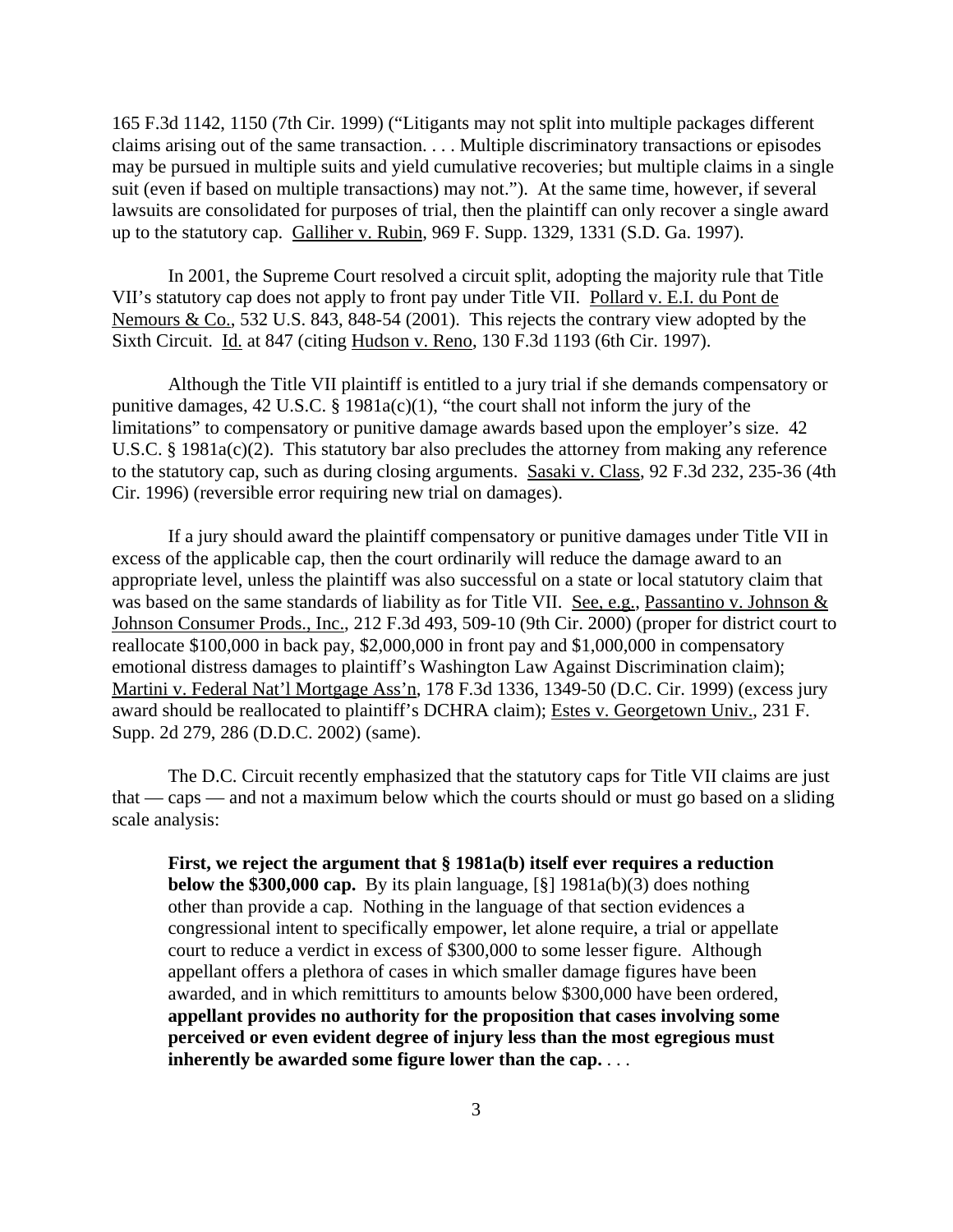Rather, the proper approach is to determine whether the judgment awarded, regardless of whether it is the statutory maximum, is supported by evidence, and does not shock the conscience, or is not inordinately large so as to be obviously unreasonable. Cf. Smith v. Northwest Financial Acceptance, Inc., 129 F.3d 1408, 1416 (10th Cir. 1997). The cases that appellant offers for purposes of comparison in which lesser damages were awarded or approved do not convince us to the contrary. In rejecting that line of argument, we find useful the reasoning of a state court considering a similar question in a different context:

The appellant argues that a comparison of this award to other awards for similar injuries would show that this award is excessive. We stated in Fitzsimonds v. Cogswell, [405 P.2d 785 (Wyo. 1965)] . . . that "We are sure counsel realizes that there is no way of obtaining uniformity in the amount juries and trial judges may award for damages in personal-injury cases." Because of the unique circumstances of each case as well as the adjustments which would necessarily have to be made for inflation, it is awkward to discuss the size of an award through comparison with past decisions.

Mariner v. Marsden, 610 P.2d 6, 16 (Wyo. 1980). Just so here.

Peyton v. DiMario, 287 F.3d 1121, 1127 (D.C. Cir. 2002) (emphasis added) (upholding district court's award of \$300,000 in compensatory damages, reduced from \$482,000 jury verdict).

### **C. DCHRA.**

The remedies under the DCHRA are governed by its private cause of action provision, which allows for the court to "grant **any relief** it deems appropriate, including the relief provided in §§ 2-1403.07 and 2-1403.13(a)." D.C. Code Ann. § 2-1403.16(b) (emphasis added). Section 2-1403.07 provides for injunctive relief. Section 2-1403.13(a) provides for the following legal and equitable remedies that are relevant to employment discrimination litigation:

### (A) The **hiring, reinstatement or upgrading of employees, with or without back pay;**

(B) The restoration to the membership in any respondent labor organization, admission to or participation in a program, apprenticeship training program, onthe-job training program or other occupational training or retraining program; (C) The extension of full, equal and unsegregated accommodations, advantages, facilities and privileges to all persons;

(D) The payment of **compensatory damages** to the person aggrieved by such practice;

(E) The payment of **reasonable attorney fees;** . . .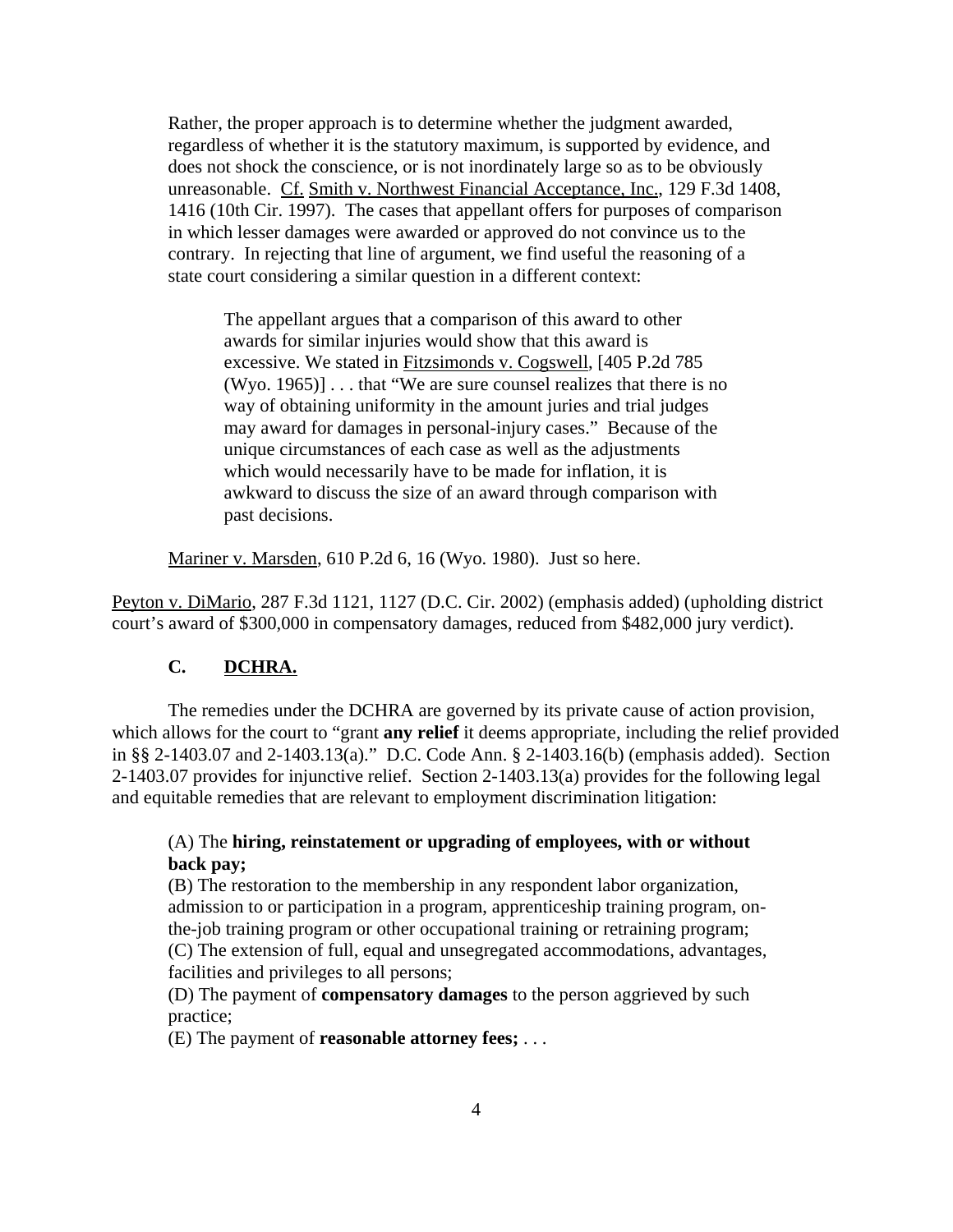D.C. Code Ann. § 2-1403.13(a)(1) (emphasis added). The D.C. Office of Human Rights has promulgated guidelines for the award of monetary relief. See 4 D.C.M.R. §§ 200 to 299, available online at <http://ohr.dc.gov/pdf/guidelines.shtm> or <http://ohr.dc.gov/main.shtm>. The DCHRA does not have any statutory caps to damages.

Although the DCHRA does not specify that punitive damages are available, the D.C. courts have recognized that punitive damages fall within the ambit of Section 2-1403.16(b)'s "any relief" provision. The D.C. Court of Appeals has expressly held that punitive damages are available under the DCHRA, based on its "broad statutory language" and legislative history. See Arthur Young & Co. v. Sutherland, 631 A.2d 354, 372 (D.C. 1993) ("We therefore hold that punitive damages are available in civil actions under the DCHRA, subject only to the general principles governing any award of punitive damages."); accord Pendarvis v. Xerox Corp., 3 F. Supp. 2d 53, 57 (D.D.C. 1998) (recognizing availability of punitive damages under DCHRA). Furthermore, punitive damages are available for any discrimination claim brought under the DCHRA. See Daka, Inc. v. Breiner, 711 A.2d 86, 98 (D.C. 1998) ("we now explicitly hold that punitive damages are available in all discrimination cases under the DCHRA").

Under the DCHRA, individuals, as well as employers, can be held liable for punitive damages. Wallace v. Skadden, Arps, Slate, Meagher & Flom, 715 A.2d 873, 888-89 (D.C. 1998). This is in contrast to Title VII, for which there is no individual liability. Gary v. Long, 59 F.3d 1391, 1399 (D.C. Cir. 1995).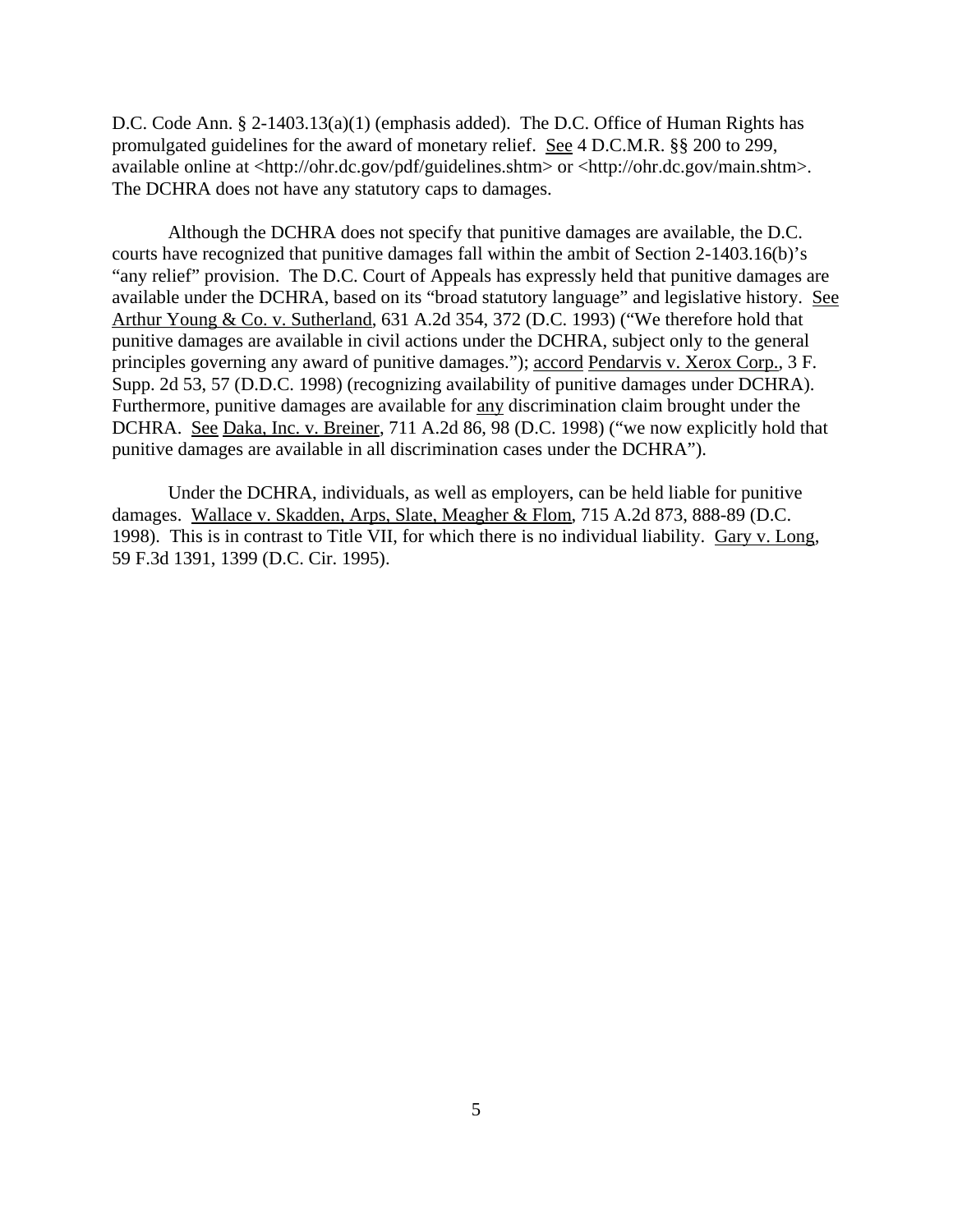#### **II. Back Pay.**

The rationale for back pay is "to make persons whole for injuries suffered on account of unlawful employment discrimination." Albemarle Paper Co. v. Moody, 422 U.S. 405, 418 (1975). Under Title VII, there is a two-year limitation for the recovery of back pay, and a requirement that the plaintiff reasonably mitigate the economic damages:

Back pay liability shall not accrue from a date more than **two years** prior to the filing of a charge with the Commission [EEOC]. Interim earnings or amounts earnable with **reasonable diligence** by the person or persons discriminated against shall operate to **reduce** the back pay otherwise allowable.

42 U.S.C. § 2000e-5(g)(1) (emphasis added). The Supreme Court has recognized that mitigation need only be reasonable, and not extraordinary; although the plaintiff "need not go into another line of work, accept a demotion, or take a demeaning position, he forfeits his right to back pay if he refuses a job substantially equivalent to the one he was denied." Ford Motor Co. v. EEOC, 458 U.S. 219, 231-32 (1982). Thus, the Court later noted that "if damages could reasonably have been mitigated no award against a liable employer should reward a plaintiff for what her own efforts could have avoided." Faragher v. City of Boca Raton, 524 U.S. 775, 807 (1998). The lower courts have similarly recognized the obligation of the plaintiff to mitigate her damages in order to obtain back pay. See, e.g., Carey v. Mt. Desert Island Hosp., 156 F.3d 31, 41 (1st Cir. 1998) (back pay award reduced because plaintiff "did not exercise reasonable diligence in seeking comparable employment" and had received money while unemployed).

The D.C. Circuit recently emphasized that the "employer has the burden of proving failure to mitigate." Peyton, 287 F.3d at 1128. Thus, the employer needs to present evidence showing that the plaintiff "withdrew from the [job] market and was not ready, willing, and able to accept other employment." Id. (upholding back pay award).

In Estes, the district court set aside the jury's back pay award because her proof of economic injury, based primarily on expert testimony by plaintiff's economist witness, "was too speculative." Estes v. Georgetown Univ., 231 F. Supp. 2d 279, 284 (D.D.C. 2002). The economist's expert opinion was that if the plaintiff had not been terminated, she would have been promoted to her supervisor's job, and given a commensurate salary increase, all within six months after the date of her termination. Id. However, the court stated that this expert opinion "did not fully account" for evidence showing that the plaintiff had never applied for her supervisor's position or any other position during the previous four years, had less work experience and fewer credentials than her supervisor, and her performance reviews might have affected her ability to be promoted. Id. ("Because plaintiff's proof of economic injury was impermissibly speculative, the jury's award of back pay must be set aside.").

The back pay award should not be reduced by non-employment related earnings, such as lottery winnings, welfare benefits, or Medicaid reimbursements. See, e.g., EEOC v. Joe's Stone Crab Inc., 15 F. Supp. 2d 1364, 1374 n.22, 77 FEP Cases 897, 903 n.22 (S.D. Fla. 1998) ("under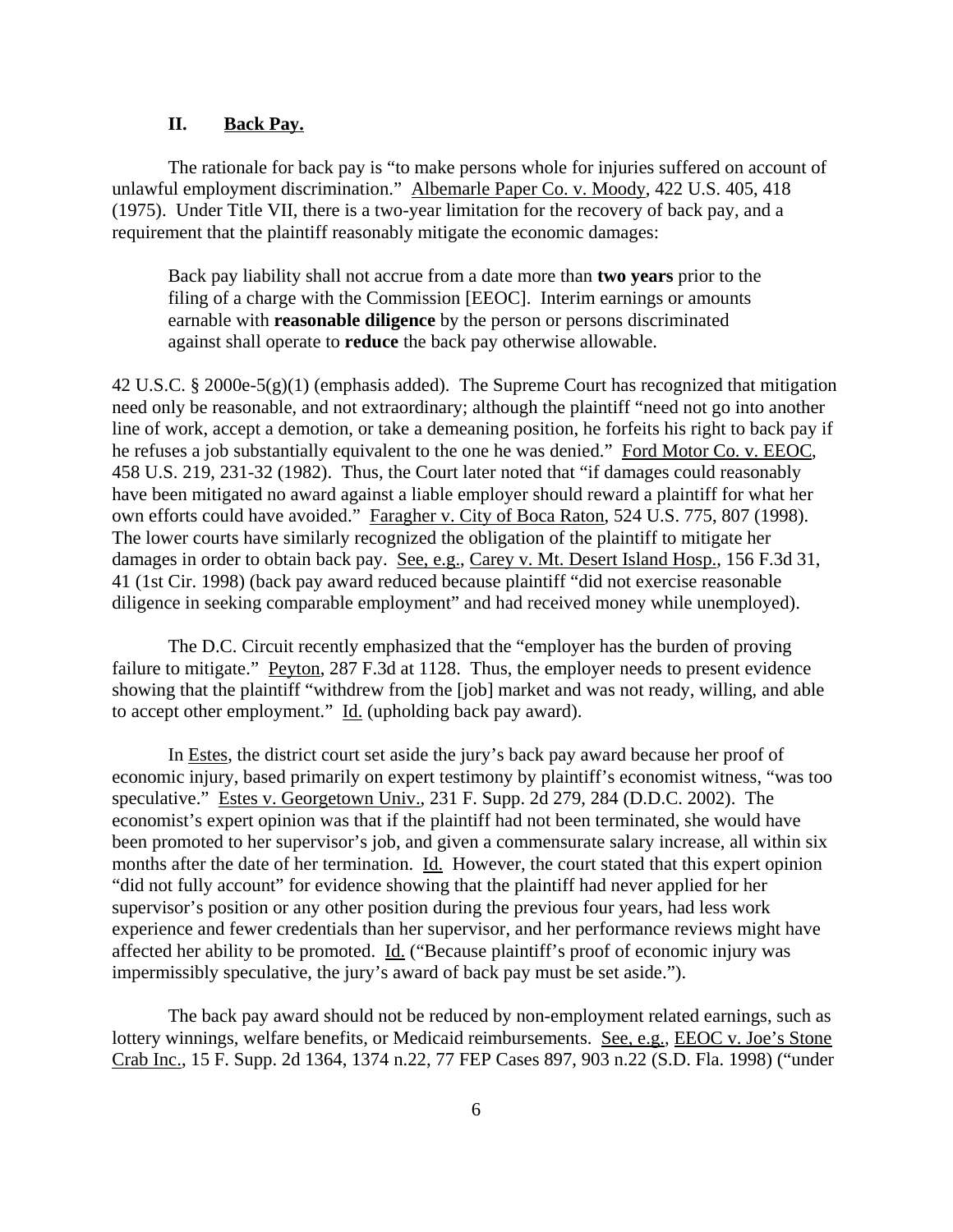the collateral source doctrine, funds unrelated to the conduct at issue and received from third parties are not counted as mitigating earnings"); Ruiz v. Cookies on Melrose Inc., 77 FEP Cases 138, 139 (S.D.N.Y. 1998) ("Unlike employment benefits, an employer makes no direct contribution to an employee's public assistance benefits. Reducing a backpay award by the amount of public assistance benefits received would result in a windfall to the employer who committed the illegal discrimination.").

An employer may have increased liability for back pay for having taken retaliatory and discriminatory actions against a former employee subsequent to her constructive discharge. See Durham Life Ins. Co. v. Evans, 166 F.3d 139, 157-58 (3d Cir. 1999) (defendant discriminated against former employee by filing lawsuit against her and encouraging complaints from her former clients; these acts "at the very least prevent Durham from arguing that Evans unreasonably failed to mitigate her damages, which is the only way Durham could avoid a back pay award under these circumstances").

A constructive discharge can support an award of back pay. See Durham, 166 F.3d at 155 ("Title VII allows back pay awards when an employee does not leave her employment voluntarily."). However, if the constructive discharge claim is rejected, the plaintiff is no longer entitled to back pay, but remains eligible for compensatory damages. Coffman v. Tracker Marine L.P., 141 F.3d 1241, 1248 (8th Cir. 1998) (damage award to be reduced by the amount of back pay, since plaintiff was not constructively discharged).

The back pay award is ordinarily augmented by prejudgment interest, based on the elapsed time from the discriminatory act to the judgment. Thomas v. National Football League Players Ass'n, 131 F.3d 198, 207 (D.C. Cir. 1997) ("presumption strongly favors prejudgment interest" on back pay). A reasonable delay in filing the lawsuit, such as when the plaintiff "awaited the EEOC's disposition of her request for a right to sue letter, which was delayed through no fault of her own," need not affect her entitlement to prejudgment interest, but an unreasonable delay in prosecuting the lawsuit can. Id.

Employees who are illegal aliens generally are not entitled to a back pay award. Hoffman Plastic Compounds, Inc. v. NLRB, 535 U.S. 137, \_\_\_, 122 S. Ct. 1275, 1283-84 (2002) (reversing D.C. Circuit decision upholding award of back pay to employee wrongfully terminated in violation of NLRA). It remains to be seen whether the courts will apply Hoffman to back pay claims under Title VII and Section 1981. Hoffman does not apply to claims for unpaid wages under the Fair Labor Standards Act, 29 U.S.C. § 215, because FLSA claims are for work already performed, as opposed to back pay. See, e.g., Singh v. Jutla & C.D. & R's Oil, Inc., 214 F. Supp. 2d 1056, 1057 (N.D. Cal. 2002) (FLSA claims; distinguishing Hoffman); Flores v. Amigon, 233 F. Supp. 2d 462 (E.D.N.Y. 2002) (same); Zeng Liu v. Donna Karan Int'l, Inc., 207 F. Supp. 2d 191, 192 (S.D.N.Y. 2002) (same).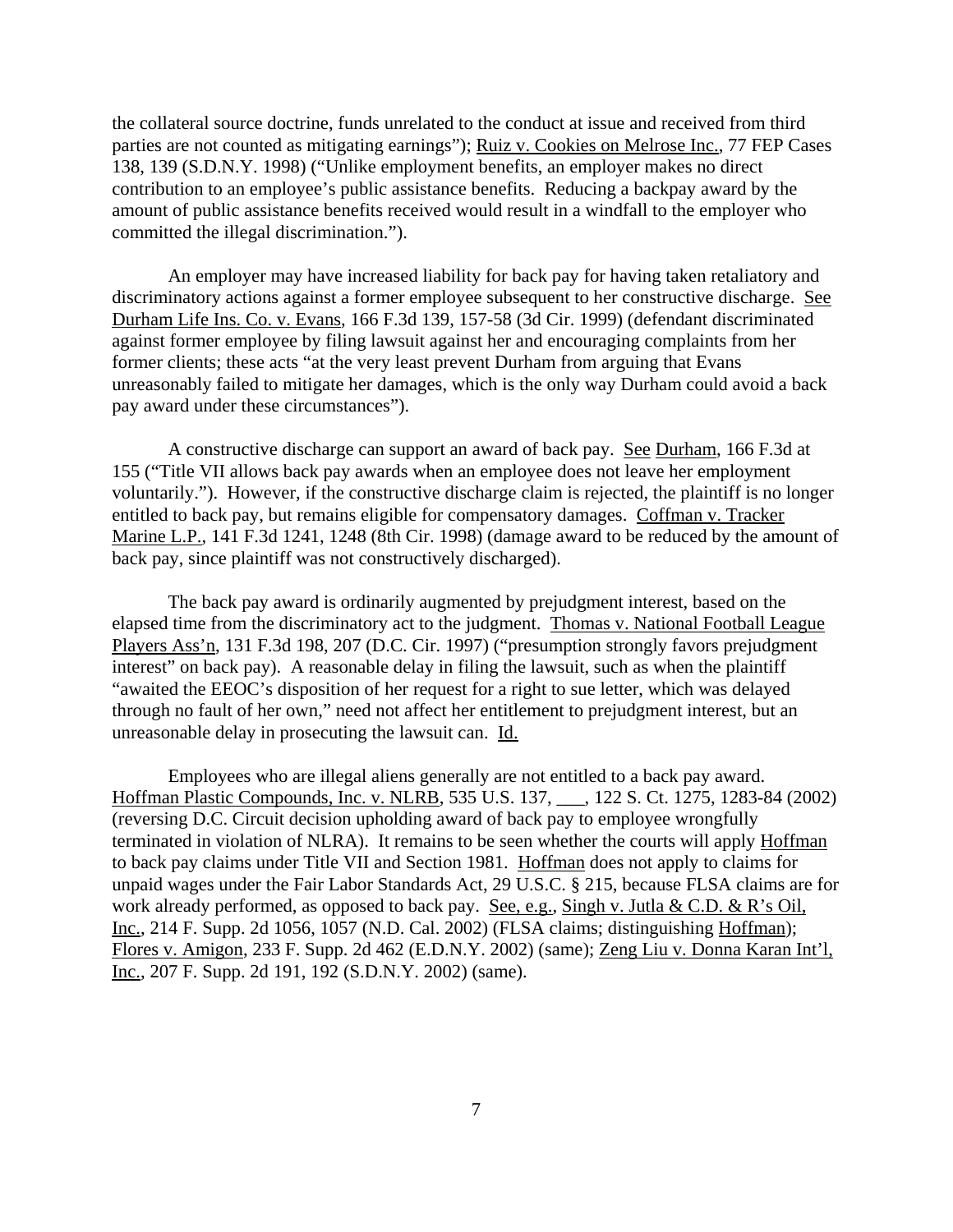#### **III. Reinstatement and Front Pay.**

#### **A. Nature of the Remedy.**

For the plaintiff who was demoted or discharged (constructively or directly), from her position, the court can order equitable relief in the form of reinstatement to her former job, or payment of front pay reflecting the future lost earnings from the difference between her current earnings and what she would have earned had she remained with the defendant. Reinstatement is limited by the availability of comparable positions and the suitability of defendant's work environment for the plaintiff, including the continued presence of harassers and plaintiff's own limitations in terms of her ability to continue working at that site. See, e.g., Kelley v. Airborne Freight Corp., 140 F.3d 335, 353 (1st Cir. 1998) ("future damages should not be awarded unless reinstatement is impractical or impossible"); Thomas v. National Football League Players Ass'n, 131 F.3d 198, 207 (D.C. Cir. 1997) (reinstatement inappropriate due to "acrimony of litigation" and "the employee engaged in behavior that could conceivably have given rise to a legitimate discharge under other circumstances").

Front pay is an equitable award under federal anti-discrimination statutes, since it is an alternative to reinstatement. Kramer v. Logan County Sch. Dist. No. R-1, 157 F.3d 620, 626 (8th Cir. 1998) ("front pay is not so much a monetary award for the salary that the employee would have received but for the discrimination, but rather [is] the monetary equivalent of reinstatement, to be given in situations where reinstatement is impracticable or impossible"). As an equitable remedy, the availability and amount of front pay is to be determined by the judge, not the jury. Excel Corp. v. Bosley, 165 F.3d 635, 639 (8th Cir. 1999) ("issue of front pay is not an issue for the jury to decide, rather it is a form of equitable relief which must be determined by the district court after considering all aspects of the case."); McCue v. Kansas Dep't of Human Resources, 165 F.3d 784, 791 (10th Cir. 1999) (vacating jury's award of front pay, since this was province of court, not jury). However, front pay may be a legal award under some state statutory schemes, in which case the jury will have to be instructed on the method for calculating front pay. Kelley, 140 F.3d at 354.

#### **B. Evidentiary Standard for Obtaining Front Pay.**

The D.C. Circuit, in Peyton, recently emphasized the need for proving front pay claims based on objective evidence, as opposed to subjective speculation:

In Barbour v. Merrill, 48 F.3d 1270 (D.C. Cir. 1995), cert. dismissed, 516 U.S. 1155 (1996), we articulated factors to be considered in calculating front pay. Certain considerations "**including whether an award of front pay would be 'unduly speculative,'** may in some circumstances limit the court's discretion." Id. at 1280. **"The longer a proposed front pay period, the more speculative the damages become."** McKnight v. GM, 973 F.2d 1366, 1372 (7th Cir. 1992). Here the award of 26 years of front pay was unduly speculative and therefore an abuse of discretion. Contrary to the district court's understanding, Barbour does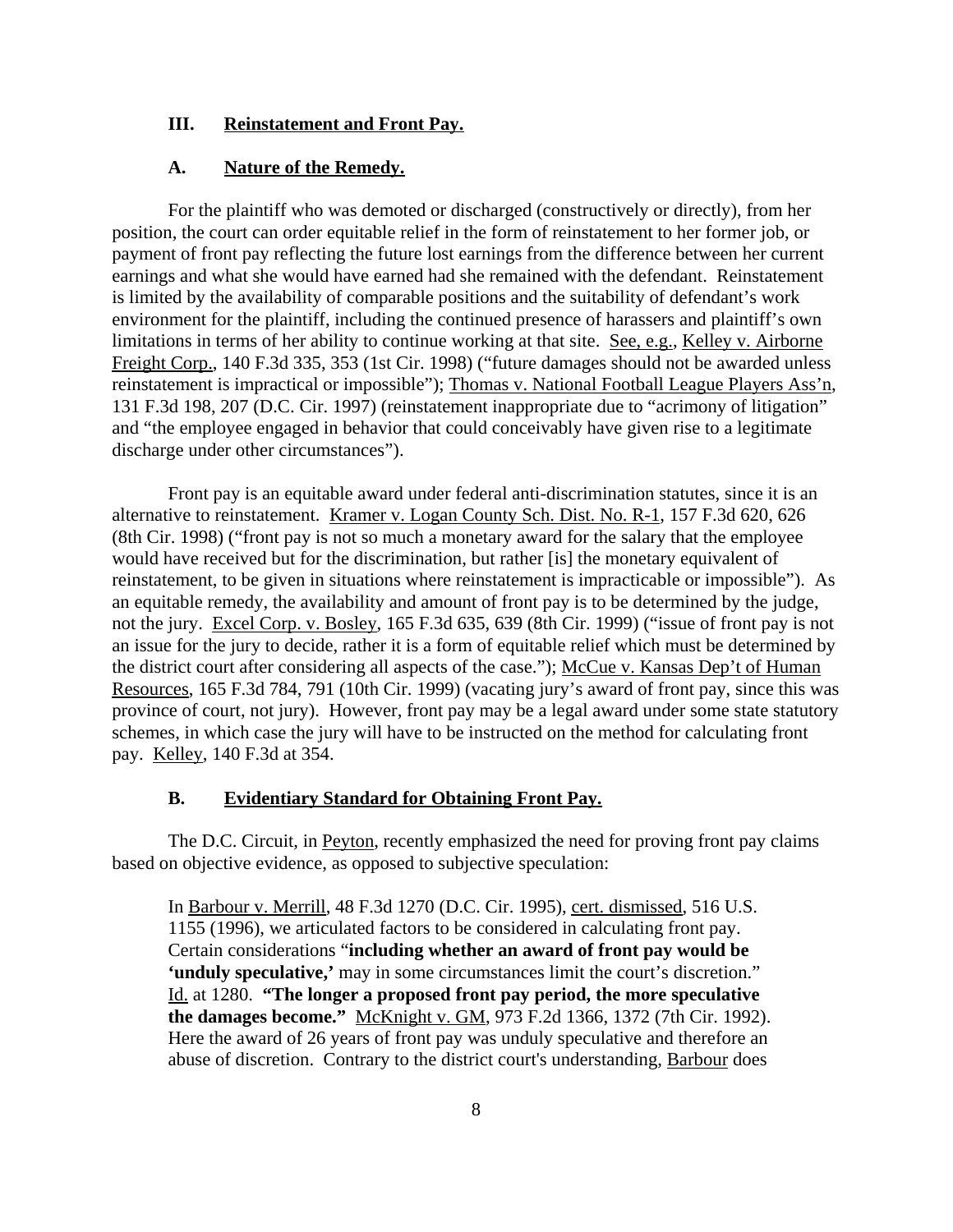not hold that a plaintiff's intention to remain at her employer until retirement, even if that intention is entirely reasonable, automatically entitles front pay for the remainder of her work life. Rather, Barbour includes a list of non-exhaustive factors to consider, including age. See Barbour, 48 F.3d at 1280. Indeed, Barbour specifically suggests that the district court consider the length of time employees in similar positions stay at the defendant employer as well as at other employers, the time required to secure similar employment, and other factors. Id. Moreover, on remand, the district court in Barbour only awarded one year of front pay, which was affirmed by this Court. See Barbour v. Merrill, 132 F.3d 1480 (D.C. Cir. 1997) (table). Neither the district court nor appellee cites any case which suggests that an employee's subjective intent to remain at a job until retirement, by itself, justifies an award of front pay for the rest of her career.

**While some speculation is necessary to determine front pay, here the appellee produced no expert testimony concerning her earning potential**, nor did the district court examine what positions were available in the private sector comparable to a journeyman proofreader position at GPO. "The plaintiff bears the initial burden of providing the district court 'with the essential data necessary to calculate a reasonably certain front pay award." Barbour, 48 F.3d at 1279 (quoting McKnight, 973 F.2d at 1372).

Peyton, 287 F.3d at 1128-29 (emphasis added). Thus, "some speculation" is acceptable, and perhaps even necessary in determining front pay:

[A] **district court should not refuse to award front pay merely because some speculation about future earnings is necessary, or because parties have introduced conflicting evidence.** Indeed, in other contexts, such as when valuing lost earning capacity in a personal injury case, courts (or juries) routinely engage in some speculation, based on the factual record the parties have established. . . . [plaintiff] established a prima facie case for an award of front pay: he provided the district court with both a proposed salary base for the award and a definite duration for the award.

Barbour v. Merrill, 48 F.3d 1270, 1280 (D.C. Cir. 1995) (emphasis added).

In Peyton, the D.C. Circuit then discussed the factual circumstances, including plaintiff's age, her ability to continue working, and her short post-termination employment history, and concluded that the district court's front pay award was unwarranted:

To award Peyton front pay based on the assumption that she will continue in an allegedly low-paying job (compared to a journeyman proofreader at GPO) for a full career, when she is only 34 years old and not incapacitated, **is to give her a tremendous windfall rather than to make her whole.** There is no reason to assume that if she is, in fact, qualified for a high-paying job at GPO, she will not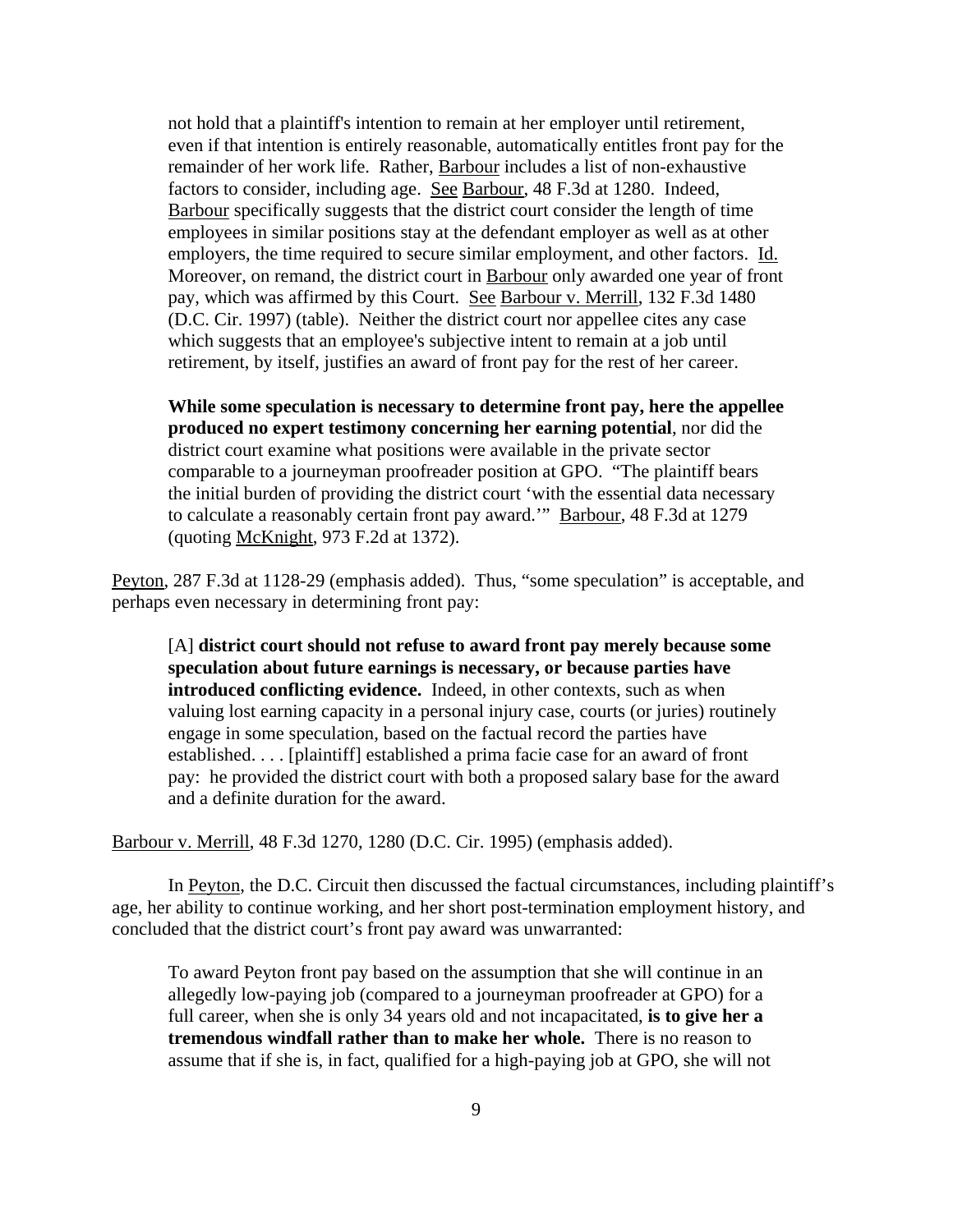be able to find a high-paying job in the future. Perhaps she will not. Perhaps private printers systemically pay less for the work she was training to do. However, the district court cannot make this determination solely on the basis of appellee's one month of experience at a private employer that may, or may not, be representative of the private sector, doing work that may, or may not, be comparable to the work of a journeyman proof-reader at GPO. The record does not support such a speculative conclusion. Accordingly, we vacate the district court's award of \$377,615.72 in future lost earnings, and remand for proceedings consistent with this opinion.

#### Peyton, 287 F.3d at 1130 (emphasis added).

The D.C. courts have thus recognized that the plaintiff must put forth at least some evidence to support her claim to front pay. See, e.g., United Mine Workers of Am. v. Moore, 717 A.2d 332, 340 (D.C. 1998) ("A party is not required to prove damages to a degree of mathematical certainty . . . but must instead offer some evidence which allows the trier of fact to make a reasoned judgment.") (upholding front pay award under DCHRA).

As for back pay, the plaintiff is under an obligation to mitigate her damages to justify an award of front pay. Excel Corp., 165 F.3d at 639 ("A Title VII claimant seeking either back pay or front pay damages has a duty to mitigate those damages by exercising reasonable diligence to locate other suitable employment and maintain a suitable job once it is located.").

The fact that a jury awarded the plaintiff back pay does not require that the court make a comparable front pay award, since the two awards are based on differing circumstances, and it can be easier for the plaintiff to mitigate her damages during the front pay award period than during the back pay award period. Excel Corp., 165 F.3d at 640 (affirming denial of front pay award since plaintiff failed to find comparable employment during relevant period while awarding back pay since plaintiff had mitigated her damages). At the same time, the court cannot consider evidence that was excluded at trial in making its determination of the front pay award. Gumbhir v. Curators of Univ. of Mo., 157 F.3d 1141, 1145 (8th Cir. 1998) ("district court did not abuse its discretion in refusing to consider in fashioning equitable relief evidence it had excluded from the jury's consideration at trial").

### **C. Reinstatement or Front Pay as Alternative Remedies.**

The courts have recognized that numerous facts and circumstances exist for determining whether reinstatement is an appropriate or available remedy. A district court has enumerated nine such factors as recognized by various circuit courts. See Ogden v. Wax Works, Inc., 29 F. Supp. 2d 1003, 1010, 78 FEP Cases 973, 977-78 (N.D. Iowa 1998), aff'd 214 F.3d 999 (8th Cir. 2000) (upholding jury verdict in favor of plaintiff). This helpful analysis is set forth below: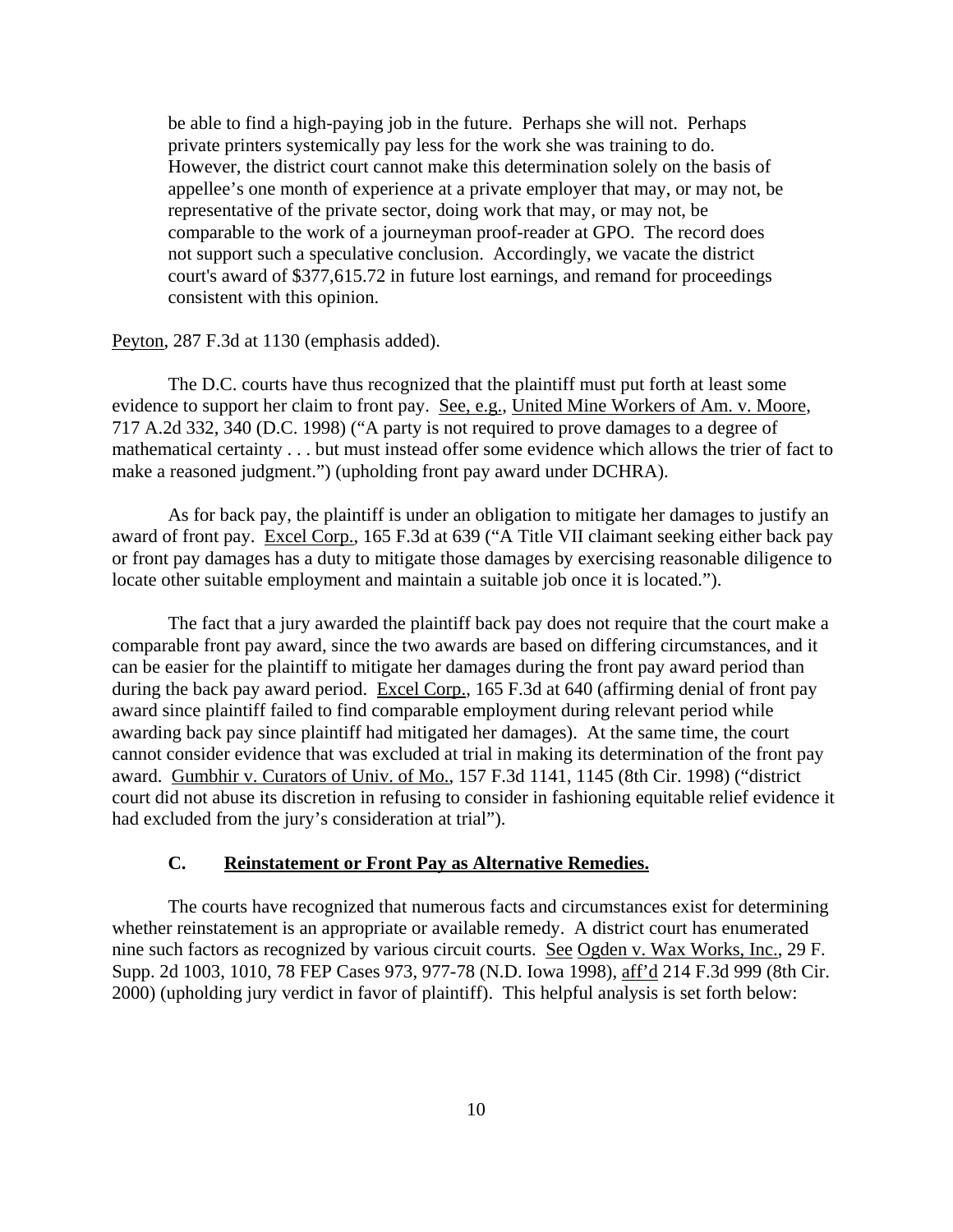However, to the extent a framework of potentially applicable factors will assist in the analysis, a synthesis of the [appellate] decisions discussed above suggest the following pertinent considerations:

(1) whether the employer is still in business;

(2) whether there is a comparable position available for the plaintiff to assume;

(3) whether an innocent employee would be displaced by reinstatement;

(4) whether the parties agree that reinstatement is a viable remedy;

(5) whether the degree of hostility or animosity between the parties — caused not only by the underlying offense but also by the litigation process — would undermine reinstatement;

(6) whether reinstatement would arose hostility in the workplace;

(7) whether the plaintiff has since acquired similar work;

(8) whether the plaintiff's career goals have changed since the unlawful termination; and

(9) whether the plaintiff has the ability to return to work for the defendant employer — including consideration of the effect of the dismissal on the plaintiff's self-worth.

Id. (internal citations omitted). In Ogden, the court then discussed the even more complex analytical process for determining whether front pay should be awarded, and elaborated eleven factors as set forth below:

A synthesis of the [appellate] cases discussed above suggest that the following factors may assist the district court in calculating a front pay award:

(1) the plaintiff's age;

(2) the length of time the plaintiff was employed by the defendant employer;

(3) the likelihood the employment would have continued absent the discrimination;

(4) the length of time it will take the plaintiff, using reasonable effort, to secure comparable employment;

(5) the plaintiff's work and life expectancy;

(6) the plaintiff's status as an at-will employee;

(7) the length of time other employees typically held the position lost;

(8) the plaintiff's ability to work;

(9) the plaintiff's ability to work for the defendant-employer;

(10) the employee's efforts to mitigate damages; and

(11) the amount of any liquidated or punitive damage award made to the plaintiff.

Id. at 1014-15, 78 FEP Cases at 981-82 (internal citations omitted). The court, in Ogden, recognized that these lists were neither "all-inclusive" nor "a uniform litany of pertinent considerations," since the reinstatement and front pay analyses are highly fact-specific. Id. Nonetheless, the compilations of factors and circumstances set forth in Ogden provide a useful starting point for employment discrimination practitioners.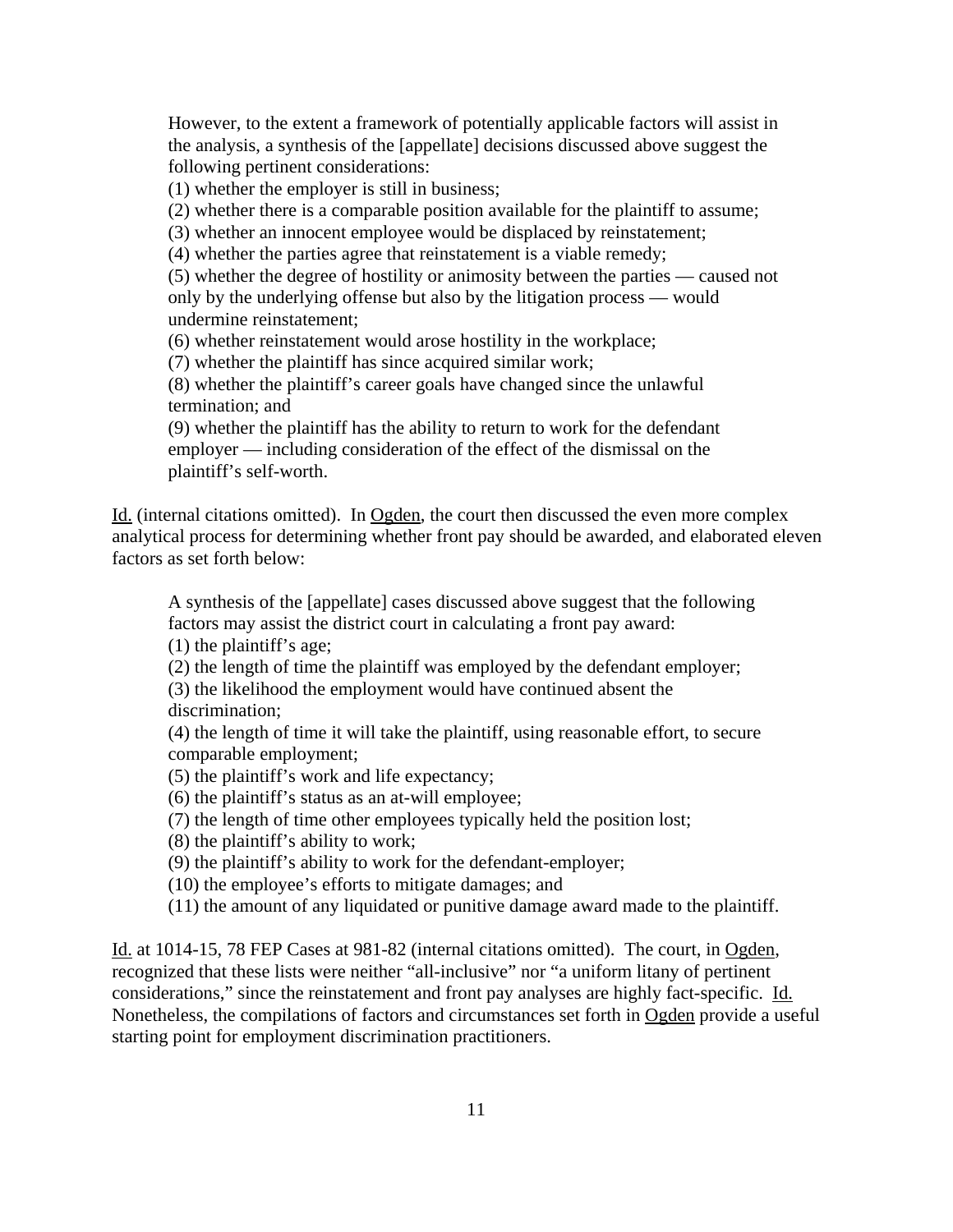The Fifth Circuit recently discussed an interesting example of actions taken by a defendant after the trial that justified an increased award of front pay in a sexual harassment case brought by a faculty member:

After initially reducing the jury's recommended award to reflect only ten years of lost future wages, the court added five additional years of front pay based on an email sent by President Low to all 8,000 University employees. The court determined that the email, which Low sent the day after the jury verdict, was the continuation of a pattern of vindictive behavior demonstrated at trial. In the email, Low expressed his disappointment over the jury's finding of retaliation, stating: "I want to make it very clear that [Mota] was not fired, but rather failed to return to his faculty duties upon expiration of leave that he had requested and was granted by UT-Houston." The district court portrayed the email as attempting to "present Mota in the worst professional light possible." The court also concluded that this behavior would impact Mota's future work prospects.

Mota v. University of Tex. Houston Health Sci. Ctr., 261 F.3d 512, 527 (5th Cir. 2001) (upholding district court's front pay award of \$194,989.00).

#### **D. Methods for Calculating Front Pay.**

The courts have used various economic methods for calculating front pay to factor in the effect of inflation on the award, i.e., to discount to the present value the award of future damages, since the plaintiff, by receiving an up-front award of front pay, can immediately earn interest on that amount. Chonich v. Wayne Comm. Coll., 874 F.2d 359, 369 (6th Cir. 1989) ("The failure to instruct the jury to reduce to present value any reasonably demonstrated loss of future earnings fatally infects this jury award."). The D.C. Circuit stated, in a Section 1981 case, that:

The plaintiff bears the initial burden of providing the district court with the essential data necessary to calculate a reasonably certain front pay award, including the amount of the proposed award, the length of time the plaintiff expects to work for the defendant, and the applicable discount rate.

Barbour v. Merrill, 48 F.3d 1270, 1279 (D.C. Cir. 1995) (internal quotation marks omitted).

One generally accepted factor for front pay calculations is the discount rate of the 52 week U.S. Treasury Bills. The latest rates, and those going back to 1980 are posted online by the Bureau of Public Debt, at: <http://www.publicdebt.treas.gov/>. After the economic expert witness has calculated the expected future earnings for each year, then each annual figure should be discounted to its present value by using the formula  $1/(1 + r)^t$  where  $r =$  discount rate, and  $t =$ number of years in the future. The discounted annual figures can then be summed to arrive at the total amount of front pay.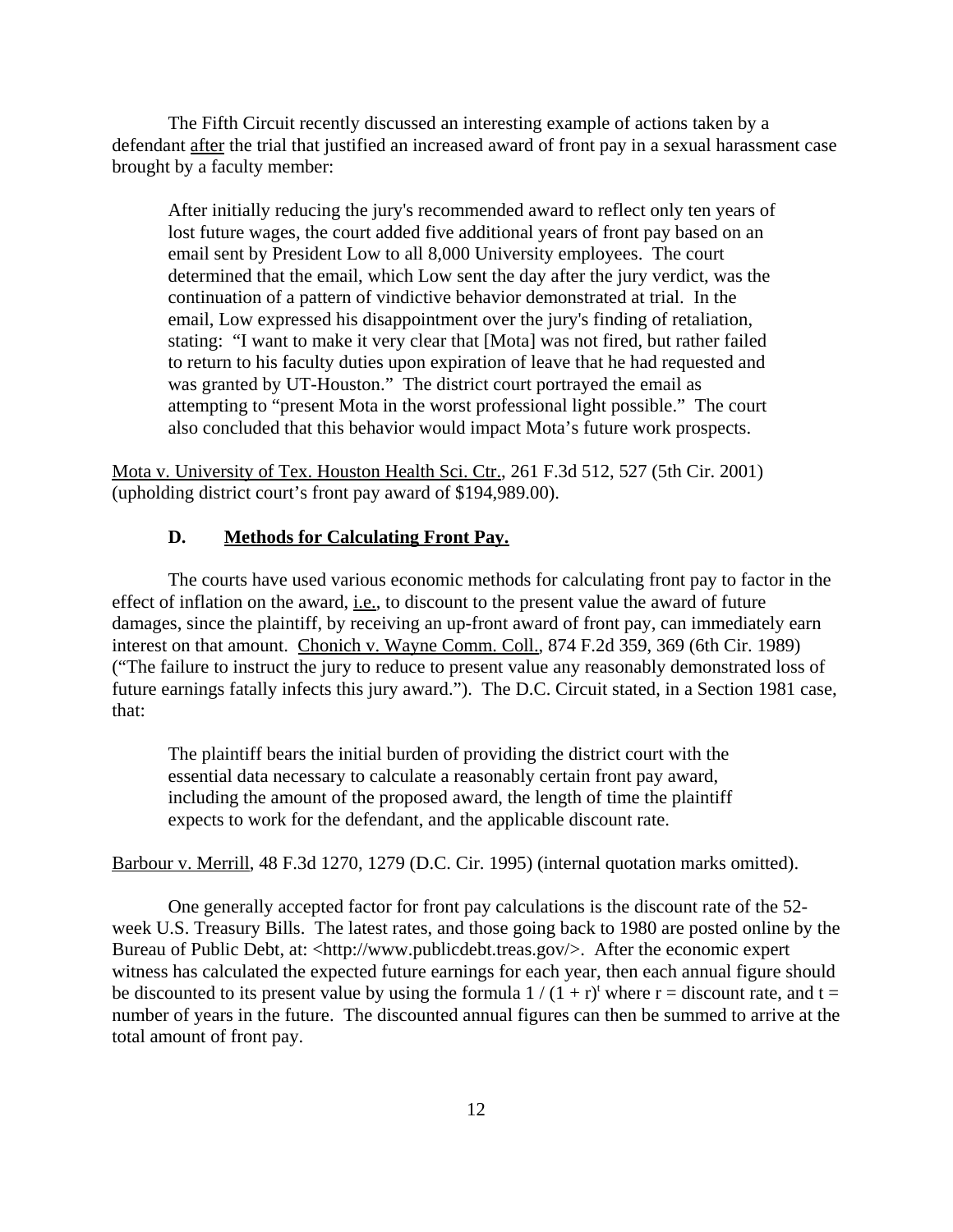### **E. Front Pay and the Value of Stock Options.**

An increasingly important issue in calculating front pay is determining the value of stock options. See Scully v. US Wats, Inc., 238 F.3d 497, 507 (3d Cir. 2001) ("judicial adjudication of stock options is becoming more common due to the widespread use of options as incentives and bonuses"). The Third Circuit defined stock options and discussed their recent proliferation:

Stock options ("call options") allow an employee to buy the employer's stock at a specified future date at a price (the "strike price" or "exercise price") fixed on the date that the stock is granted. Stock options are granted with the expectation that the stock will increase in price during the intervening period, thus allowing the grantee the right to buy the stock significantly below its market price. Traditionally the preserve of corporate executives, stock options are now becoming more widely available to employees throughout a corporation, and may be given as a long-term bonus, often not vesting for several years into the future.

Stock options have become prominent over the past decade, as many Internet "start up" companies typically offer to their employees and applicants the prospect of potentially lucrative stock options in order to recruit and maintain their workforce. . . . Employees who are terminated or constructively discharged usually forfeit their ability to participate in their employer's stock option plans, and may therefore seek judicial relief.

Id. (quoting L. Bernabei & A.R. Kabat, "Stock Options and Employment Discrimination Law," in 2 National Empl. Lawyers Ass'n, 2000 Eleventh Annual Convention Course Manual, at 709- 10 (2000). If an employee who alleges that she was subjected to a discriminatory termination prior to the vesting of her stock options, then she may argue that the value of these stock options should be included in the front pay award. When the scheduled date of vesting of the former employee's stock options occurs prior to trial or settlement, then their value can be readily determined by reference to the actual market price of the stock on that date.

However, if the stock options at issue do not vest until some time after the close of trial, then it will become necessary for the plaintiff to present evidence as to how much those stock options would likely be worth upon the exercise date(s), assuming that the employer is unwilling to allow the former employee to have the right to exercise her options at the future date. This determination is complicated and will likely require expert economic testimony as to the valuation of stock options. Kerkhof v. MCI WorldCom, Inc., 282 F.3d 44, 53 (1st Cir. 2002) ("Because they are often not marketable, employee [stock] options are often hard to value even for a sophisticated analyst.").

The inherent problem is that the value of a stock option is a function of the difference between the strike price, or the face price of the stock option (i.e., the price that the employee gets to pay for the stock), and the actual market price of the stock on that future date. Although the former is given on the stock option certificate itself, the latter price can be difficult to predict,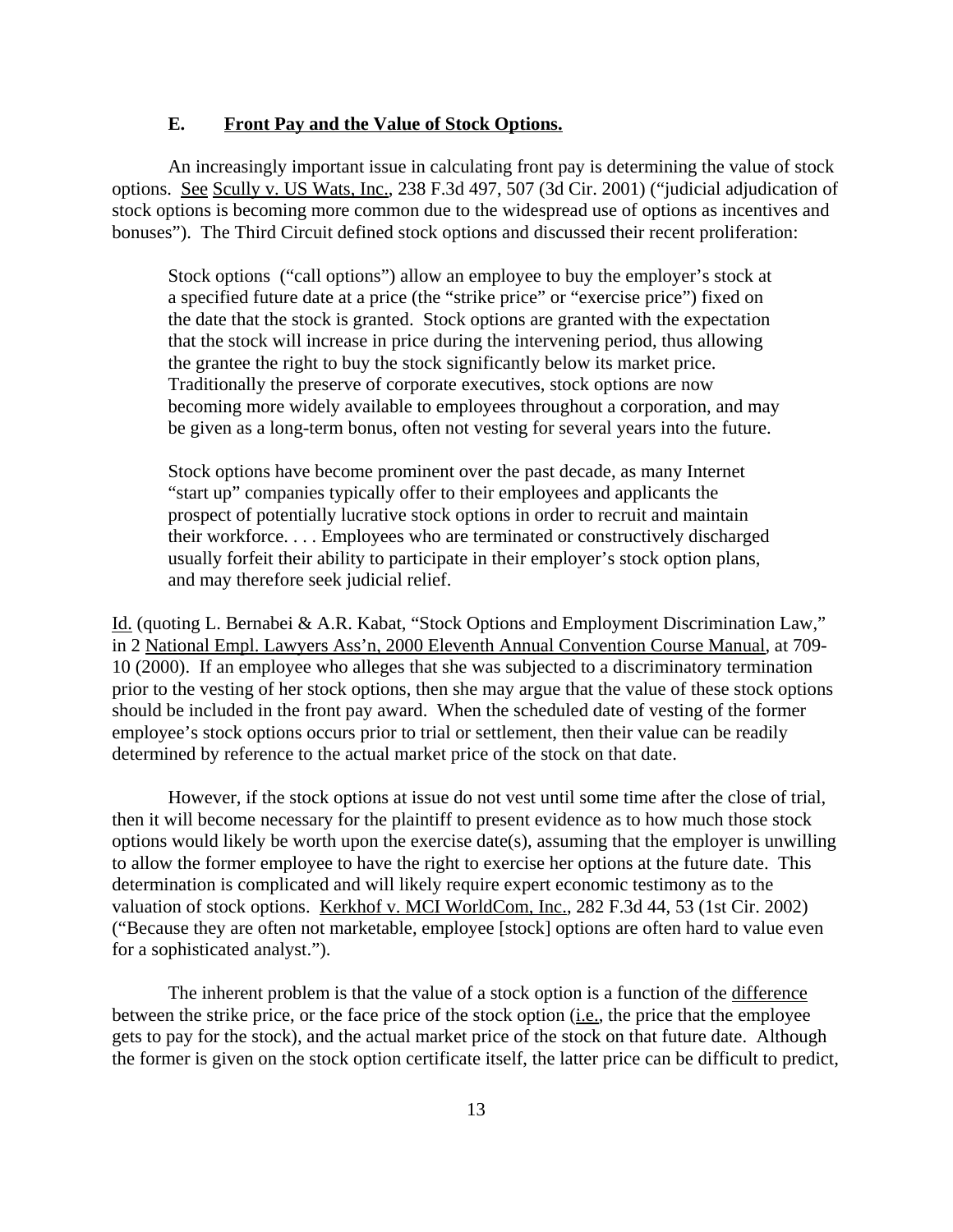given the current volatility of the many stocks, especially those of "Internet start-up" companies, high technology firms, and other "dot.com" corporations where stock options have become a popular employee benefit.

A number of mathematical formulas, using complex differential equations, are available for the calculation of the future value of stock options. See generally Gordon Gemmill, Options Pricing: An International Perspective (1993); Fischer Black, "Fact and Fantasy In the Use of Options," Financial Analysts J., July/Aug. 1975, at 36. These models recognize that the following factors determine the value of future stock options: "[1] the current market price, [2] the strike price, [3] the duration of the option, [4] the interest rate, and [5] the volatility of the underlying stock." Regier v. Rhone-Poulenc Rorer, Inc., C.A. No. 93-4821, 1995 WL 395948, at \*4, 2 Wage & Hour Cas. 2d 1345 (E.D. Pa. July 3, 1995) (citing Gemmill, supra), aff'd 92 F.3d 1172 (3rd Cir. 1996) (table). The first three factors are readily ascertainable, and the fourth factor relates to the dividends (if any) and the market interest rate over the applicable time period. It is the fifth factor, the volatility of the stock itself, that can be highly speculative. For a traditional "blue chip" corporation with a steady, consistent increase in its stock price, the volatility will be low in relation to the price. In contrast, for a start-up company, whose stock price may gyrate on a frequent and unpredictable basis, the volatility can be high in relation to the price. Thus, the employee of a start-up might argue, that since the price of the company's stock has doubled over the past year, it should keep on doubling every year into the future, while the employer will argue that such past increases are no guarantee of future increases.

One such formula, the Black-Scholes formula, calculates the theoretical value of the stock (call) option as a function of the strike price, the elapsed time period, the interest rate multiplied by the strike price, and the volatility component. The actual formula requires two differential equations (Black, supra, at 65), but independent judgment is necessary to determine the volatility component, since past volatility may not accurately predict future volatility. In other words, the output of the Black-Scholes formula depends upon the input, and dueling expert economist witnesses may arrive at highly divergent estimates for the volatility component.

At least two federal appellate courts have recently held that the calculation of damages for loss of stock options should be based on a breach of contract measure of damages, not a conversion claim (which could allow for recovery at a higher intermediate price). See Lucente v. IBM Corp., 310 F.3d 243, 263 (2d Cir. 2002) (reversible error to use conversion valuation); Scully, 238 F.3d at 512-13 (rejecting conversion valuation).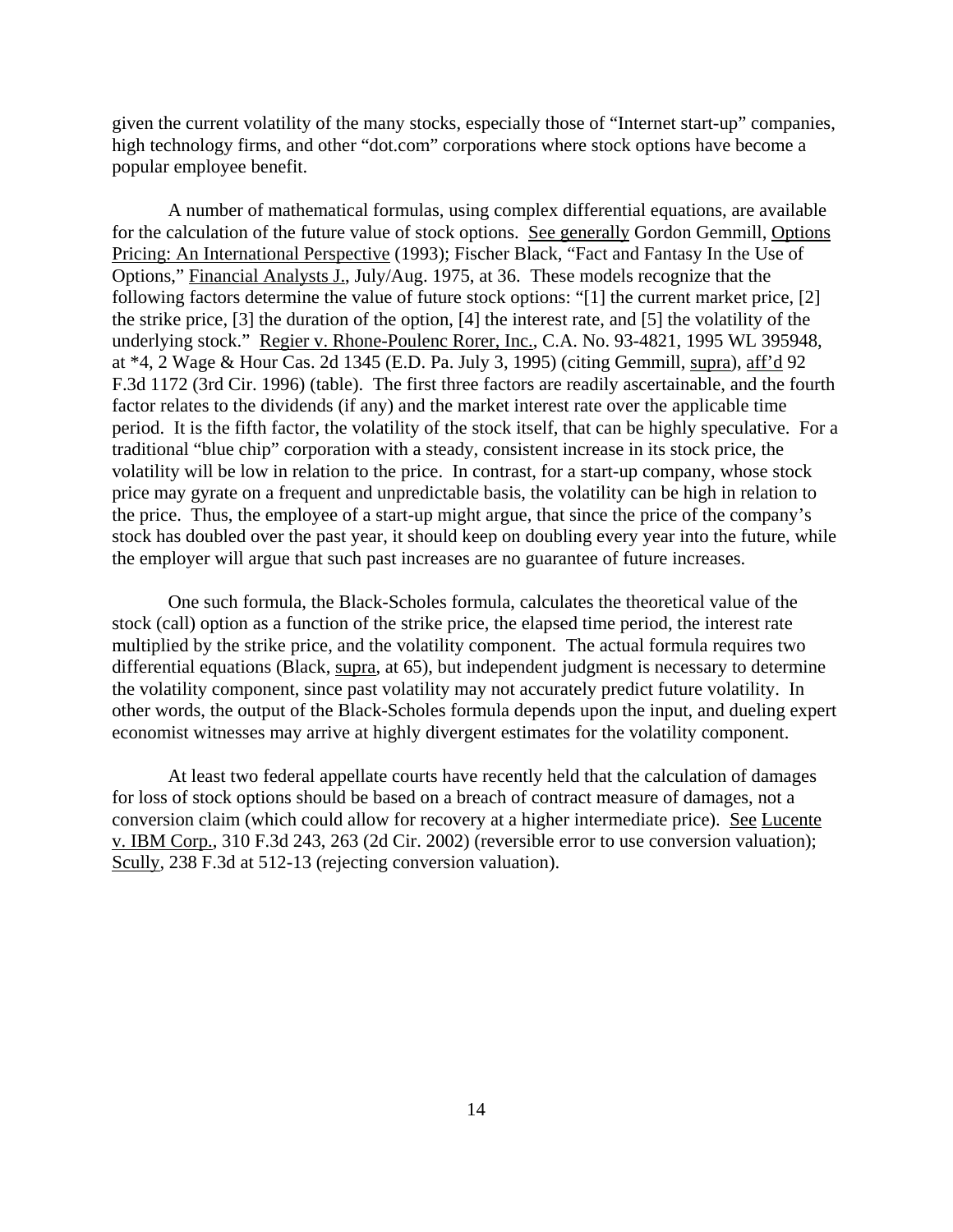#### **IV. Injunctive and Declaratory Relief.**

#### **A. Nature of the Remedy.**

If the plaintiff is still employed by the defendant employer, or is to be reinstated, then the plaintiff should be protected from contact with the alleged discriminating or harassing persons, if they have not already been fired or transferred because of their conduct. Injunctive relief is critical in such circumstances. However, the plaintiff should timely request such relief, as an unreasonable delay undermines the plaintiff's claim of irreparable harm or injury. See, e.g., Ahmad v. Long Island Univ., 18 F. Supp. 2d 245, 249, 78 FEP Cases 151, 153-54 (E.D.N.Y. 1998) (plaintiff unreasonably waited 15 months to request temporary restraining order).

When the plaintiff is no longer employed by the defendant and is not seeking reinstatement, then an injunction is appropriate only if the plaintiff has proven that the alleged pattern and practice of discrimination continues to exist at defendant's workplace. See, e.g., Stevens v. Gravette Med. Ctr. Hosp., 998 F. Supp. 1011, 1016, 78 FEP Cases 926, 930 (W.D. Ark. 1998) (no injunctive relief warranted since plaintiff "made no attempt to prove that the discriminatory pattern, or systematic practice of discriminatory conduct he contended existed, continued after his resignation. Nor did he show any lingering effects of any discriminatory practice. There is also no reasonable expectation that the discriminatory conduct will recur").

 Declaratory relief only, and not injunctive relief, is the appropriate remedy where the plaintiffs have alleged discriminatory hiring practices but the defendant employer is no longer hiring for the project for which the plaintiffs had unsuccessfully applied. Griffis v. Emory Univ., 76 FEP Cases 959, 962 (N.D. Ga. 1998) ("defendants have represented that they are no longer making employment decisions for The Atlanta Project, and plaintiff has offered no evidence to the contrary. The injunctive relief requested by plaintiff is thus not available.").

#### **B. Injunctive Relief and State Government Employees.**

An important federalism issue involves the remedies available to state government employees. The Supreme Court held, in Seminole, that state governments are usually immune to suits in federal courts brought under federal statutes absent a clear intent by Congress to abrogate Eleventh Amendment state immunity. Seminole Tribe of Fla. v. Florida, 517 U.S. 44 (1996); see also Kimel v. Florida Bd. of Regents, 528 U.S. 62, 91 (2000) (ADEA did not abrogate state immunity; so plaintiff could not sue state government in federal court). These concerns do not implicate D.C. government employees, since the Eleventh Amendment does not apply to the District of Columbia. La Shawn A. v. Barry, 87 F.3d 1389, 1393 n.4 (D.C. Cir. 1996) (en banc). The Supreme Court held that the enactment of Title VII, pursuant to the Fourteenth Amendment, abrogated this immunity. Fitzpatrick v. Bitzer, 427 U.S. 445, 453 & n.9 (1976).<sup>2</sup>

<sup>&</sup>lt;sup>2</sup> Notwithstanding the clear holding of Fitzpatrick, state governments have unsuccessfully continued to challenge Title VII claims brought by state employees. See, e.g., Maitland v.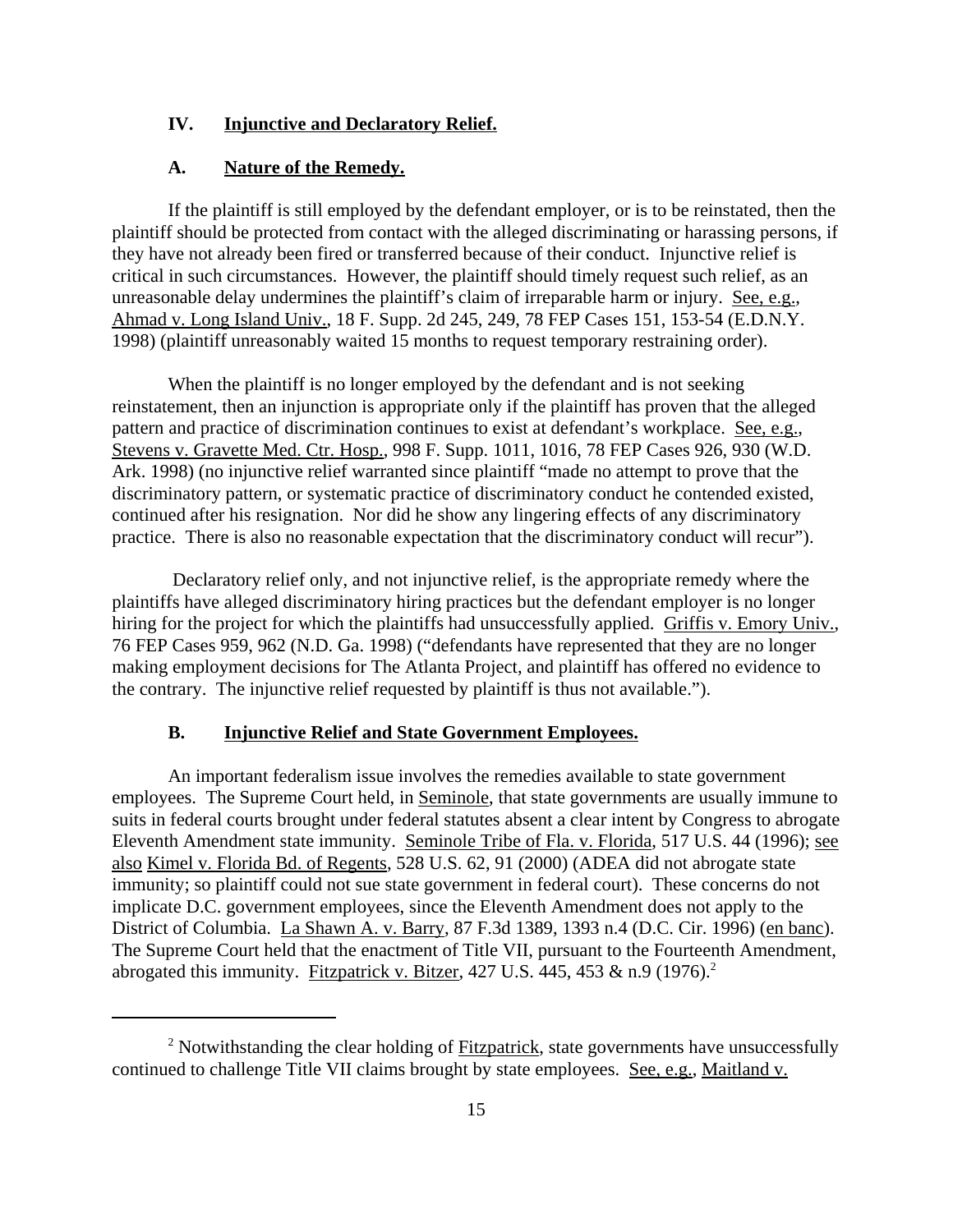In contrast, the lower federal courts have generally held that the enactment of Section 1981, pursuant to the Thirteenth Amendment, did not abrogate state sovereign immunity in federal courts. See Freeman v. Michigan Dep't of State, 808 F.2d 1174, 1178-80 (6th Cir. 1987) (collecting cases); accord Hafford v. Seidner, 183 F.3d 506, 512 (6th Cir. 1999) (Section 1981 racial harassment claims of state prison guard "barred by the Eleventh Amendment"). Similarly, state government employees will probably be barred from bringing claims under the federal statutes that protect nuclear and environmental whistleblowers. Federal Maritime Comm'n v. South Carolina, 535 U.S. 743, \_\_\_, 122 S. Ct. 1864, 1888 (2002) (Breyer, J., dissenting) ("The Court's decision may undermine enforcement against state employers of many laws designed to protect worker health and safety.").

The Supreme Court recently granted certiorari to a Ninth Circuit decision which held that a state employee could bring a FMLA claim, contrary to the holdings of several other courts. See Hibbs v. Nevada Dep't of Human Resources, 277 F.3d 844 (9th Cir. 2001), cert. granted, 122 S. Ct. 2618 (2002). Oral arguments were heard on January 15, 2003, and a decision is expected by June 2003. See "Justices Consider States' Immunity from FMLA Family Leave Lawsuits," 71 U.S.L.W. 3497 (Jan. 28, 2003).

For the federal employment statutes lacking the requisite clear intent, including Section 1981, the only recourse of aggrieved state government employees will be the state courts. However, the state courts, in turn, may decline to hear their federal statutory claim(s), on the ground of state sovereign immunity. Thus, state employees may be left without any forum for certain federal claims. See, e.g., Alden v. Maine, 527 U.S. 706 (1999). In Alden, the Court held that "the powers delegated to Congress under Article I of the United States Constitution do not include the power to subject nonconsenting States to private suits for damages in state courts." Alden, 527 U.S. at 712. The Alden Court based its reasoning on an extensive analysis of Eleventh Amendment jurisprudence through Seminole, but ultimately concluded that "sovereign immunity derives not from the Eleventh Amendment but from the structure of the original Constitution itself." Id. at 728. Thus, the Court concluded that: "In light of history, practice, precedent, and the structure of the Constitution, we hold that the States retain immunity from private suit in their own courts, an immunity beyond the congressional power to abrogate by Article I legislation." Id. at 754.

The Alden Court recognized that (1) the States could consent to such suits, either voluntarily or in response to Congressional encouragement through its spending power; (2) "that Congress may authorize private suits against nonconsenting states pursuant to its [Fourteenth Amendment] § 5 enforcement powers;" and (3) individual state officers could still be sued, either for injunctive or declaratory relief, or for money damages if sued in an "individual capacity for

University of Minn., 260 F.3d 959 (8th Cir. 2001) (Eleventh Amendment did not bar Title VII action against state university), cert. denied, 122 S. Ct. 1320 (2002); Okruhlik v. University of Ark., 255 F.3d 615 (8th Cir. 2001) (same); *In re* Empl. Discr. Litig. Against the State of Ala., 198 F.3d 1305 (11th Cir. 1999) (disparate impact claims could be brought by state employees).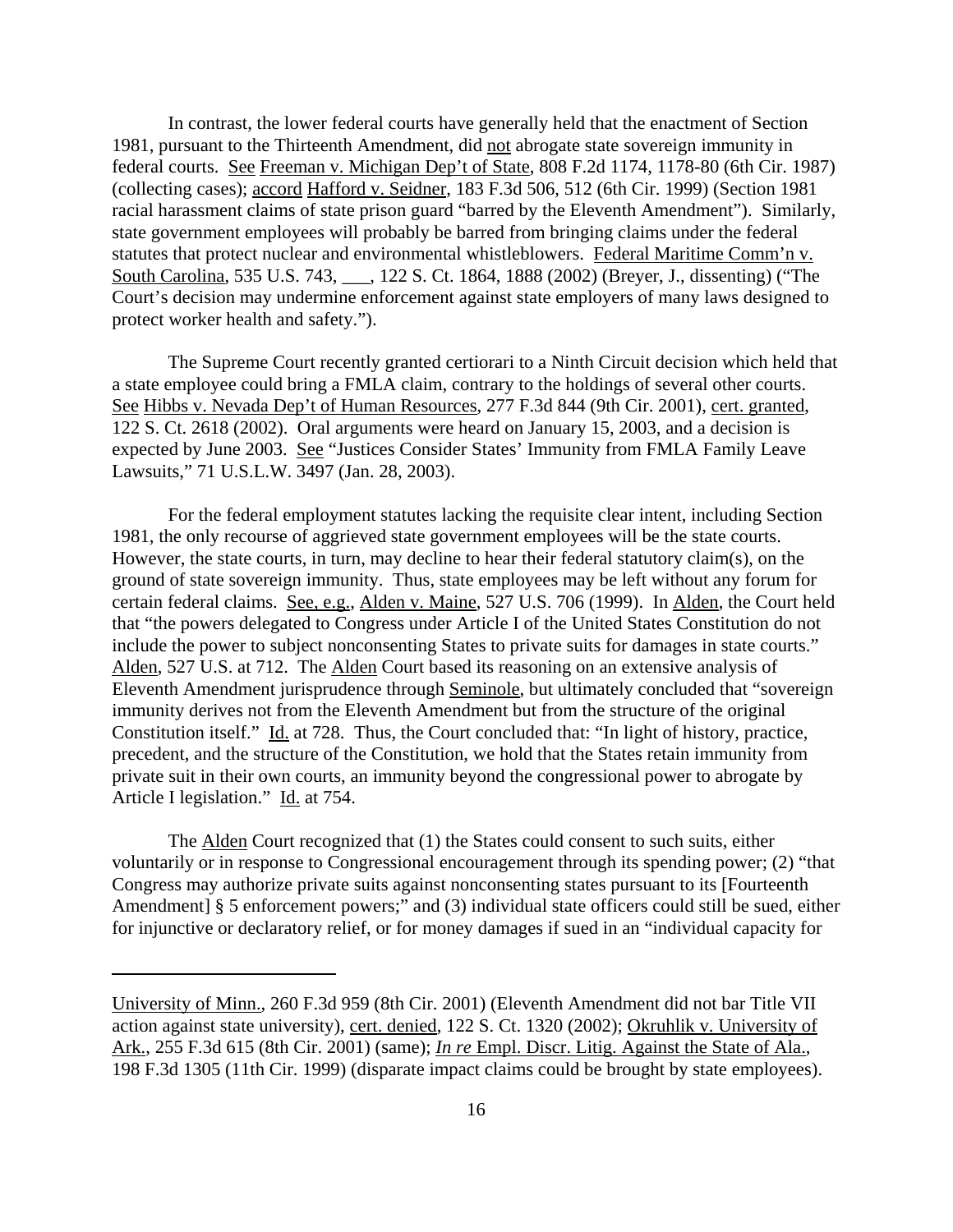unconstitutional or wrongful conduct fairly attributable to the officer himself, so long as the relief is sought not from the state treasury but from the officer personally." Id. at 756-57. Furthermore, the federal government itself could bring suit against the state government to obtain compliance with federal statutes, e.g., the Department of Labor could have sued Maine to enforce the FLSA overtime statute. Id. at 759.

The outcome of Alden and Kimel is that, absent extenuating circumstances as outlined in the previous paragraph, the primary recourse available to state government employees will be through state anti-discrimination statute(s). This will not bar Title VII claims, but racial discrimination plaintiffs who are state employees will usually have a claim under Section 1981 and may also have claims under other federal statutes for which state immunity could apply.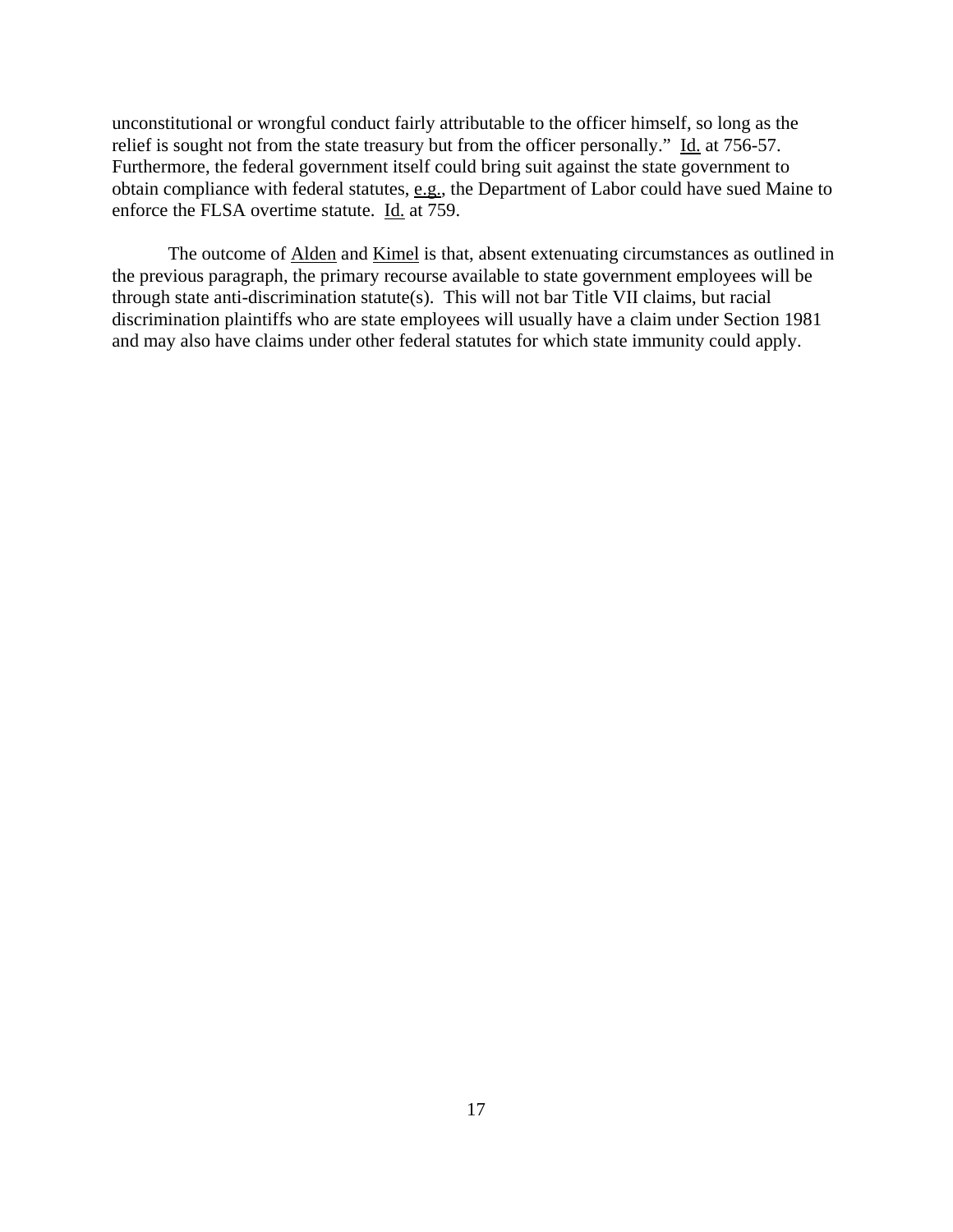## **V. Attorney's Fees.**

#### **A. The Supreme Court's** *Buckhannon* **Decision.**

In 2001, the Supreme Court set forth an important limitation to attorney's fee awards under the statutes that provide for attorney's fees to prevailing parties. Previously, what had happened is that during the course of litigation, the parties might reach a settlement, or the challenged conduct (in an action seeking only injunctive relief) would be rendered moot by virtue of the defendant having changed its position or actions. If the parties were then unable to agree among themselves as to reimbursement for attorney's fees, the plaintiff would then petition the district court for an award of attorney's fees, based on the so-called catalyst theory, "which posits that a plaintiff is a 'prevailing party' if it achieves the desired result because the lawsuit brought about a voluntary change in the defendant's conduct." Buckhannon Bd. & Care Home, Inc. v. West Virginia Dep't of Health & Human Resources, 532 U.S. 598, 601 (2001). While the majority of the federal circuits had adopted the catalyst theory, id. at n. 3, the Fourth Circuit had rejected this theory. Id. The Supreme Court adopted the position of the Fourth Circuit, thereby abrogating the approach taken by the First, Second, Third, Sixth, Seventh, Eighth, Ninth, Tenth, and Eleventh Circuits.

The Supreme Court differentiated between judgments on the merits and settlement agreements enforced through a consent decree -- which "may serve as the basis for an award of attorney's fees," id. at 604 -- and other non-judicially enforced resolutions of lawsuits. The rationale is that a private settlement, or a "defendant's voluntary change in conduct, although perhaps accomplishing what the plaintiff sought to achieve by the lawsuit, lacks the necessary judicial imprimatur on the change." Id. at 605. More generally, the Court stated that:

Private settlements do not entail the judicial approval and oversight involved in consent decrees. And federal jurisdiction to enforce a private contractual settlement will often be lacking unless the terms of the agreement are incorporated into the order of dismissal.

### Id. at 604 n.7 (citing Kokkonen v. Guardian Life Ins. Co. of Am., 511 U.S. 375 (1994)).

The courts are already split as to whether a settlement agreement, even one that is enforceable by the court in which the original litigation was filed, can constitute a basis for an award of attorney's fees, notwithstanding Buckhannon. While settlement agreements are not necessarily filed with the court (largely to preserve the confidentiality of the settlement amounts), the parties may file a motion for dismissal of the underlying action that requests that the court retain jurisdiction to enforce the settlement agreement, pursuant to Kokkonen, 511 U.S. at 381. In such circumstances, when the parties were unable to agree on the attorney's fees as part of the settlement agreement, several courts have found that a settlement agreement does allow the plaintiff to request that the court adjudicate the plaintiff's request for attorney's fees, since the result is analogous to a consent decree. Compare Richard S. v. Department of Developmental Servs., 319 F.3d 1080, 1086-88 (9th Cir. 2003) (plaintiffs are prevailing party for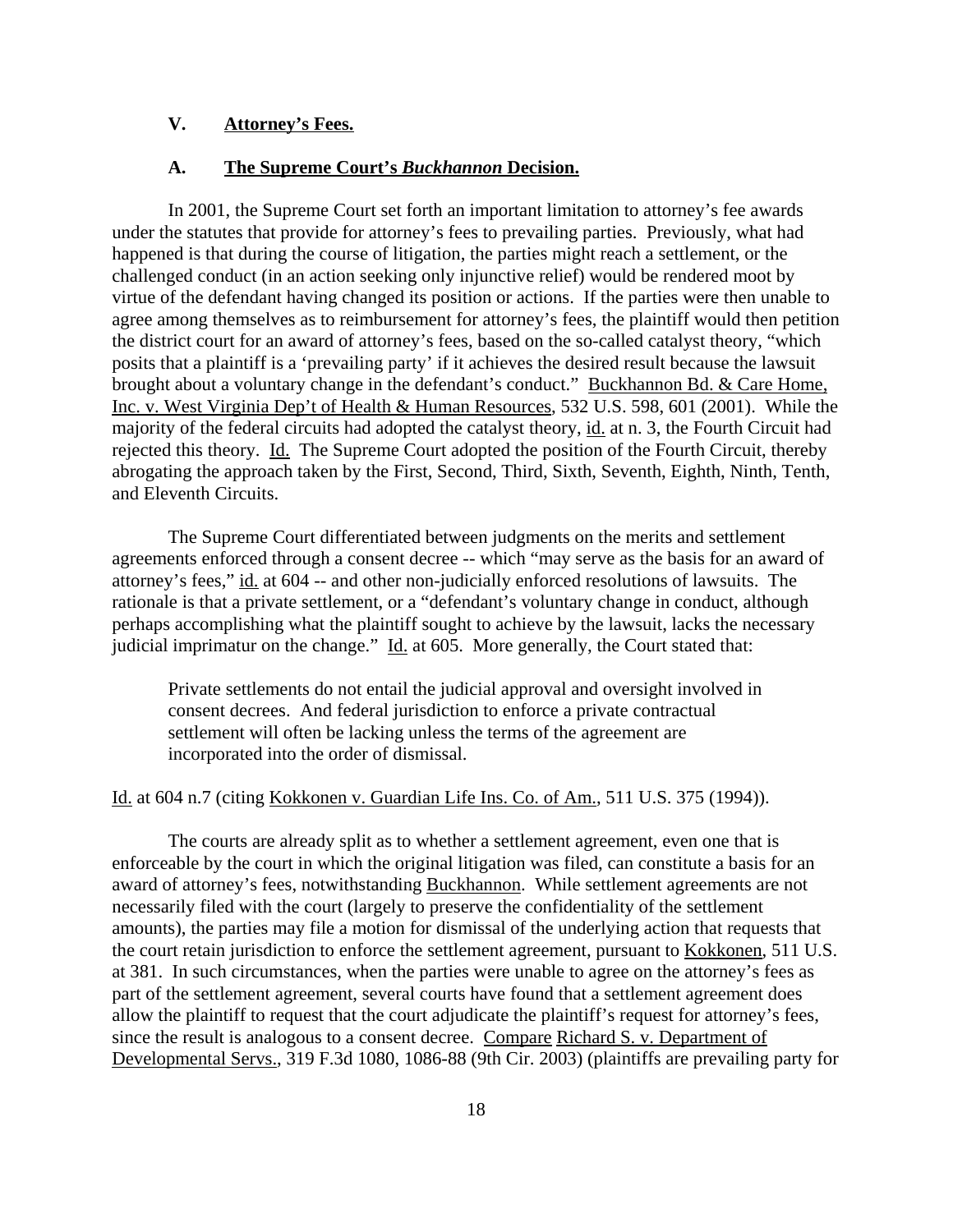having obtained legally enforceable settlement agreement and preliminary injunction); Barrios v. California Interscholastic Federation, 277 F.3d 1128, 1134 (9th Cir. 2002) ("the parties, in their settlement, agreed that the district court would retain jurisdiction over the issue of attorneys' fees, thus providing sufficient judicial oversight to justify an award of attorneys' fees and costs"), cert. denied, 123 S. Ct. 98 (2002) and American Disability Ass'n v. Chmielarz, 289 F.3d 1315, 1321 (11th Cir. 2002) ("by approving the settlement agreement and then expressly retaining jurisdiction to enforce its terms, the district court effected precisely the same result as would have been achieved pursuant to a consent decree") and Johnson v. District of Columbia, 190 F. Supp. 2d 34, 45 (D.D.C. 2002) ("entering into a private settlement agreement does alter the legal relationship of the parties in a real and substantial manner") (citing Kokkonen) with Roberson v. Giuliani, No. 99 CIV 10900 DLC, 70 U.S.L.W. 1535, 2002 WL 253950 (S.D.N.Y. Feb. 21, 2002) ("the Court's retention of jurisdiction over the enforcement of the settlement agreement does not constitute judicial approval and oversight sufficient to confer prevailing party status on the plaintiffs under Buckhannon"). The Fourth Circuit suggested, in dicta, "that an order containing an agreement reached by the parties may be functionally a consent decree for purposes of the inquiry to which Buckhannon directs us, even if not entitled as such." Smyth v. Rivero, 282 F.3d 268, 282 (4th Cir. 2002).

A district court extended Buckhannon to apply to Rule 68 offers of judgment, holding that because such offers are judicially enforceable, the plaintiff who had accepted such an offer was entitled to attorney's fees under Title VII's fee-shifting statute. Aynes v. Space Guard Prods., Inc., 201 F.R.D. 445, 450-51 (S.D. Ind. 2001).

The Fourth Circuit recently held where the plaintiffs were successful on their motion for a preliminary injunction, and the defendant then took action that rendered the claims moot, so that the plaintiffs dismissed their complaint, that the preliminary injunction did not constitute a judgment on the merits that would warrant an award of attorneys' fees by the court. Smyth, 282 F.3d at 276-77. Further, since the plaintiffs did not ask the court to enter a dismissal order that retained jurisdiction to enforce the order, as Kokkonen requires, the Fourth Circuit held that the settlement agreement and order of dismissal did not give the district court jurisdiction to rule upon plaintiffs' motion for attorneys' fees. Id. at 285.

The Federal Circuit recently upheld the Merit System Protection Board's determination that where an agency unilaterally reversed the suspension of a federal employee, that Buckhannon precluded the employee from obtaining attorney's fees, since there was no "courtordered change in the legal relationship of the parties to permit an award." Sacco v. Department of Justice, 317 F.3d 1384, 1386 (Fed. Cir. 2003).

### **B. Attorney's Fees Under Title VII.**

Title VII provides for statutory attorney's fees to prevailing parties:

In any action or proceeding under this subchapter the court in its discretion, may allow the **prevailing party**, other than the Commission [EEOC] or the United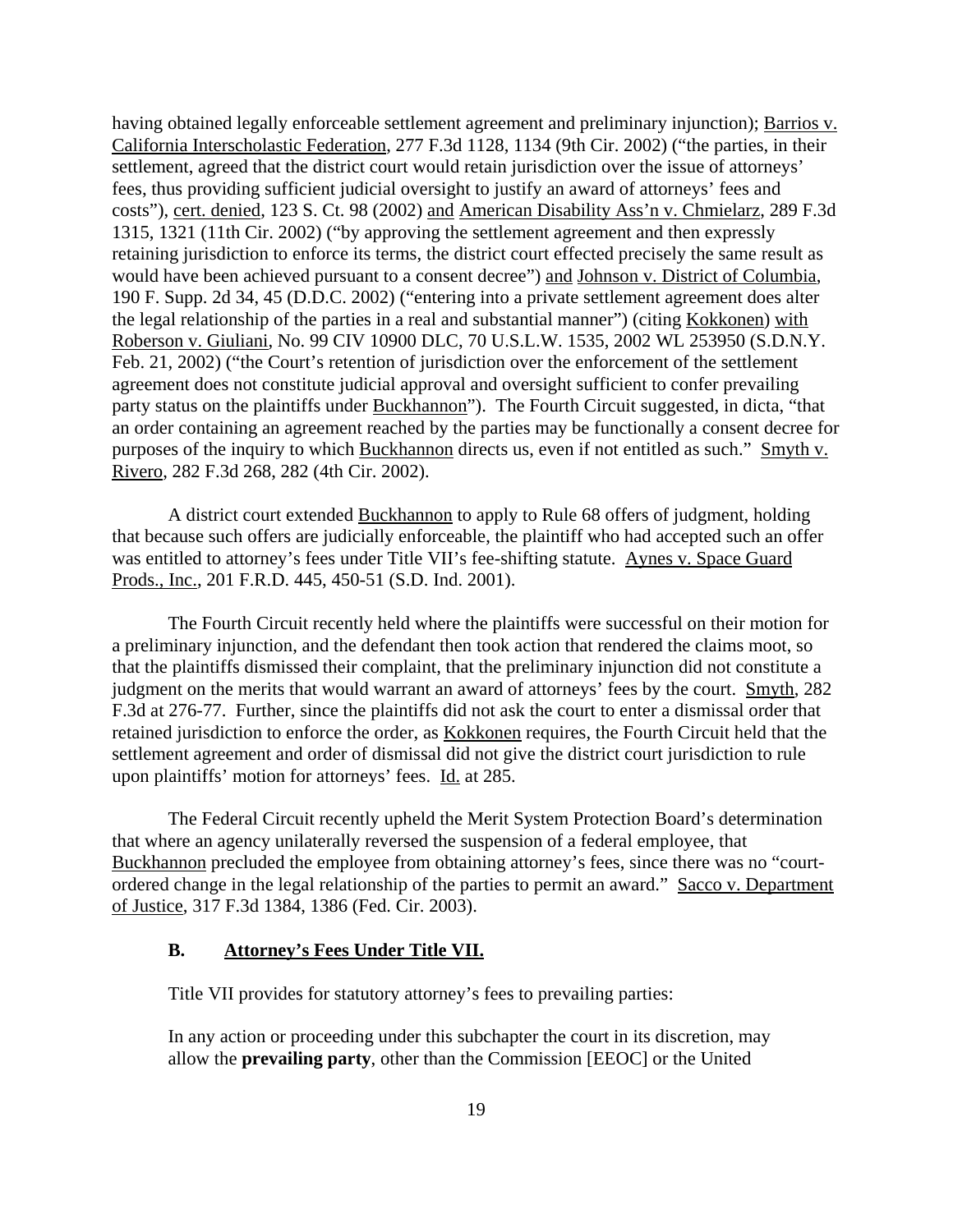States, a reasonable **attorney's fee (including expert fees)** as part of the costs, and the Commission and the United States shall be liable for costs the same as a private person.

42 U.S.C. § 2000e-5(k) (emphasis added). A sizable case law discussing the availability and calculation of attorney fees has developed; this is ably summarized in Seymour & Brown, Equal Employment Law Update, Chapter 55 (Fall 1999).

There is an important distinction between "prevailing plaintiffs" and "prevailing defendants" whereby the former "should ordinarily recover an attorney's fee unless special circumstances would render such an award unjust." Newman v. Piggie Park. Enter., Inc., 390 U.S. 400, 402 (1968) (per curiam). Prevailing defendants, however, should receive attorney fees only if the plaintiff's "claim was frivolous, unreasonable, or groundless . . . . [or plaintiff] brought or continued such a claim in *bad faith*." Christiansburg Garment Co. v. EEOC, 434 U.S. 412, 422 (1978).

That the plaintiff was not successful on all of her claims does not undercut her position as a prevailing party entitled to attorney's fees. See, e.g., Thomas v. National Football League Players Ass'n, 273 F.3d 1124, 1127-28 (D.C. Cir. 2001); O'Neal v. Ferguson Constr. Co., 35 F. Supp. 2d 832, 839 (D.N.M. 1999) ("in prevailing on two counts of retaliation despite failing to convince the jury on his hostile environment claim, [plaintiff] was a prevailing party" and is entitled to the totality of requested attorney's fees, since plaintiff's "claims of discrimination and retaliation involve a common core of facts and are based on related legal theories").

For example, Thomas involved three plaintiffs with race and gender discrimination and retaliation claims, but only one of whom was successful, receiving \$73,390.60 in back pay and fringe benefits. Thomas, 273 F.3d at 1127. The employer appealed the fee award of \$338,000, which itself was reduced by the district court from the plaintiff's original request of \$563,637, based on the attorney's limited success. Id. The D.C. Circuit affirmed the award, agreeing with the district court that the award "was not 'unreasonable in relation to the overall result achieved' given the length of the litigation and the 'dilatory' defense waged." Id. at 1129. The D.C. Circuit further concluded "that the fees awarded are, as the district court acknowledged, 'nearly five times the amount of plaintiff's recovery,' does not make them excessive." Id. (citing City of Riverside v. Rivera, 477 U.S. 561, 576 (1986)).

If the defendant has prevailed on all counts, the court must determine the defendant's entitlement to attorney's fees based upon the merits of the plaintiff's claim when it was first brought. Tang v. Rhode Island Dep't of Elderly Affairs, 163 F.3d 7, 13 (1st Cir. 1998) ("the court must assess the claim at the time the complaint was filed, and must avoid the post-hoc reasoning that, because the plaintiff did not ultimately prevail, the claim must have been frivolous, unreasonable or without foundation").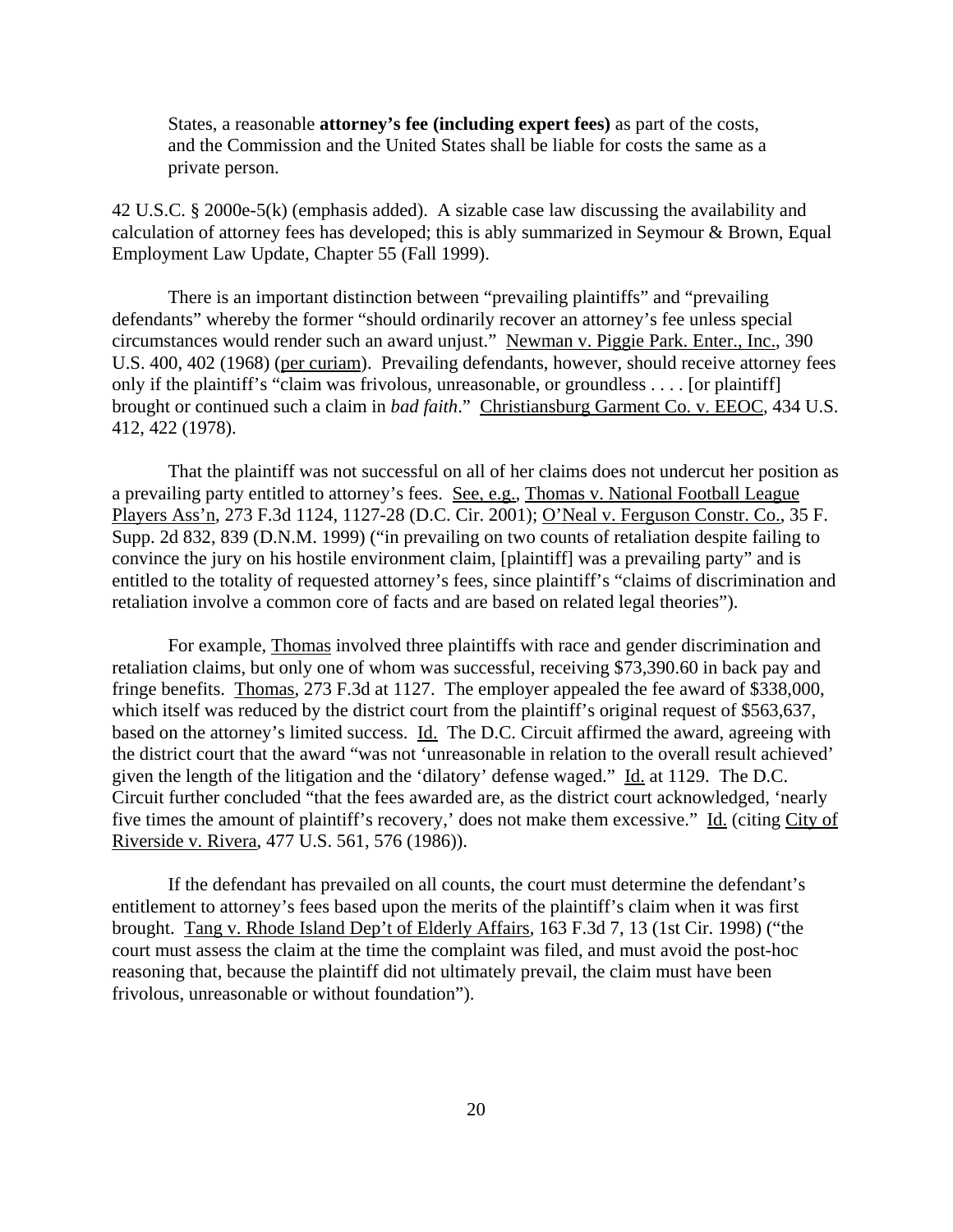### **C. Attorney's Fees Under the DCHRA.**

The DCHRA provides for the "payment of reasonable attorney fees." D.C. Code Ann. §  $2-1403.13(a)(1)(E)$ . Unlike Title VII, the DCHRA does not appear to provide for attorney's fees to a prevailing defendant.

There are few published decisions involving attorneys fees under the DCHRA, as opposed to Title VII. The D.C. courts have applied the same analysis used in Title VII attorney's fee litigation, see Part V.D, *infra*, to the DCHRA. See, e.g., Goos v. National Ass'n of Realtors, 74 F.3d 300 (D.C. Cir. 1996) (per curiam); Goos v. National Ass'n of Realtors, 68 F.3d 1380 (D.C. Cir. 1995). The D.C. Office of Human Rights' guidelines also follow these standards. See 4 D.C.M.R. § 213.1 to § 213.8, available online at <http://ohr.dc.gov/pdf/guidelines.shtm> or <http://ohr.dc.gov/main.shtm>.

#### **D. Attorney's Fees Under Section 1981.**

Attorney's fees for Section 1981 claims are governed by Section 1988, which provides, in relevant part, that:

(b) Attorney's fees. In any action or proceeding to enforce a provision of sections 1981, 1981a, 1982, 1983, 1985, and 1986 of this title [42 U.S.C.] . . . the court, in its discretion, may allow the **prevailing party,** other than the United States, a **reasonable attorney's fee** as part of the costs, except that in any action brought against a judicial officer for an act or omission taken in such officer's judicial capacity such officer shall not be held liable for any costs, including attorney's fees, unless such action was clearly in excess of such officer's jurisdiction.

(c) Expert fees. In awarding an attorney's fee under subsection (b) of this section in any action or proceeding to enforce a provision of section 1981 or 1981a of this title, the court, in its discretion, **may include expert fees as part of the attorney's fee.**

42 U.S.C. § 1988 (emphasis added). This statute was enacted as part of the "Civil Rights Attorney's Fees Awards Act of 1976," Pub. L. 94-559, § 1 (1976). The purpose of Section 1988 "is to ensure effective access to the judicial process for persons with civil rights claims, and to encourage litigation to enforce the provisions of the civil rights acts and constitutional civil rights provisions." Hernandez v. Kalinowski, 146 F.3d 196, 199 (3d Cir. 1998); see also Trimper v. City of Norfolk, Va., 58 F.3d 68, 73 (4th Cir. 1995) ("the underlying purpose of Section 1988, which must always guide the awarding of fees, is to ensure effective access to the judicial process for persons with civil rights grievances without simultaneously producing windfalls to the attorneys").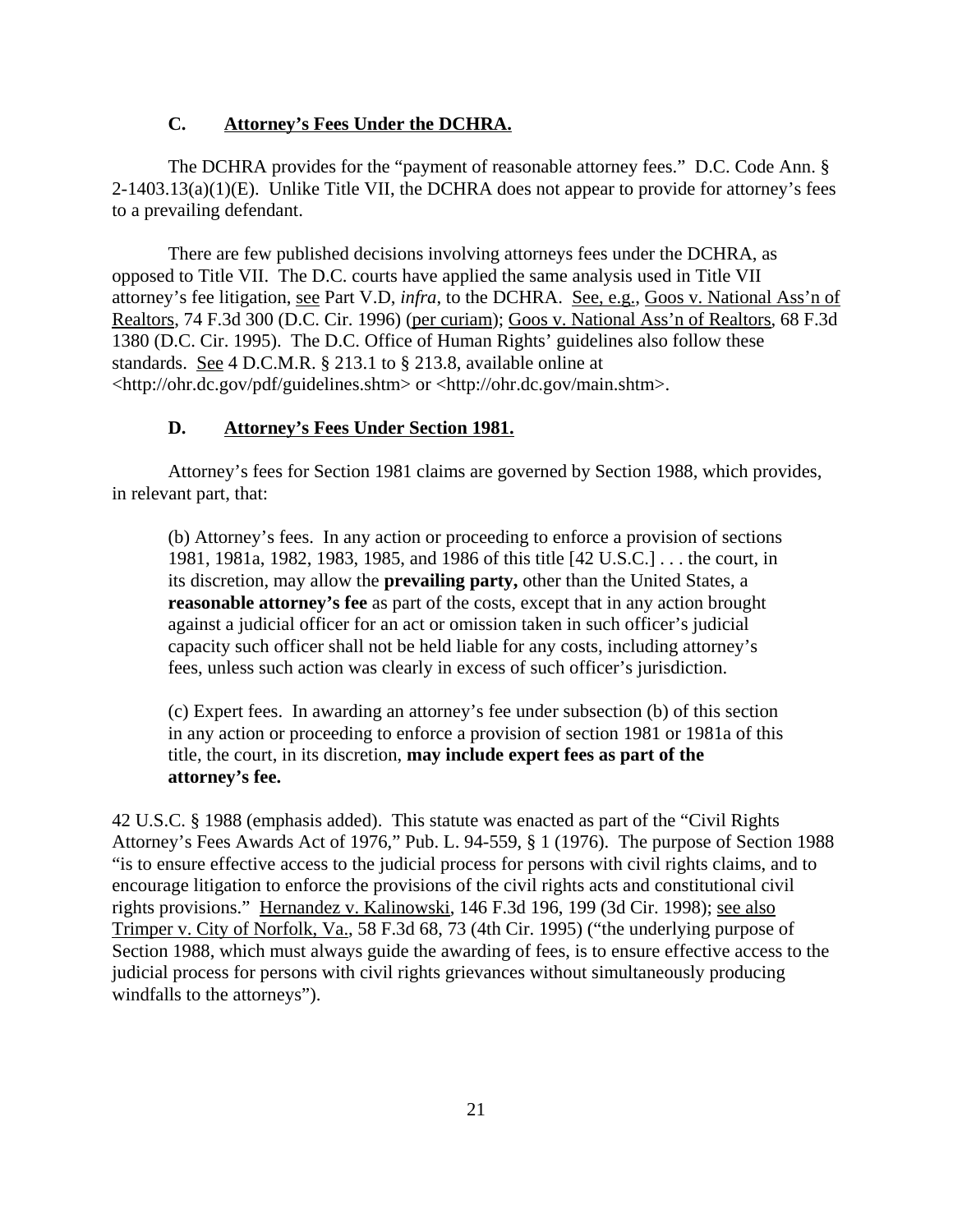The courts have frequently applied the 12-factor Johnson test established by the Fifth Circuit for determining the appropriate level of the "reasonable attorney's fee" under Section 1988. See, e.g., Trimper, 58 F.3d at 73. These factors are:

(1) the time and labor required;

(2) the novelty and difficulty of the questions;

(3) the skill requisite to perform the legal service properly;

(4) the preclusion of other employment by the attorney due to acceptance of the case;

(5) the customary fee;

(6) whether the fee is fixed or contingent;

(7) time limitations imposed by the client or the circumstances;

(8) the amount involved and the results obtained;

(9) the experience, reputation, and ability of the attorneys;

(10) the "undesirability" of the case;

(11) the nature and length of the professional relationship with the client; and

(12) awards in similar cases.

#### Johnson v. Georgia Highway Express, Inc., 488 F.2d 714, 717-19 (5th Cir. 1974).

Section 1988, as does Title VII, requires that the party awarded attorney's fees be the "prevailing party." The case law under Section 1988 also recognizes that the plaintiff has a lower threshold to meet than does the defendant in order to be considered the prevailing party. The Supreme Court has summarized its case law on prevailing plaintiffs as follows:

**Therefore, to qualify as a prevailing party, a civil rights plaintiff must obtain at least some relief on the merits of his claim. The plaintiff must obtain an enforceable judgment against the defendant from whom fees are sought, or comparable relief through a consent decree or settlement.** Whatever relief the plaintiff secures must directly benefit him at the time of the judgment or settlement. Otherwise, the judgment or settlement cannot be said to affect the behavior of the defendant towards the plaintiff. Only under these circumstances can civil rights litigation effect the material alteration of the legal relationship of the parties and thereby transform the plaintiff into a prevailing party. **In short, a plaintiff "prevails" when actual relief on the merits of his claim materially alters the legal relationship between the parties by modifying the defendant's behavior in a way that directly benefits the plaintiff.**

Farrar v. Hobby, 506 U.S. 103, 111-12 (1992) (emphasis added) (internal citations and quotation marks omitted). Thus, even nominal damages alone qualifies the plaintiff as a prevailing party for attorney's fees under Section 1988. Id. at 112.

As for Title VII, the defendant does not qualify for Section 1988 attorney's fees solely because the plaintiff lost her claim(s). See, e.g., Vernon v. City of Los Angeles, 27 F.3d 1385, 1402 (9th Cir. 1994) ("However, a prevailing defendant should not routinely be awarded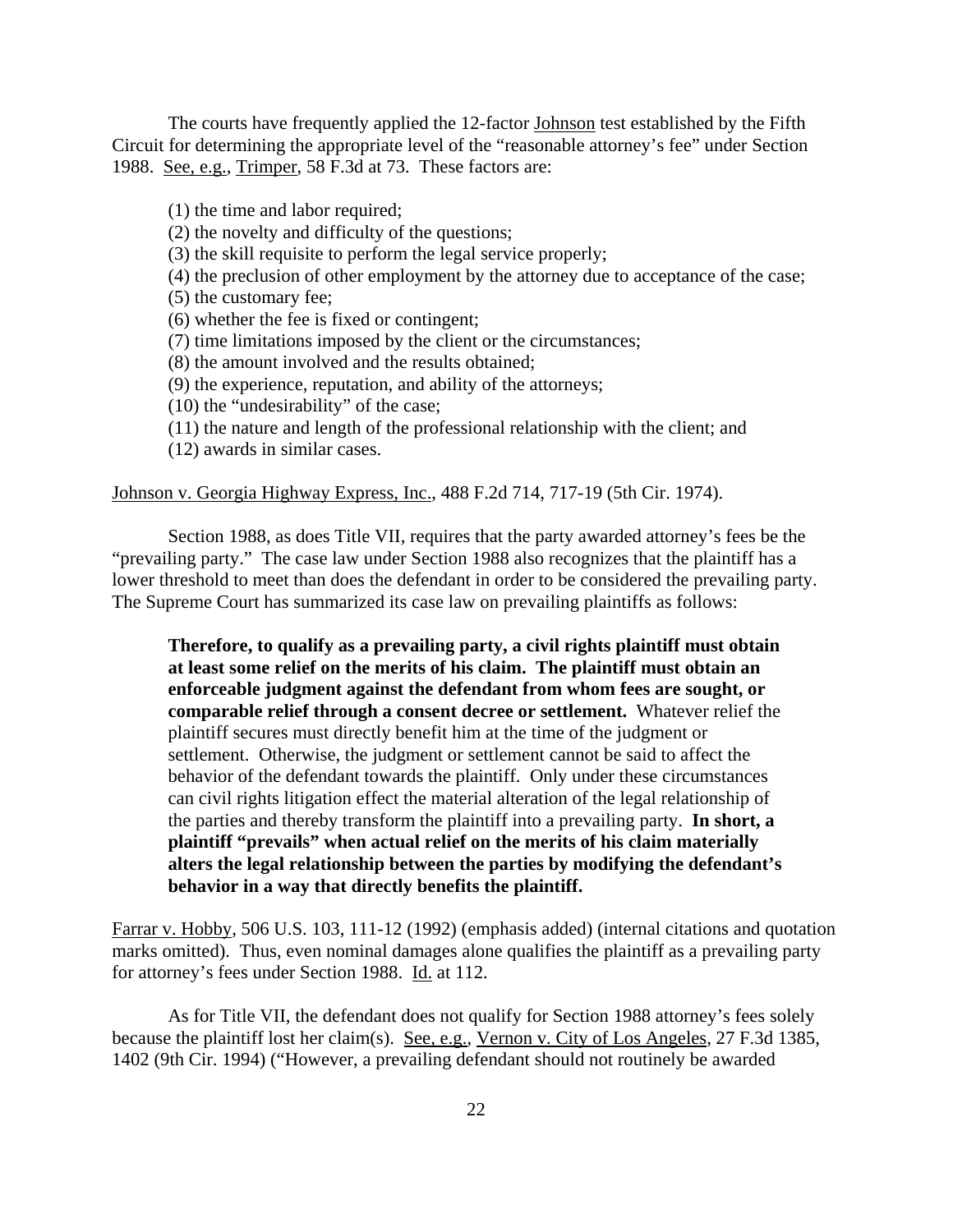attorneys' fees simply because he has succeeded, but rather only where the action is found to be unreasonable, frivolous, meritless, or vexatious. Thus, the mere fact that a defendant prevails does not automatically support an award of fees") (citations and quotation marks omitted).

# **E. The Attorney's Fee Petition.**

The successful plaintiff then has the burden of preparing her fee petition, which must be submitted within fourteen days after the jury verdict. Rule 54(d)(2)(B), Fed. R. Civ. P.; Rule  $54(d)(2)(B)$ , D.C. Sup. Ct. R. — Civ. The Local Civil Rules of the federal courts also provide guidance concerning the contents of the fee petition and the recoverable costs.

The fee petition ordinarily comprises the following documentation: (1) a legal memorandum setting forth the legal standard(s) for awarding attorneys' fees and costs under the applicable statutes and summarizing the work for which recovery is sought; (2) affidavit(s) prepared by plaintiff's counsel, describing in detail the nature of the work performed and the professional qualifications of the attorneys; (3) billing statements in which the hours are categorized by litigation phase; and (4) receipts justifying the costs for which recovery is sought.

Attorneys' fees are to be determined by the "lodestar" method, which entails multiplying the number of hours reasonably expended in connection with bringing and prosecution of the complaint by a reasonable hourly rate. The attorneys' fees award produced through application of the lodestar method is presumptively reasonable. See Blanchard v. Bergeron, 489 U.S. 87, 94 (1989); Murphy v. Int'l Union of Operating Eng'rs, 772 F.2d 114, 127-28 (6th Cir. 1985) (holding a court need only consider the reasonableness of the number of hours spent and the reasonable hourly rate, as "such an approach 'will take into account all the relevant factors'").

The hours in the fee petition should be itemized by discrete categories of services performed. The following categories are those used by this firm in employment discrimination cases in the U.S. District Court for the District of Columbia:

- A = Initial Consultation, Pre-Suit Settlement Efforts, and EEOC Charge;
- $B =$  Complaint and Answer;
- $C =$  Initial Disclosures and Discovery;
- D = Discovery Follow-up and Discovery-Related Motions;
- $E =$  Analysis of Documents Produced in Discovery and Preparation of Case Chronology;
- $F =$  Interviewing Witnesses;
- $G = \text{Depositions};$
- $H =$  Summary Judgment and Related Motions;
- $I = Pretrial;$
- $J =$  Settlement Negotiations;
- $K =$ Trial Preparation;
- $L = \text{Trial}:$
- $M = Post-Trial$ ;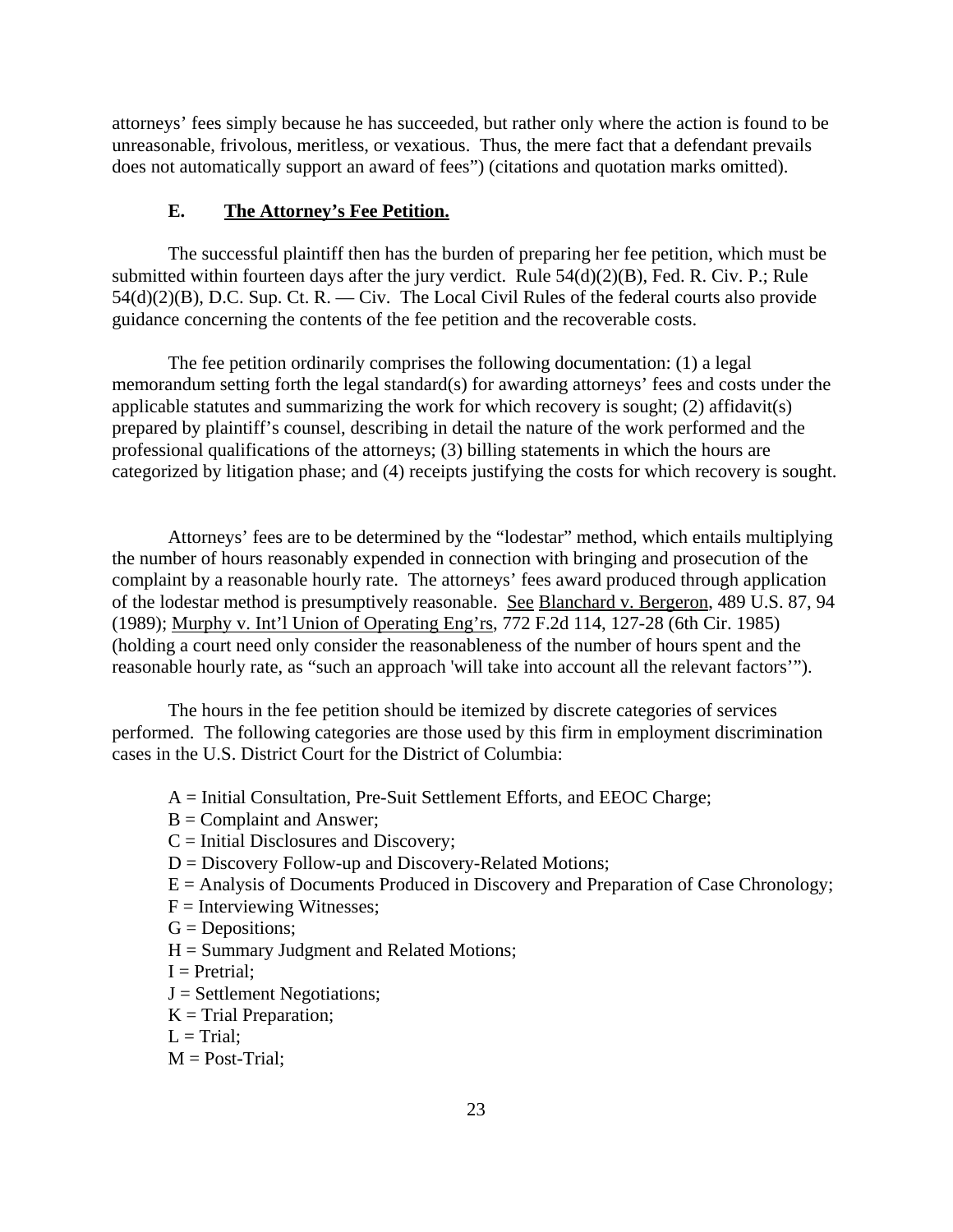$N =$  Attorneys Fee and Bill of Costs.

These categories can be revised as necessary, such as incorporating a motion to dismiss or an interlocutory appeal. It should be noted that the U.S. District Court for the District of Maryland requires the use of an alternate scheme, with ten categories. See Appendix B to Local Rules (D. Md.) (July 2001).

The legal memorandum should provide a summary description of the hours expended in each category. The memorandum should also explain the extent to which recovery is not being sought for a certain level of hours, such as time expended on claims that were dismissed, in an exercise of billing discretion. The memorandum should also explain, with citations to relevant correspondence or pleadings, examples of defendants' litigation conduct that needlessly caused plaintiff's counsel to expend additional time on activities that could have been obviated, such as preparing a successful motion to compel, or responding to baseless evidentiary objections raised by defendants.

Plaintiff's counsel may seek payment at market rates for their legal services. Covington v. District of Columbia, 57 F.3d 1101 (D.C. Cir. 1995); Save Our Cumberland Mountains v. Hodel, 857 F.2d 1516 (D.C. Cir. 1988) (en banc) ("SOCM"); and Hotel & Restaurant Employees, Local 25 v. JPR, Inc., 136 F.3d 794 (D.C. Cir. 1998). The prevailing market rates for the District of Columbia are set out in the "Laffey" fee-matrix which is promulgated by the United States Attorneys' Office, and updated annually by that office. The Laffey matrix is online at: <http://www.usdoj.gov/usao/dc/laffey/laff9203.html>. The current Laffey rates for June 1, 2002 through May 31, 2003 are \$100 per hour for paralegals and lawclerks; \$175 per hour for attorneys with 1-3 years' experience; \$215 per hour for 4-7 years' experience; \$265 per hour for 8-10 years' experience; \$325 per hour for 11-19 years' experience; and \$370 per hour for 20 or more years' experience.<sup>3</sup>

Invariably, an employment discrimination case will require several years to litigate, from the filing of an administrative charge through the jury verdict. Plaintiffs should request reimbursement for all time expended at current rates, in order to compensate them for the delay in payment. As the Supreme Court has noted, use of current rates is an appropriate method for compensating counsel for the delay in payment. Missouri v. Jenkins, 491 U.S. 274, 283-84 (1989) ("an appropriate adjustment for delay in payment — whether by application of current rather than historic hourly rates or otherwise — is within the contemplation of the statute."). Indeed, use of current rates is the most common method of compensating for delay in payment of

 $3$  Some courts have recognized that the  $L$ affey rates do not reflect the actual market rates for legal services in the Washington, D.C. metropolitan area, and instead awarded rates of \$444 per hour (1999-2000) to \$466 per hour (2000-2001) for senior attorneys. See North Carolina Alliance for Transp. Reform, Inc. v. U.S. Dep't of Transp., 168 F. Supp. 2d 569 (M.D.N.C. 2001) (environmental claims litigated by D.C. attorneys); Salazar v. District of Columbia, 123 F. Supp. 2d 8 (D.D.C. 2000) (Section 1983 claims).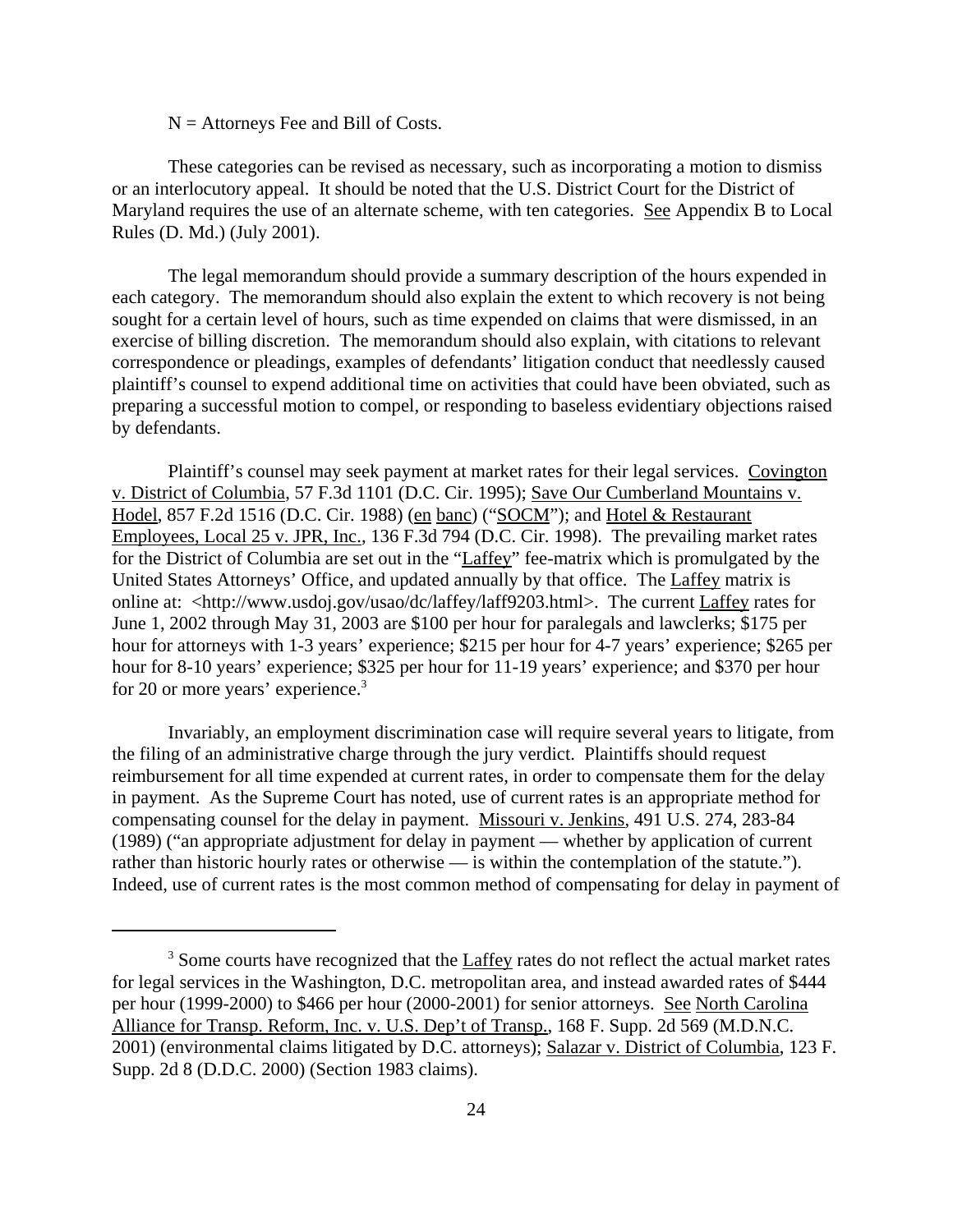attorneys' fees, presumably because of ease of administration. See Loranger v. Stierheim, 3 F.3d 356, 361 n. 3 (11th Cir. 1993) ("Although [plaintiff] suggests enhancing the lodestar to account for delay, we believe the better view in light of Jenkins is simply to apply current rather than historic rates."); Sierra Club v. EPA, 769 F.2d 796, 809-10 (D.C. Cir. 1985) (allowing prevailing party to obtain rates based on evidence of hourly rates at the time of their fee petition); Murray v. Weinberger, 741 F.2d 1423, 1433 (D.C. Cir. 1984) ("Using current market rates to calculate the lodestar figure may counterbalance the delay in payment as well as simplify the task of the district court."); Smith v. Roher, 954 F. Supp. 359, 364 (D.D.C. 1997) ("In Jenkins, the [Supreme] Court sanctioned an adjustment for delay, and our Circuit has approved the use of current hourly rates to calculate attorneys' fees awards.").

There has developed a comprehensive body of attorneys' fees law under the Civil Rights Act of 1976, 42 U.S.C. § 1988, which the Supreme Court has stated should be applied uniformly under all fee-shifting federal statutes. Pennsylvania v. Delaware Valley Citizens Council for Clean Air, 478 U.S. 546, 560 (1986). In Hensley v. Eckerhart, 461 U.S. 424, 433 (1983), the Supreme Court observed that "[t]he most useful starting point for determining the amount of a reasonable fee is the number of hours reasonably expended on the litigation multiplied by a reasonable hourly rate." If the "plaintiff has obtained excellent results," then her

attorney should recover a fully compensatory fee. Normally this will encompass **all hours reasonably expended on the litigation**, and indeed in some cases of exceptional success an enhanced award may be justified. In these circumstances **the fee award should not be reduced simply because the plaintiff failed to prevail on every contention raised in the lawsuit.**

Hensley, 461 U.S. at 435 (emphasis added); accord Goos, 74 F.3d at 302. The year after Hensley was decided, the Supreme Court in Blum v. Stenson, 465 U.S. 886 (1984), held that "reasonable fees" in 42 U.S.C. § 1988 cases:

. . . are to be calculated according to prevailing market rates in the relevant community, regardless of whether plaintiff is represented by private or non-profit counsel.

Id. at 895. The relevant market for fee awards under federal fee-shifting statutes is the market for complex federal litigation such as antitrust cases. See id. at 893 (quoting S. Rep. No. 94-1011, at 6 (1976), reprinted in 1976 U.S.C.C.A.N. 5908, 5913)). The D.C. Circuit, sitting en banc, made Blum's holding applicable to attorneys in private practice who provide legal services at below-market rates for non-economic reasons:

[T]he prevailing market rate method heretofore used in awarding fees to traditional for-profit firms and public interest legal services organizations shall apply as well to those attorneys who practice privately and for profit but at reduced rates reflecting non-economic goals.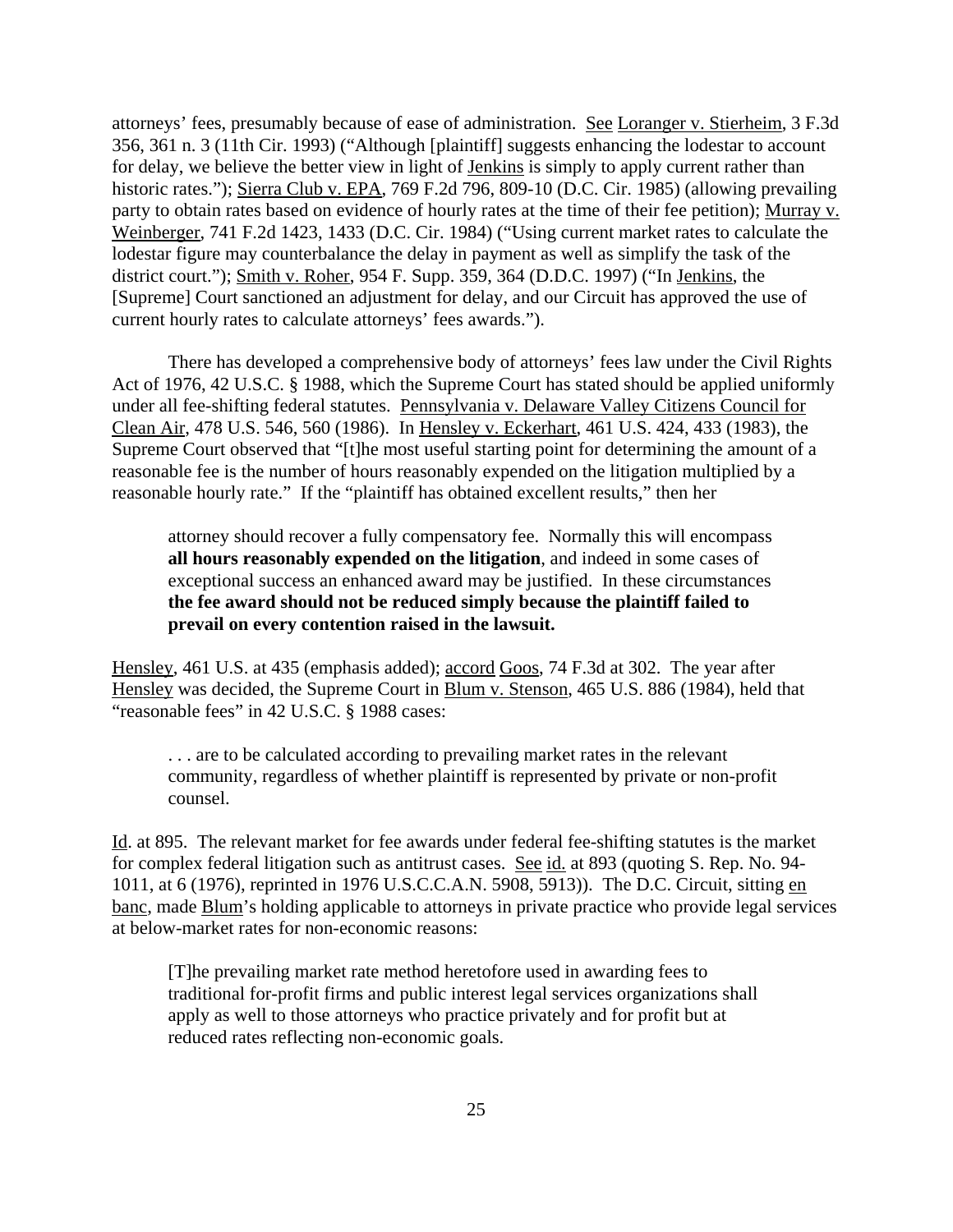SOCM, 857 F.2d at 1524. Thus, the D.C. Circuit approved the use of the aforementioned feematrix first used in Laffey v. Northwest Airlines and urged that it be developed and expanded to recover "other relevant years" to simplify the fee-setting process. Id. at 1525.

Work on the fee petition itself is, of course, compensable. The D.C. Circuit recently echoed the Supreme Court's observation that a fee petition "should not result in a second major litigation." Covington, 57 F.3d at 1107. Because the burden is on the fee applicant to establish the appropriate rate and the reasonableness of the time expended, id., the plaintiffs' fee petition will necessarily be a substantial submission.

The prevailing party can also recover litigation costs through the fee petition. In the SOCM panel decision, which remained undisturbed by the subsequent en banc decision, Judge Bork confirmed that prevailing plaintiffs are entitled to recover "incidental expenses of attorneys that are routine to all litigation and routinely billed to private clients." Save Our Cumberland Mountains v. Hodel, 826 F.2d 43, 54 (D.C. Cir. 1987) (citing Sierra Club v. EPA, 769 F.2d 796, 812 (D.C. Cir. 1985) (construing wording identical with Title VII to allow routine attorney expenses beyond those taxable by statute.)). These costs are in addition to those recoverable under Rule 54(d)(1), Fed. R. Civ. P., and 28 U.S.C. § 1920, for which a separate bill of costs must be submitted. The Local Rules for the U.S. District Courts provide further guidance on allowable costs recoverable through the bill of costs.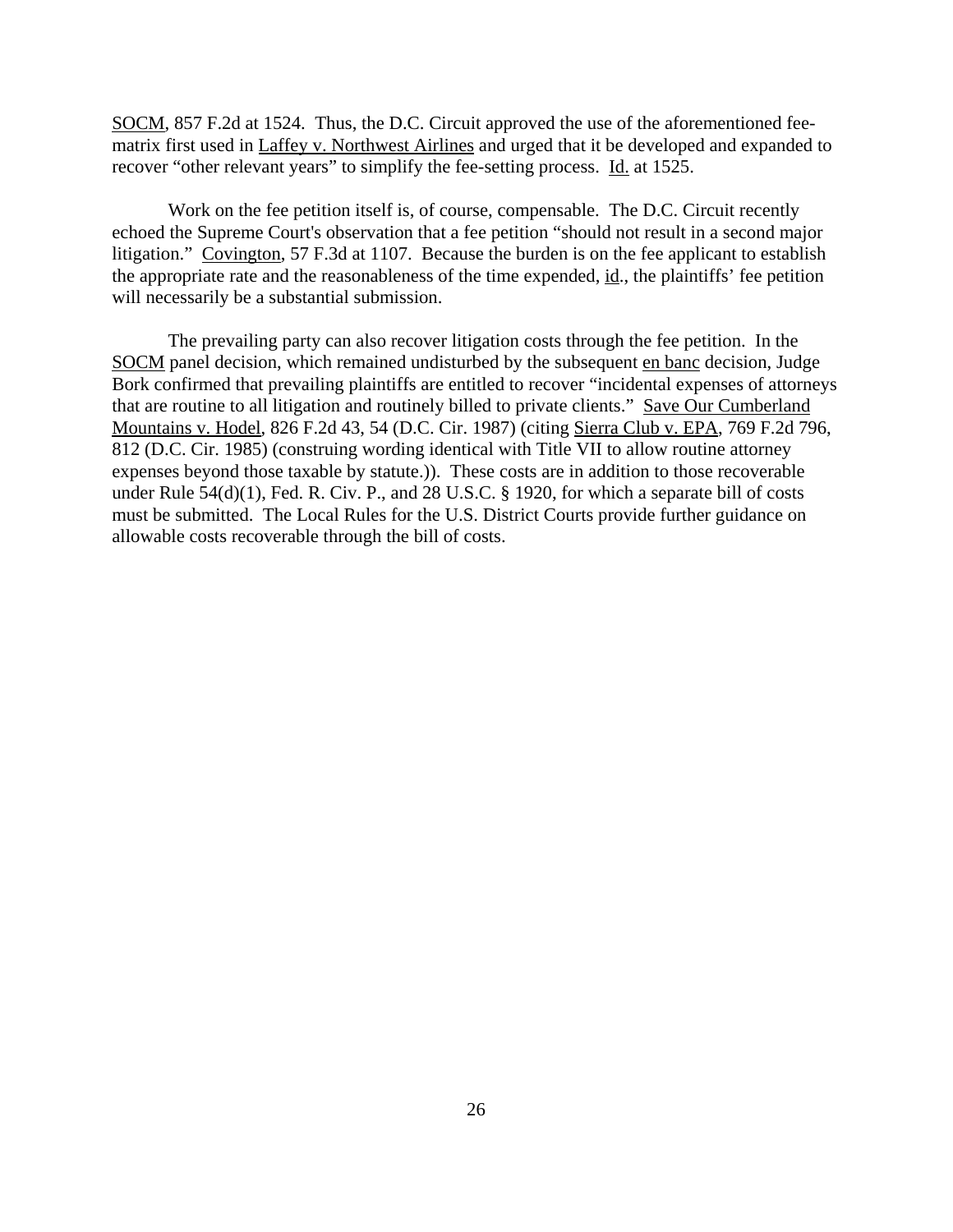### **VI. Compensatory Damages.**

Compensatory damages generally include emotional distress damages and lost future earnings (as distinct from front pay, supra), but not front pay or back pay. Section 1981a, applicable to Title VII claims, provides for several important statutory exclusions from, and limitations to, the award of compensatory damages:

**Compensatory damages** awarded under this section **shall not include backpay, interest on backpay**, or any other type of relief authorized under . . . [42 U.S.C. §  $2000e-5(g)$ ].

42 U.S.C. § 1981a(b)(2) (emphasis added). Thus, the Title VII harassment plaintiff will need to make separate claims for back pay and compensatory damages.

Compensatory damages include "emotional pain, suffering, inconvenience, mental anguish, loss of enjoyment of life, and other nonpecuniary losses." 42 U.S.C. § 1981a(b)(3). Although the Title VII plaintiff is entitled to a jury trial if she demands compensatory or punitive damages,  $42 \text{ U.S.C. }$  §  $1981a(c)(1)$ , "the court shall not inform the jury of the limitations" to compensatory damage awards based upon the employer's size. 42 U.S.C. § 1981a(c)(2). There are no caps to compensatory damages under the DCHRA.

The amount of evidence that the plaintiff must present to justify an award of compensatory damages is a function of the strength of the underlying facts. The general rule "is that courts may properly infer emotional distress from factual circumstances — and award damages to compensate for that distress — but may not presume [compensatory] damages from a bare violation of a statutory or constitutional right." Berger v. Iron Workers Reinforced Rodmen, Local 201, 170 F.3d 1111, 1138 (D.C. Cir. 1999) (per curiam).

Some courts have allowed compensatory damages based solely upon non-expert testimony while others have required a higher level of evidentiary support. Compare Curry v. District of Columbia, 9 F. Supp. 2d 1, 4, 77 FEP Cases 445, 447 (D.D.C. 1998) (upholding compensatory damage award based upon testimony by plaintiff, family members and friends, even though plaintiff "did not prove any lost wages or medical bills"), aff'd in relevant part, 195 F.3d 654 (D.C. Cir. 1999) (per curiam) and Hollis v. City of Buffalo, 28 F. Supp. 2d 812, 826, 78 FEP Cases 1677, 1689 (W.D.N.Y. 1998) (awarding compensatory damages based on plaintiff's testimony, even though she "did not produce any medical evidence of her emotional distress nor did she seek psychiatric or psychological treatment") with Blakey v. Continental Airlines, Inc., 992 F. Supp. 731, 735-36, 76 FEP Cases 280, 283-84 (D.N.J. 1998) (reducing jury's award of compensatory damages since plaintiff did not obtain psychiatric treatment until "nearly three years after the harassing incidents began;" she only met once with her forensic psychiatrist; and her treating psychologist did not even testify at trial) and Carter v. Rosenberg & Estis, P.C., 77 FEP Cases 925, 942 (S.D.N.Y. 1998) ("absent further corroborating testimony regarding [plaintiff's] mental anguish from family members, co-workers, or treating physicians, her own limited statements on this subject are entirely insufficient to support a \$75,000 award").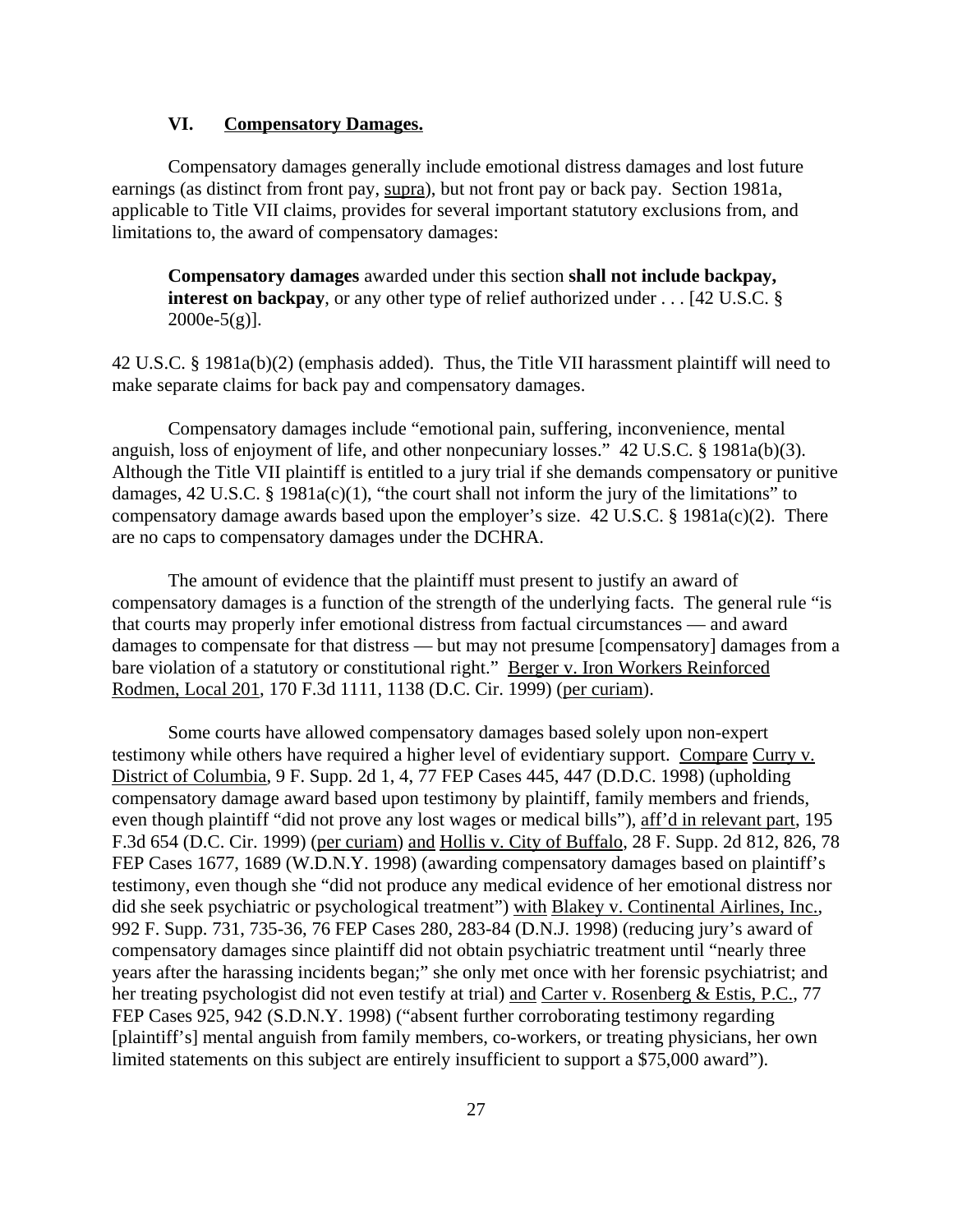Compensatory damages can also include lost future earnings since an injury to plaintiff's reputation or professional standing constitutes "a nonpecuniary injury for which plaintiffs may be compensated under Title VII." Williams v. Pharmacia, Inc., 137 F.3d 944, 953 (7th Cir. 1998) ("When reputational injury caused by an employer's unlawful discrimination diminishes a plaintiff's future earnings capacity, she cannot be made whole without compensation for the lost future earnings she would have received absent to employer's unlawful activity.").

Compensatory damages based on lost future earnings are entirely distinct from front pay. Front pay is an equitable remedy, limited in duration, and intended to compensate the plaintiff "for the immediate effects of [defendant's] unlawful termination of her employment." Id. Lost future earnings, however, represents a legal (compensatory) remedy, not limited in duration, and intended to compensate the plaintiff "for a lifetime of diminished earnings resulting from the reputational harms she suffered as a result of [defendant's] discrimination." Id. Given the potential for confusion by the jury regarding these two types of remedies, the Seventh Circuit "caution[ed] lower courts to take care to separate the equitable remedy of front pay from the compensatory remedy of lost future earnings." Id. at 954 ("Properly understood, the two types of damages compensate for different injuries and require the court to make different kinds of calculations and factual findings.").

The Michigan Court of Appeals recently upheld a \$21 million compensatory damages jury verdict for a single plaintiff (i.e., \$20 million for emotional damages and \$1 million for future medical expenses) in a particularly egregious sexual harassment case brought under the Michigan Civil Rights Act. This case involved pervasive and extremely crude harassment of a automobile factory employee, by known and anonymous perpetrators. The appellate court's affirmance of the trial court's denial of defendant's motion for a new trial or remittitur is illustrative of the deference accorded in the determination of compensatory damages in response to the defendant's request for remittitur:

Strictly speaking, the test for remittitur examines whether the evidence submitted to the jury that decided the case will support the award. While some opinions make fleeting reference to comparable jury awards, the core analysis remains focused on the evidence in the case at bar. Jury awards in different cases involving wholly unrelated facts are not particularly germane to whether the trial court erred in denying remittitur, especially when the awards cited were given many years ago.

It certainly is possible that a different jury would have reacted differently to the evidence in this case and might have given Gilbert a smaller award. However, the jury in this case could have found compelling Gilbert's evidence that she would die an untimely death because of the effects of the harassment that Chrysler knew existed and did nothing to stop. Alternatively, the jury could have found persuasive Gilbert's evidence that her life was and would be completely joyless because the harassment had caused her to develop major depressive and posttraumatic stress disorders, changing the fundamental chemistry in her brain. Hnat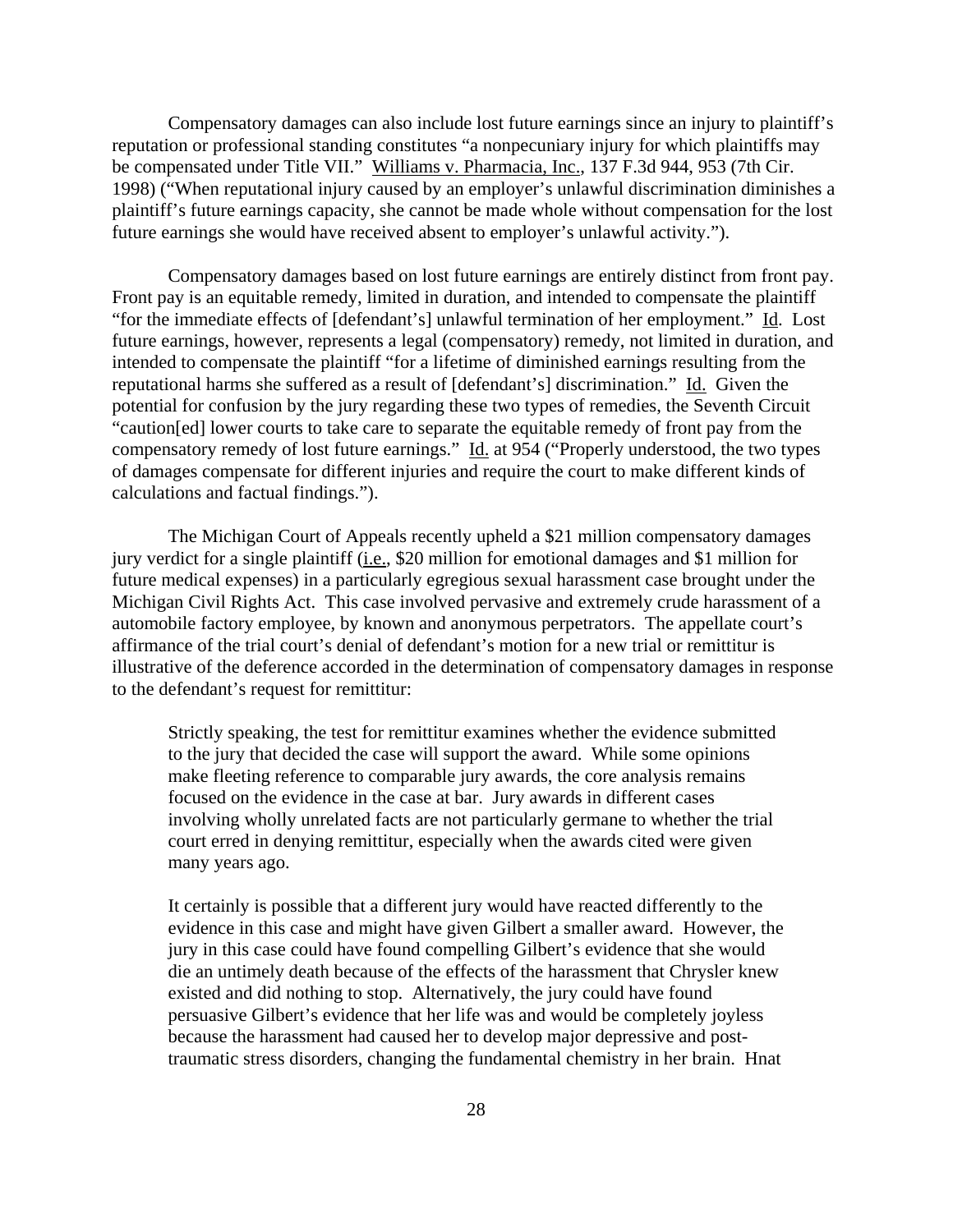also provided testimony explaining the high costs of treatment Gilbert is likely to incur in the future. All these factors, as well as the length of the harassment, might have contributed to the high award. The precise amount of appropriate damages is often an elusive figure that cannot be calculated with simple mathematical equations, which is why the law requires only a reasonable approximation by the jury. That the jury exercised its independence by awarding Gilbert only about fifteen percent of the \$140,000,000 Feiger said was appropriate suggests that it decided the amount of the award on how it perceived the evidence the parties presented, not because of passion, bias, or misunderstanding. Like the jury, the trial court heard all the evidence and decided that it supported the jury's award. Giving the trial court the deference it is surely due, it is impossible to say that the trial court abused its discretion in reaching this conclusion.

Gilbert v. DaimlerChrysler Corp., No. 227392, 2002 WL 1767672, at \*31 (Mich. Ct. App. July 30, 2002) (per curiam); see also A. Liptak, "Pain-and-Suffering Awards Let Juries Avoid New Limits," N.Y. Times, Oct. 28, 2002, at A-14 (discussing this case).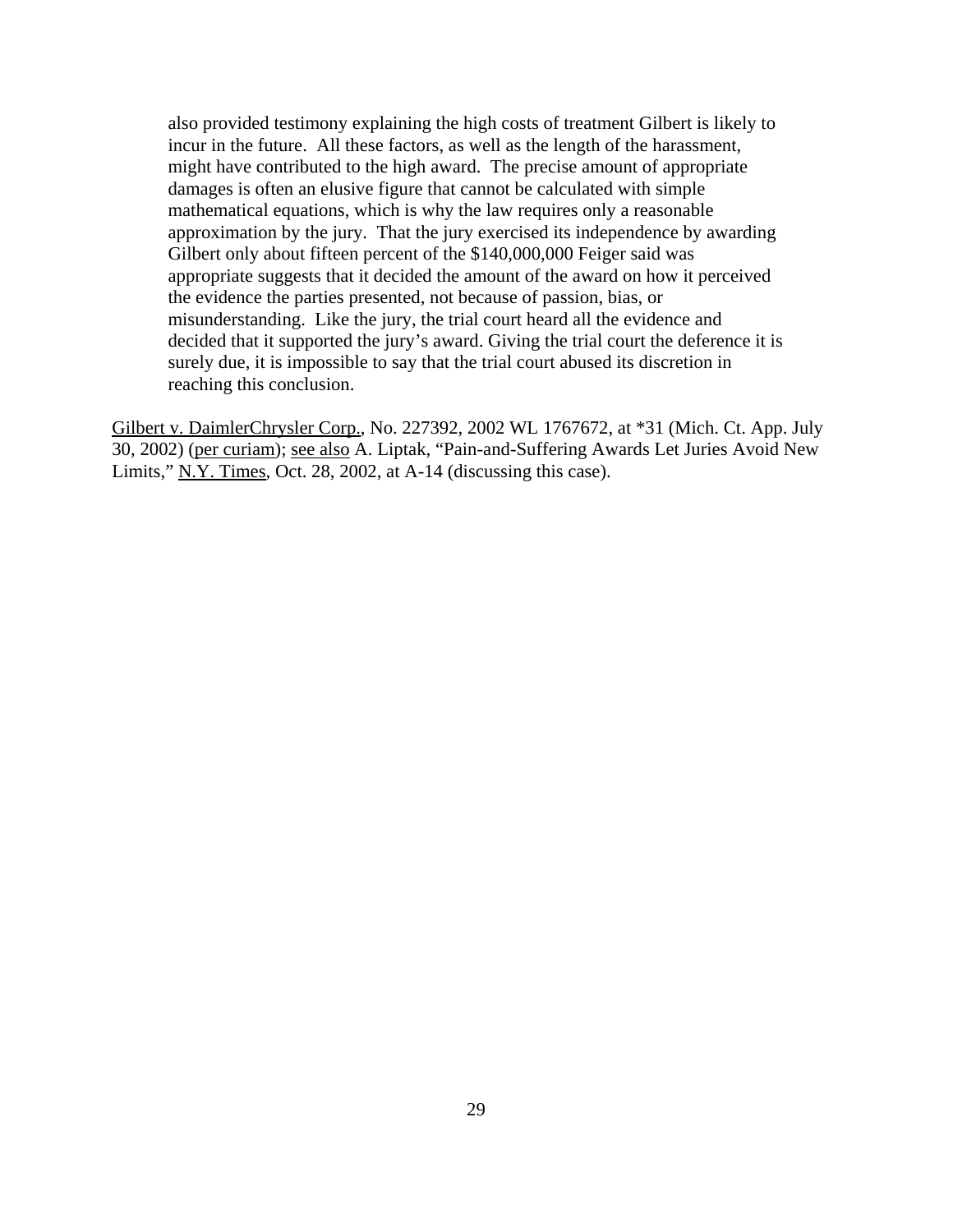### **VII. Punitive Damages.**

The purpose of punitive damages "is to punish unlawful conduct and to deter its repetition." Daka, Inc. v. Breiner, 711 A.2d 86, 98 (D.C. 1998) (citing BMW of N. Am., Inc. v. Gore, 517 U.S. 559, 567 (1996)). It is not surprising that punitive damages have seemingly generated more controversy, and more appellate decisions, than other remedies available to employment discrimination plaintiffs.

### **A. Burden of Proof and Evidentiary Standard.**

In order to obtain punitive damages, the plaintiff must first prove, by a preponderance of the evidence, that the defendant committed a tort that injured the plaintiff. See, e.g., Butera v. District of Columbia, 235 F.3d 637, 657 (D.C. Cir. 2001); District of Columbia v. Jackson, 810 A.2d 388, 396 (D.C. 2002).

If this threshold is met, the plaintiff must then prove, by the requisite burden of proof, that the defendant acted with the requisite state of mind. It is at this stage that the standards under Section 1981, Title VII, and the DCHRA diverge regarding the burden of proof and the state of mind, as summarized in the following table:

| <b>Statute</b>                   | <b>Burden of Proof for</b><br><b>Punitive Damages</b> | <b>Evidentiary Standard for</b><br><b>Imposing Punitive Damages</b>                                                                                                                                     |
|----------------------------------|-------------------------------------------------------|---------------------------------------------------------------------------------------------------------------------------------------------------------------------------------------------------------|
| Title VII                        | preponderance of the evidence                         | malice or reckless indifference to<br>plaintiff's legal rights                                                                                                                                          |
| <b>DCHRA</b>                     | clear and convincing evidence                         | willful and outrageous conduct<br>aggravated by evil motive, actual<br>malice, or with callous and<br>reckless indifference to plaintiff's<br>legal rights                                              |
| Section 1981<br>(D.C. Circuit)   | preponderance of the evidence                         | finding of intentional<br>discrimination                                                                                                                                                                |
| Section 1981<br>(Fourth Circuit) | preponderance of the evidence                         | egregious misconduct beyond<br>mere intent to discriminate, <i>i.e.</i> ,<br>conduct exhibiting malice, an evil<br>motive, or recklessness or callous<br>indifference to a federally<br>protected right |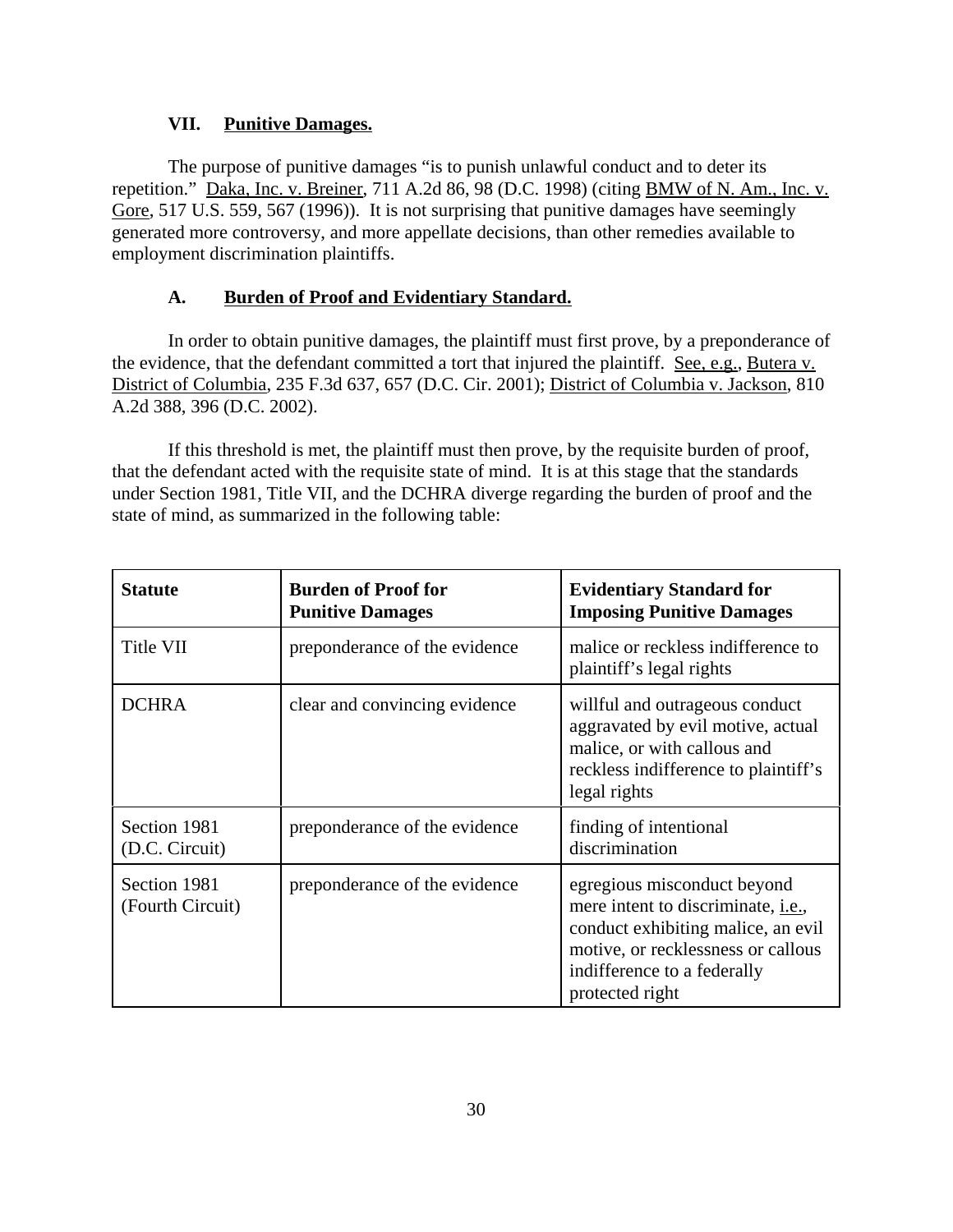### **B. Punitive Damages Under Title VII.**<sup>4</sup>

Section 1981a, applicable to Title VII claims, provides for statutory punitive damages:

A complaining party may recover punitive damages under this section against a respondent (other than a government, government agency or political subdivision) if the complaining party demonstrates that the respondent engaged in a discriminatory practice or discriminatory practices with malice or with reckless indifference to the federally protected rights of an aggrieved individual.

42 U.S.C. § 1981a(b)(1) (emphasis added). The aforementioned sliding scale based upon employer size also applies to punitive damages, *i.e.*, Title VII punitive damages are capped at \$50,000 to \$300,000 depending upon the employer's size. 42 U.S.C. § 1981a(b)(3)(A) - (D).

The Supreme Court, in Kolstad, resolved a split in the circuit courts as to the appropriate standard for awarding punitive damages under Title VII. Kolstad v. American Dental Ass'n, 527 U.S. 526 (1999). The Kolstad decision, written by Justice O'Connor, has two distinct components regarding punitive damages under Title VII:

(1) Part II-A, joined by six other justices (Stevens, Scalia, Kennedy, Souter, Ginsburg and Breyer), held that the appropriate standard of liability for Title VII punitive damages was the statutory malice or reckless indifference standard, thus rejecting the approach taken by several courts in requiring that the plaintiff prove that the employer's conduct be characterized as egregious. Kolstad, 527 U.S. at 533-39. Specifically, the plaintiff must prove by a preponderance of the evidence that the defendant employer acted with malice or reckless indifference to plaintiff's legal rights; and the trier of facts may conclude that the defendant acted with a state of mind justifying punitive damages based on direct evidence, or based on circumstantial evidence from the facts of the case. Id.

<sup>&</sup>lt;sup>4</sup> Although this chapter is limited to punitive damages under Title VII, Section 1981, and the DCHRA, it must be emphasized that such damages are available for other federal statutory claims only if the underlying statute expressly provides for punitive damages, or was otherwise not enacted pursuant to the Spending Clause (as part of congressional power to attach conditions to the receipt of federal grants).

Thus, the Supreme Court recently held that punitive damages are not available for public accommodation claims under the ADA and the Rehabilitation Act, since those provisions were enacted pursuant to the Spending Clause. See Barnes v. Gorman, 536 U.S. 181, \_\_\_, 122 S. Ct. 2097, 2103 (2002) (affirming district court's vacation of jury verdict of \$1.2 million in punitive damages for public accommodation claims under the ADA and the Rehabilitation Act). This decision does not affect claims for punitive damages under the employment discrimination provisions of the ADA, since those provisions were not enacted pursuant to the Spending Clause.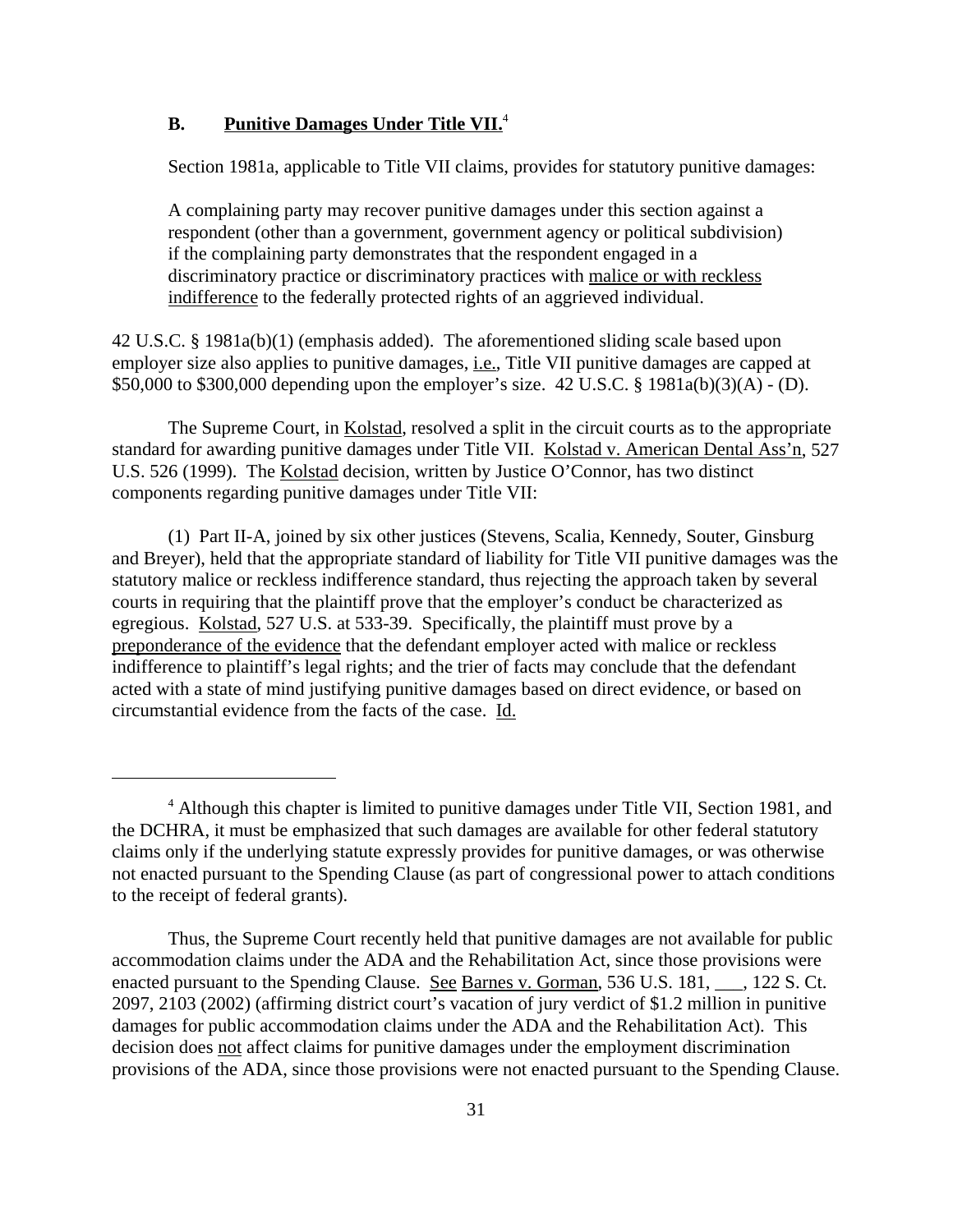(2) Part II-B, joined by four other justices (Rehnquist, Scalia, Kennedy and Thomas), held that "in the punitive damages context, an employer may not be vicariously liable for the discriminatory employment decisions of managerial agents where those decisions are contrary to the employer's 'good faith efforts to comply with Title VII.'" Id. at 545.

It is Kolstad's second holding that has raised the burden for the plaintiff who seeks punitive damages under Title VII. The Kolstad Court began with the recognition that Title VII was to be interpreted based on agency law principles. Id. at 541-42. The Restatement (Second) of Agency, § 218C, "places strict limits on the extent to which an agent's misconduct may be imputed to the principal for purposes of awarding punitive damages." Id. at 542. The Court noted that, under the Restatement, one of four grounds for employer "liability for punitive awards [was] where an employee serving in a 'managerial capacity' committed the wrong while 'acting in the scope of employment.'" Id. at 543 (quoting Restatement (Second) of Agency, §  $218C(c)$ . The problem with the Restatement's approach is that:

Holding employers liable for punitive damages when they engage in good faith efforts to comply with Title VII, however, is in some tension with the very principles underlying common law limitations on vicarious liability for punitive damages -- that it is 'improper ordinarily to award punitive damages against one who himself is personally innocent and therefore liable only vicariously."

Id. at 544 (quoting Restatement (Second) of Torts, § 909, cmt. b).

Applying the Restatement of Agency's 'scope of employment' rule in the Title VII punitive damages context, moreover, would reduce the incentive for employers to implement antidiscrimination programs. . . . Dissuading employers from implementing programs or policies to prevent discrimination in the workplace is directly contrary to the purposes underlying Title VII.

Id. Therefore, the Kolstad Court rejected the broad application of the "scope of employment" rule, by limiting vicarious liability to those circumstances where the defendant employer did not make "good-faith efforts to comply with Title VII." Id. The Kolstad Court remanded this case for the presentation of further factual evidence regarding these agency principles, and noted that: "It may also be necessary to determine whether the [defendant] had been making good faith efforts to enforce an antidiscrimination policy." Id. at 546. As it happened, Ms. Kolstad's case settled shortly before a new trial on punitive damages.

Intentional discrimination, which is what a jury must find in order to return a judgment for plaintiff for compensatory damages, necessarily suggests that defendants discriminated in the face of a perceived risk that their conduct was unlawful. Since Kolstad, therefore, the federal courts have explained that, should the plaintiff raise sufficient evidence of intentional discrimination to send that issue to the jury, then the issue of punitive damages should also be sent to the jury. "[I]n general, intentional discrimination is enough to establish punitive damages liability." Hemmings v. Tidyman's Inc., 285 F.3d 1174, 1198-99 (9th Cir. 2002) (reversing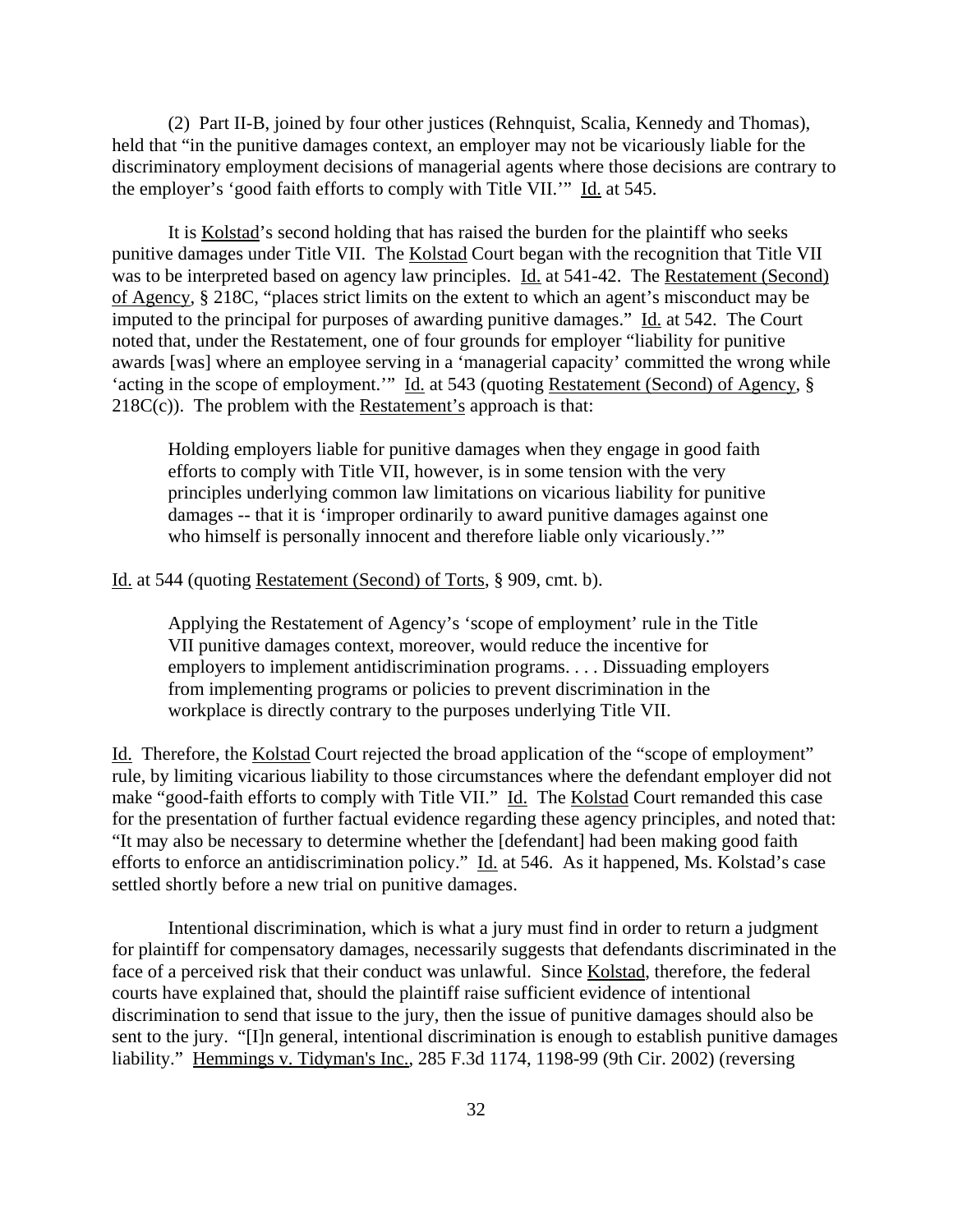district court's ruling that evidence was insufficient to support the jury's award of punitive damages as a matter of law). In Alexander v. Riga, 208 F.3d 419, 431 (3d Cir. 2000), the court discussed the post-Kolstad standard for punitive damages liability, ultimately holding that the district court erred by sending failing to send the issue of punitive damages to the jury along with the issue of liability. The court commented that "because the jury's finding of a violation under the Fair Housing Act necessarily encompasses a finding of intentional discrimination, the plaintiffs need not also demonstrate that the conduct was particularly egregious or malicious in order to obtain punitive damages. . . . Indeed, recklessness and malice may be inferred [from the statutory violation]." Id.

Since Kolstad, the federal appellate courts have also recognized that the standard for punitive damages is satisfied where the defendant discriminates "in the face of a perceived risk that its actions will violate federal law." See, e.g., Romano v. U-Haul Intern., 233 F.3d 655, 669 (1st Cir. 2000); Cush-Crawford v. Adchem Corp., 271 F.3d 352, 356 (2d Cir. 2001); Lowery v. Circuit City Stores, Inc., 206 F.3d 431, 442 (4th Cir. 2000); Preferred Properties, Inc. v. Indian River Estates, Inc., 276 F.3d 790, 799 (6th Cir. 2002); Hertzberg v. SRAM Corp., 261 F.3d 651, 661 (7th Cir. 2001); Otting v. J.C. Penney Co., 223 F.3d 704, 711 (8th Cir. 2000); Hemmings v. Tidyman's Inc., 285 F.3d 1174, 1198 (9th Cir. 2002); Dilley v. SuperValu, Inc., 296 F.3d 958, 966 (10th Cir. 2002); EEOC v. W&O, Inc., 213 F.3d 600, 611 (11th Cir. 2000); see also Bolden v. J&R, Inc., Civ. No. 99-1255(GK), 2001 WL 1910561, at \*3 (D.D.C. Mar. 1, 2001) ("This standard [for punitive damages] is met upon a showing of discrimination 'in the face of a perceived risk that [a defendant's] actions will violate federal law.'") (quoting Kolstad)

For practitioners, Kolstad imposes an additional requirement for pretrial discovery: it will be necessary to determine whether defendant employers have made "good-faith efforts to comply with Title VII." At the same time, defendants are in a quandary, since asserting the Kolstad defense "would open the door to proof of other employment discrimination cases against [defendant]." Estes, 231 F. Supp. 2d at 284 n.7. Since the Kolstad Court did not define the scope or baseline for such efforts, the lower courts will struggle to draw the line in this area.

The courts are split as to whether a plaintiff can obtain punitive damages under Section 1981a absent compensatory damages. The Seventh Circuit reasoned that since Section 1981a did not make punitive damages contingent upon "an underlying award of compensatory damages," the former could be obtained independently of the latter. Timm v. Progressive Steel Treating Co., 137 F.3d 1008, 1010 (7th Cir. 1998) (there is "no reason [that] comes to mind for reading a compensatory-punitive link into Section 1981a"); accord Salitros v. Chrysler Corp., 306 F.3d 562 (8th Cir. 2002) (ADA claim); Provencher v. CVS Pharmacy, 145 F.3d 5, 12 (1st Cir. 1998) ("We see no reason to allow punitive damages only where the jury enters an award for compensatory damages and not where the judge enters an award for back pay, given that injury to the plaintiff is addressed in both instances."). In contrast, the Fifth Circuit has insisted that "recovery of [Title VII] punitive damages must necessarily turn on the recovery of compensatory damages" and that punitive damages are "dependent on non-incidental compensatory damages." Allison v. Citgo Petroleum Corp., 151 F.3d 402, 418 (5th Cir. 1998).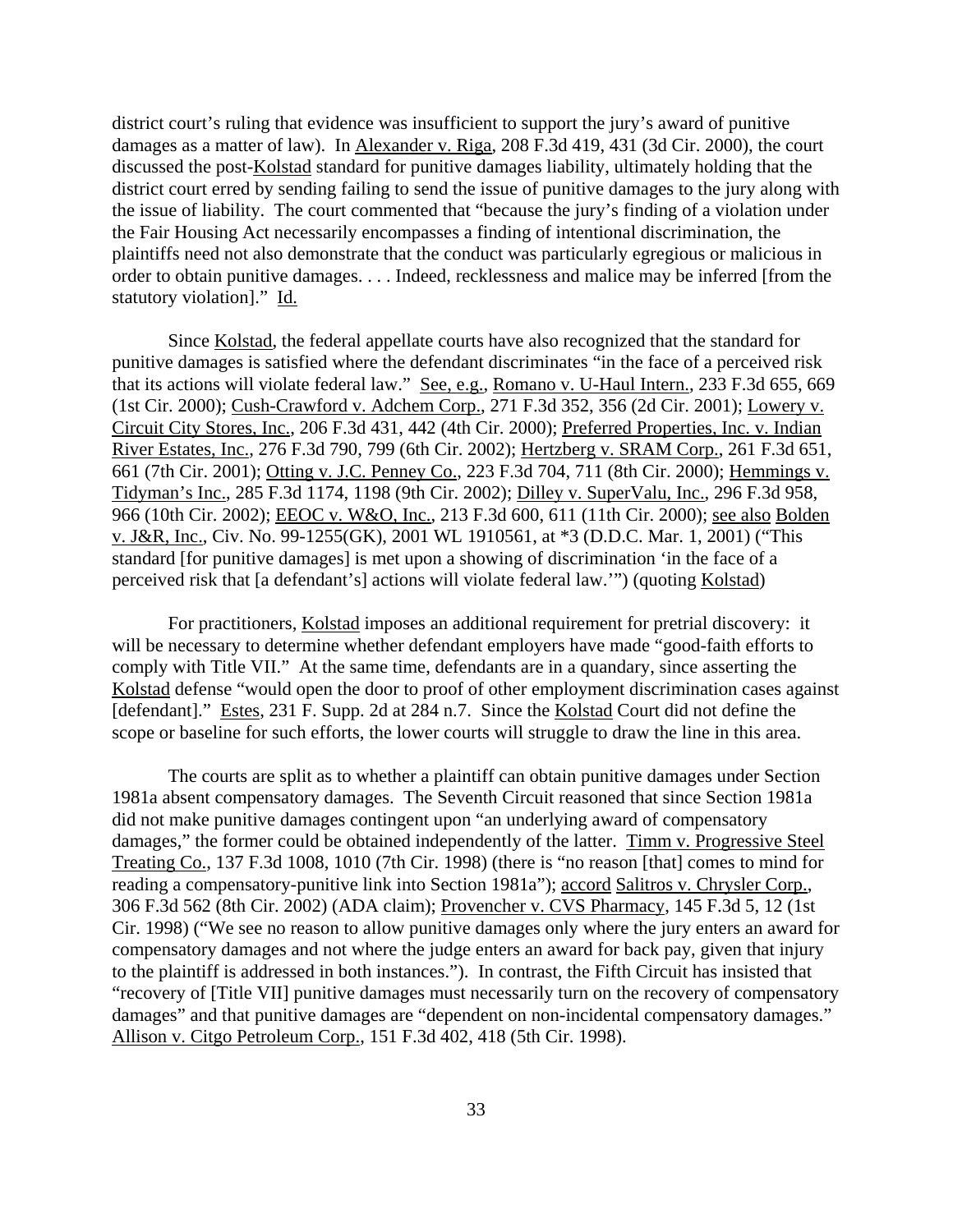### **C. Punitive Damages Under the DCHRA.**

The D.C. Court of Appeals has determined that the burden of proof for the award of punitive damages for tortious conduct is by clear and convincing evidence:

We are persuaded by the growing majority of jurisdictions deciding the issue that we should adopt the requirement that proof by clear and convincing evidence must be shown in order to receive an award of punitive damages.

Jonathan Woodner Co. v. Breeden, 665 A.2d 929, 937 (D.C. 1995), reh'g denied, 681 A.2d 1097 (D.C. 1996) (per curiam) ("Woodner"); Jackson, 810 A.2d at 396 (discussing "'more stringent' proof requirement of clear and convincing evidence"); see also Standardized Jury Instructions for the District of Columbia, Inst. 16-1 (2002). This burden of proof has been followed by federal courts applying District of Columbia law for punitive damages awards. See, e.g., National Tel. Coop. Ass'n v. Exxon Corp., 38 F. Supp. 2d 1, 17 (D.D.C. 1998) (citing Woodner).

Therefore, the courts have held that the burden of proof for punitive damages under the DCHRA is that of "clear and convincing evidence." See Daka, 711 A.2d at 99 ("clear and convincing evidence was the proper evidentiary standard for determining the requisite state of mind" under DCHRA); see also United Mine Workers of Am., Int'l Union v. Moore, 717 A.2d 332, 341-42 (D.C. 1998) (clear and convincing evidence).

The D.C. Court of Appeals has clarified the requisite level of intent and conduct to justify the award of punitive damages for general tortious conduct. The Woodner court held that:

. . . in order to sustain an award of punitive damages, the plaintiff must prove, by a preponderance of the evidence, that the defendant committed a tortious act, and by clear and convincing evidence that the act was accompanied by conduct and a state of mind evincing malice or its equivalent.

Woodner, 665 A.2d at 938. As the D.C. Court of Appeals previously stated:

Punitive damages are warranted only when the defendant commits a tortious act "accompanied with fraud, ill will, recklessness, wantonness, oppressiveness, willful disregard of the plaintiff's rights, or other circumstances tending to aggravate the injury."

Washington Med. Ctr., Inc. v. Holle, 573 A.2d 1269, 1284 (D.C. 1990) (citations omitted); see also Woodner, 665 A.2d at 938; National Tel. Coop., 38 F. Supp. 2d at 17 (defendant's actions must be "wanton, reckless, or in willful disregard for another's rights").

The evidentiary standard for punitive damages under the DCHRA requires the plaintiff to prove, by clear and convincing evidence, that the defendant's conduct (1) was motivated by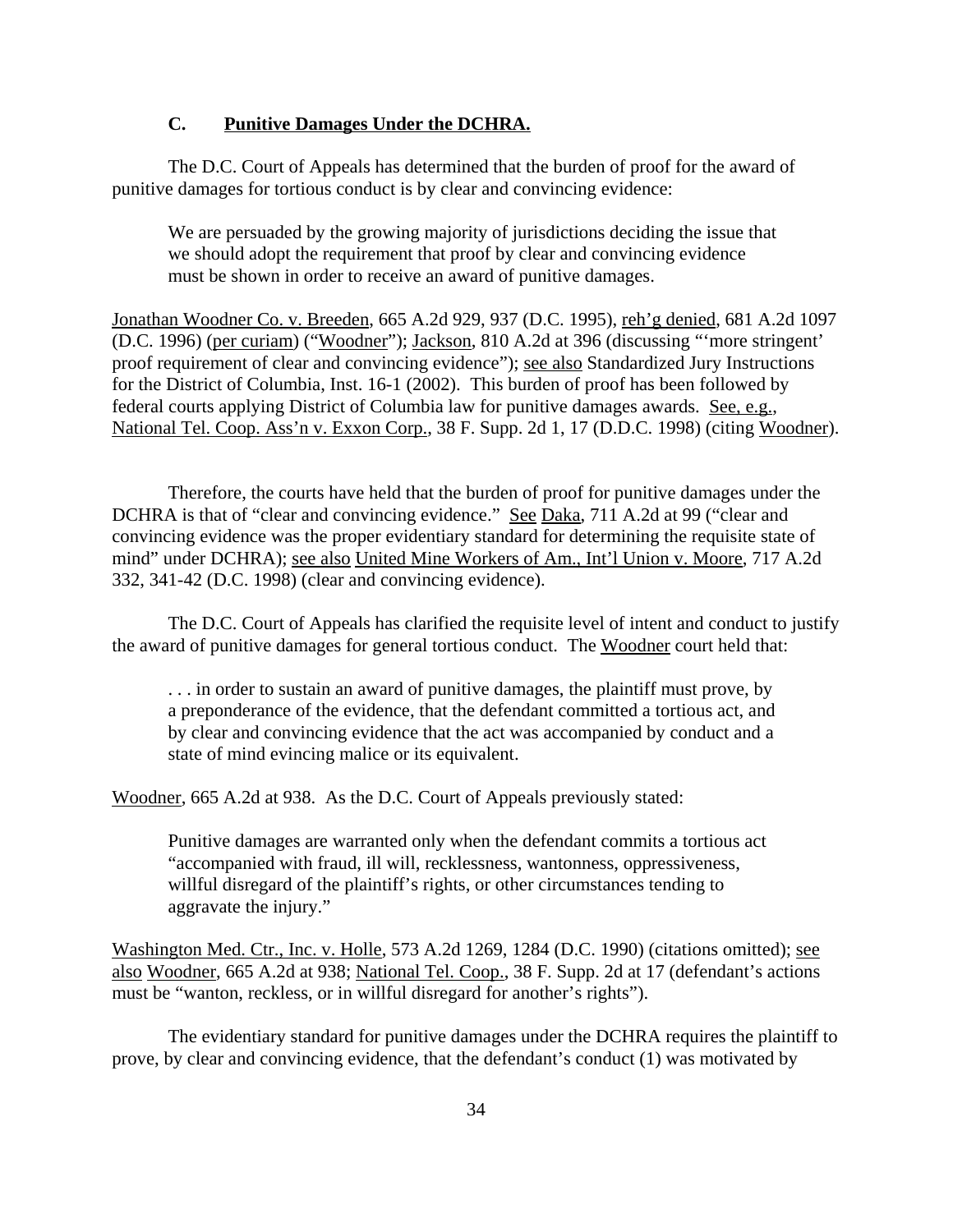intentional, discriminatory conduct that injured plaintiff; (2) was willful and outrageous; and (3) was aggravated by evil motive, actual malice, or with callous and reckless indifference to the plaintiff's legal rights. Barbour, 48 F.3d at 1277; Arthur Young, 631 A.2d at 371-73.

The plaintiff need not prove evil motive or actual malice by direct evidence to justify punitive damages. See Vassiliades v. Garfinckel's, 492 A.2d 580, 593 (D.C. 1985) ("Direct evidence of malicious intent is not required; malice and wrongful motive may be inferred from the acts of a party and circumstantial evidence"). Thus, the D.C. Court of Appeals stated that:

The requisite state of mind need not (and usually cannot) be proven by direct evidence, but may be inferred from all the facts and circumstances of the case.

Robinson v. Sarisky, 535 A.2d 901, 906 (D.C. 1988) (citations omitted); see also Washington Med. Ctr., 573 A.2d at 1284 (recognizing that "direct proof will rarely be available"). Based on the foregoing analysis, the courts have applied the same evidentiary standards for proving the requisite level of intent (mens rea) and conduct (actus reus) under the DCHRA. This "showing" under the DCHRA is consistent with the general law "governing punitive damages in the District of Columbia courts." Arthur Young, 631 A.2d at 372 (recognizing that the "requisite state of mind need not (and usually cannot) be proven by direct evidence, but may be inferred from all the facts and circumstances of the case") (quoting Robinson, 535 A.2d at 906). Since the evidentiary burden of proof governing punitive damages under the DCHRA is concordant with that for general tortious conduct, then the discrimination plaintiff can prove the defendants' state of mind by inference from the surrounding circumstances.

The plaintiff must prove compensatory or economic damages in order to qualify for punitive damages under the DCHRA. However, nominal damages alone are sufficient to justify the award of punitive damages:

We think the essence of our case law is this: A plaintiff must prove a basis for actual damages to justify the imposition of punitive damages. **The amount of such damages may be nominal, stemming from the difficulty of quantifying them or from some other cause.** But without proof of at least nominal damages, punitive damages may not be awarded.

Maxwell v. Gallagher, 709 A.2d 100, 104 (D.C. 1998) (footnote omitted) (emphasis added).

Since the DCHRA does not have statutory caps on punitive damages, the D.C. courts have looked to whether the jury's award was so "grossly excessive as to deprive [the employer] of due process of law." Daka, 711 A.2d at 101. Thus, the D.C. Court of Appeals has applied the Supreme Court's Gore decision (discussed *infra*, for Section 1981) to determine whether a \$390,000 punitive damages award under the DCHRA was excessive as a matter of law, which requires an analysis of the underlying discriminatory conduct, and of the size of the award in relation to the compensatory damage award and the defendant's total income: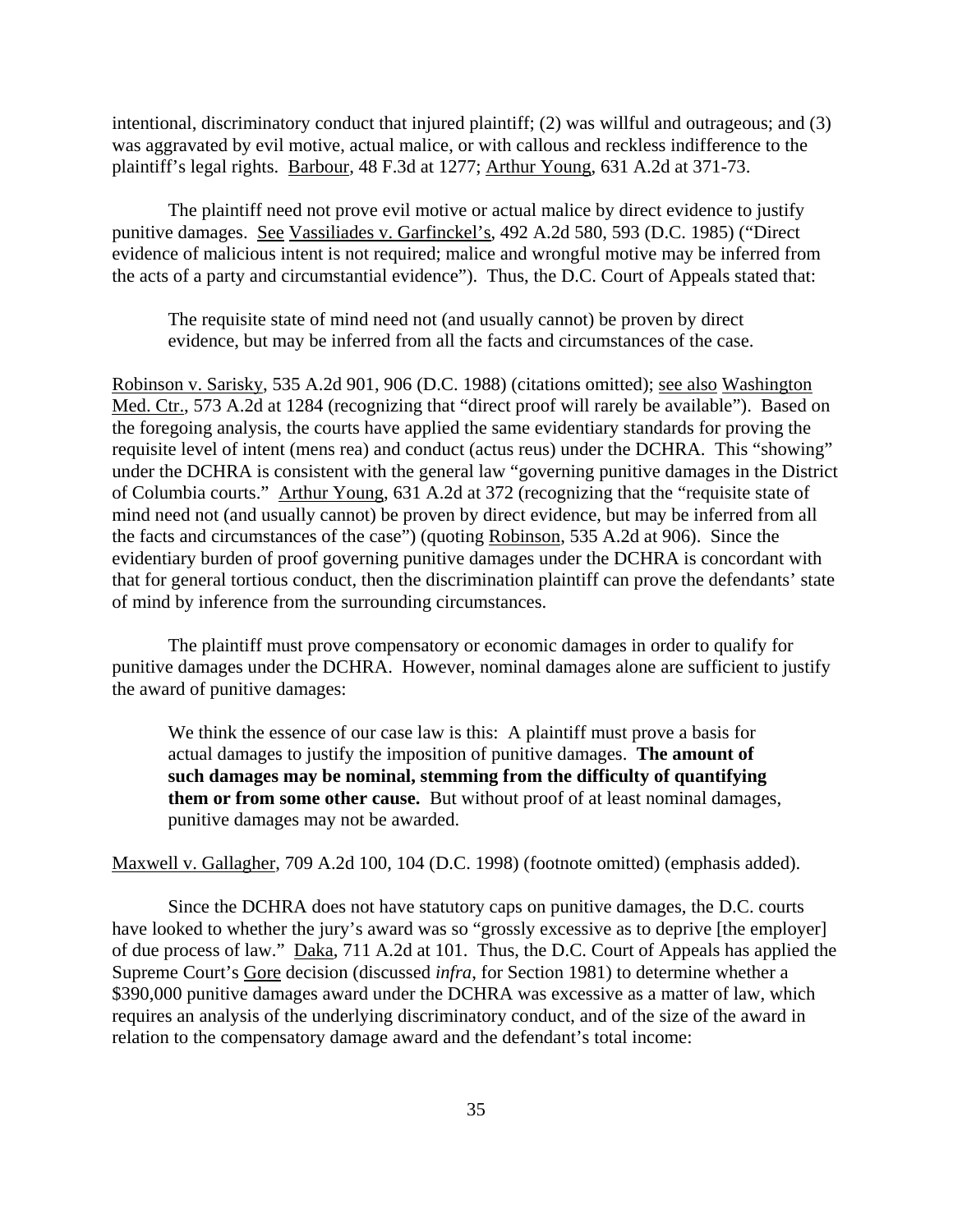First, a reasonable jury could surely find that Daka's conduct in this case was sufficiently reprehensible to merit a sizable sanction. The evidence showed that an unprofessional atmosphere of insult and ridicule permeated Daka's worksite. Most of the harmful conduct in this case involved upper management, *i.e.,* Mr. Sakell; those incidents not directly involving Sakell could not have escaped Daka's notice. When Breiner complained to Sakell about his remarks and told him that they were unlawful, Sakell's response was to continue the insults. The trial court concluded that Breiner "was subjected to severe and pervasive abusive conduct" and that Sakell's actions "substantially diminished [Breiner's] ability to be effective, let alone comfortable or fulfilled."

Second, Breiner was found to have actually suffered in the amount of \$10,000. While the ratio of punitive to compensatory damages, thirty-nine to one, may "raise a suspicious judicial eyebrow," TXO, 509 U.S. at 481, 113 S. Ct. at 2732 (O'Connor, J., dissenting), the Supreme Court in TXO upheld an award of \$19,000 in compensatory damages and \$10 million in punitive damages, a ratio of more than five hundred to one. In Gore, on the other hand, the Court reversed an award of \$4,000 in actual damages and \$2 million in punitive damages, a ratio of five hundred to one. Read together, TXO and Gore reaffirm what the Court said in Haslip: "We need not, and indeed we cannot, draw a mathematical bright line between the constitutionally acceptable and the constitutionally unacceptable that would fit every case." 499 U.S. at 18, 111 S. Ct. at 1043. Moreover, Sakell testified that Daka made \$8.5 million a year at the three Smithsonian sites *alone.* As the trial court noted, the \$390,000 punitive damages award represents a mere 2.9 percent of Daka's income from the Smithsonian during the time of Breiner's employment. Because it is so small in relation to Daka's total income, we conclude that it does not "exceed the boundaries of punishment and lead to bankruptcy." Jonathan Woodner, 665 A.2d at 941.

Third, we look to the difference, if any, between the punitive award and the civil or criminal penalties authorized. . . . Of course, the total amount of damages awarded here, \$400,000, is above the maximum available under Title VII. But because of the need to deter future misconduct of the sort presented on this record, we think the additional \$100,000 is not so excessive as to render the jury's award unconstitutional, especially when there is no ceiling on the damages available under the 1866 and 1870 Civil Rights Acts on which the DCHRA is also based.

#### Daka, 711 A.2d at 101-02.

In order to find a defendant corporation or other entity liable for punitive damages under the DCHRA for the tortious acts of its employees, the plaintiff must show "that the wrongful act was authorized and ratified by the corporation, not merely perpetrated by an employee."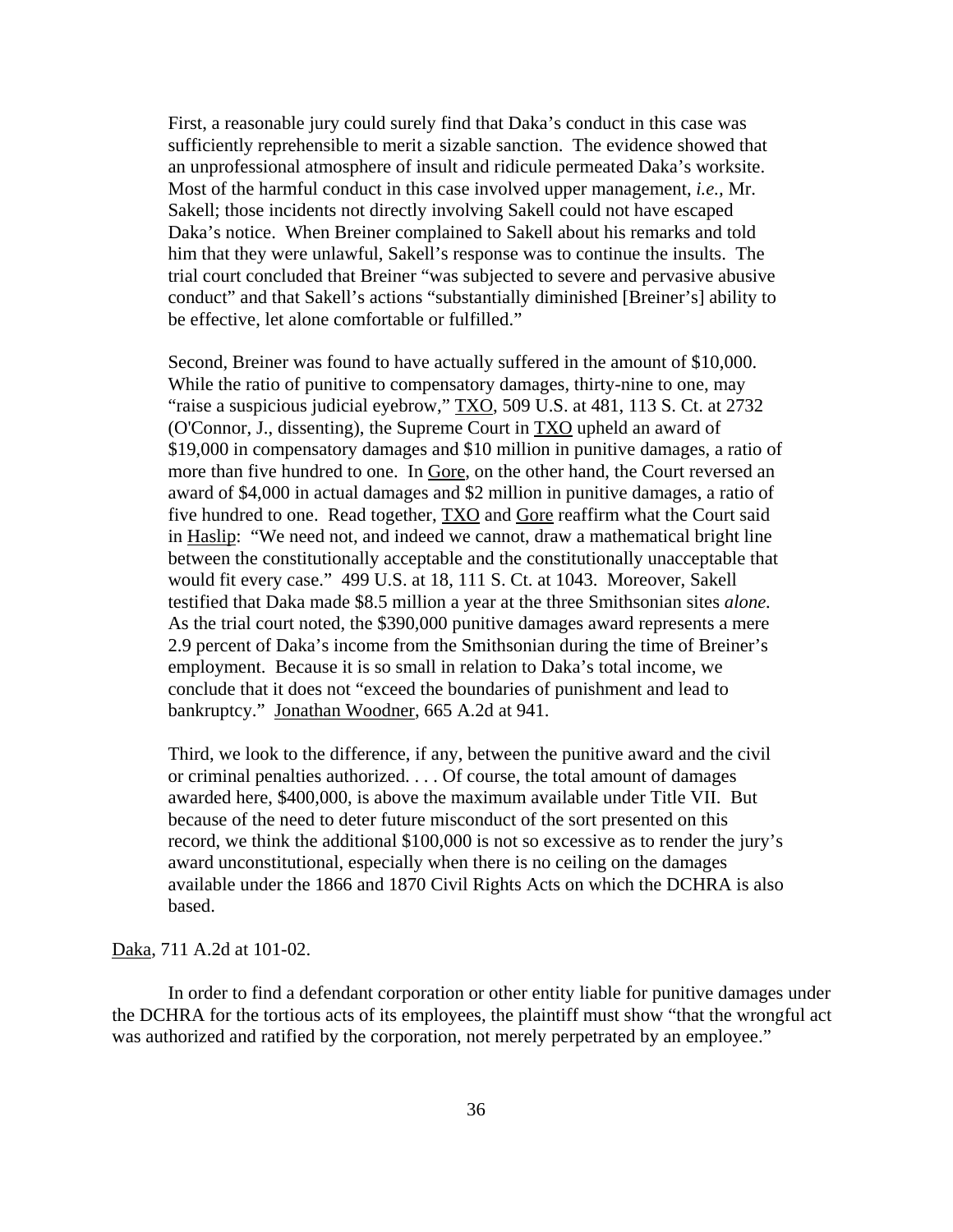Remeikis v. Boss & Phelps, Inc., 419 A.2d 986, 992 (D.C. 1980) (citations omitted); see also Standardized Jury Instructions for the District of Columbia, Inst. 16-2 (2002).

The corporate ratification requirement is satisfied where corporate officers participated in or approved of the tortious conduct. Remeikis, 419 A.2d at 992 (ratification present if "an executive officer of high rank participated in the misconduct"); Woodard v. City Stores Co., 334 A.2d 189, 191 (D.C. 1975) (ratification present if "some additional indication of approval" is found). The D.C. courts have applied this ratification requirement to determine a corporate defendant's liability for punitive damages under the DCHRA, based upon the discriminatory acts of its employees. See Pendarvis, 3 F. Supp. 2d at 57 (requiring ratification by corporate defendant); Gregg, 942 F. Supp. at 10 (same).

#### **D. Punitive Damages Under Section 1981.**

The courts are split on the standard for awarding punitive damages under Section 1981. The Fourth, Sixth, Tenth and Eleventh Circuits have required "egregious misconduct beyond mere intent to discriminate." Kolstad, 139 F.3d at 963 (collecting cases). In contrast, the District of Columbia, First and Seventh Circuits "have held that a finding of intentional discrimination, without more, is enough to put the question of punitive damages before the jury in the usual § 1981 case." Id. (collecting cases). This split under Section 1981 was not addressed by the Supreme Court in Kolstad since that issue was not before it, and Section 1981 does not have a statutory standard for punitive damages.

The Supreme Court has elaborated several guideposts for determining whether an award of punitive damages is excessive; those most relevant to Section 1981 employment discrimination and harassment cases are the (1) "degree of reprehensibility;" (2) "disparity between the harm or potential harm suffered by [plaintiff] and his punitive damages award;" and (3) "difference between this remedy and the civil penalties authorized or imposed in comparable cases." BMW of North America, Inc. v. Gore, 517 U.S. 559, 575 (1996). The BMW decision, based on state fraud law, indicates the Supreme Court's current skepticism towards high punitive damages awards, and should be carefully considered by practitioners for both sides in this area.

The Fifth Circuit has applied **BMW** to reduce a Section 1981 punitive damages award, on the grounds that (1) the supervisor's conduct was not representative of the company; (2) "the ratio of punitives to compensatory damages would be approximately 6.5 to 1" while the BMW Court had considered a 4 to 1 ratio as about the highest allowable; and (3) the largest prior award of punitives in that circuit was \$50,000, in contrast to the district court's award of \$150,000. Patterson v. P.H.P. Healthcare Corp., 90 F.3d 927, 943 (5th Cir. 1996). A district court in the Seventh Circuit has similarly applied BMW to reduce the jury's award of punitive damages under Section 1981, although it used a 3 to 1 ratio of damages as appropriate. Lawyer v. 84 Lumber Co., 991 F. Supp. 973, 977, 76 FEP Cases 832, 835 (N.D. Ill. 1997).

For state law claims, including those under state anti-discrimination statutes, the practitioner should determine whether there are statutory "caps" to punitive damages, either as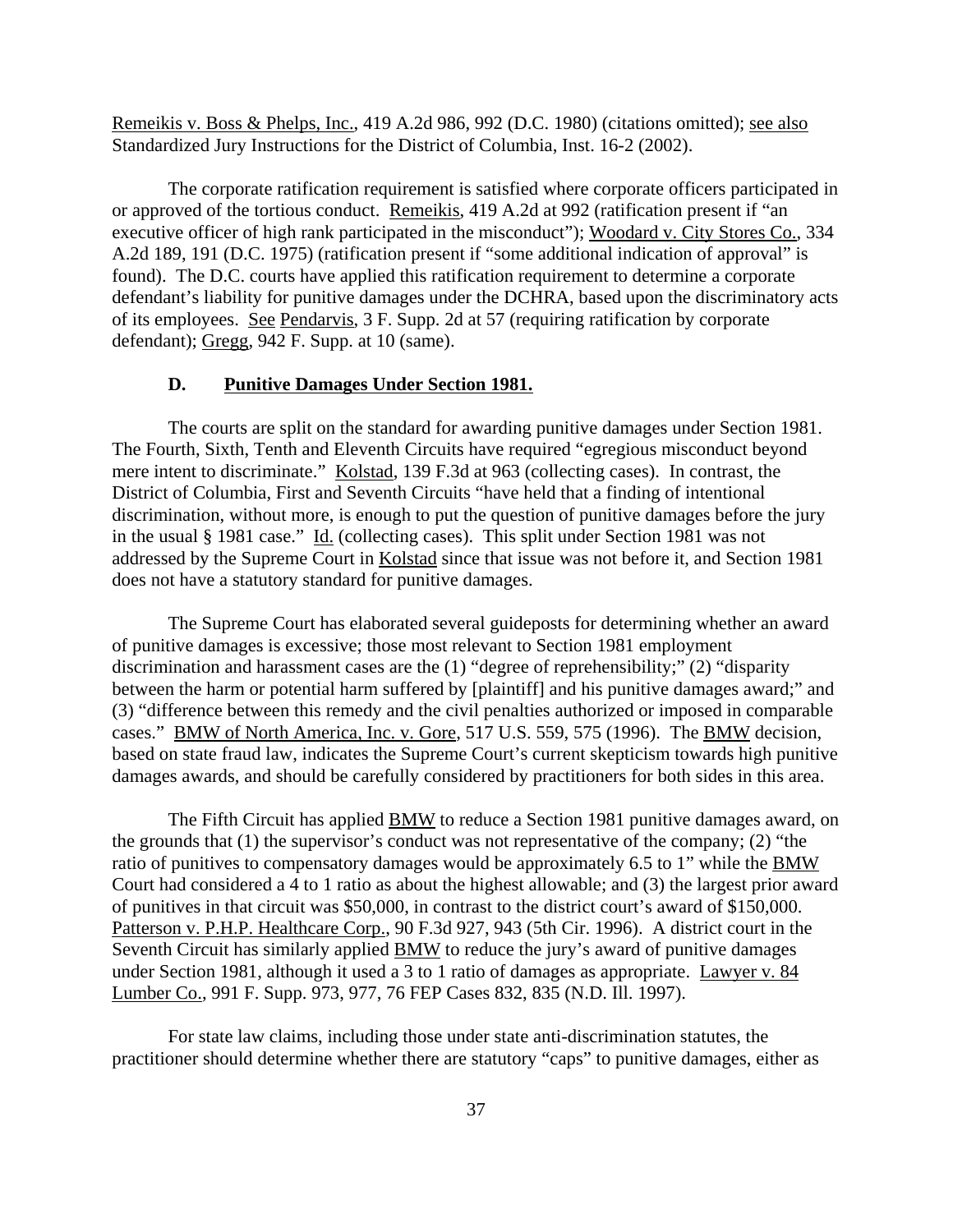part of the anti-discrimination statutes themselves, or pursuant to a more general "tort reform" statute. At present, neither condition applies to punitive damages under the DCHRA. Although it is beyond the scope of this chapter to collect and analyze all such statutes, some states have (1) banned punitive damages entirely unless provided for by statute (New Hampshire); (2) capped punitive damages, usually in proportion to the compensatory damages award; (3) allocated a percentage of punitive damages to state agencies; and/or (4) required mandatory bifurcation of liability and punitive damages determinations during the trial. BMW, 517 U.S. at 614-19 (1996) (Ginsburg, J., dissenting) (collecting statutes). However, several state supreme courts have recently struck down such "tort reform" statutes on the grounds that the legislature has unconstitutionally interfered with the independence of the judiciary and with the right (under the state constitution) to have a jury decide the amount of damages without being constrained by statutory caps to damages under state law. See, e.g., State *ex rel.* Ohio Acad. of Trial Lawyers v. Sheward, 86 Ohio St. 3d 451, 715 N.E.2d 1062 (Ohio 1999).

### **E. Defendants' Net Worth and Punitive Damages.**

Evidence regarding a defendant's net worth is not only relevant, but highly important to the jury's correct calculation of punitive damages. The D.C. Circuit has explained that "when punitive damages are to be awarded, the jury's knowledge of the financial capabilities of the defendants is important to the administration of justice." Faison v. Nationwide Mortg. Corp., 839 F.2d 680, 691 (D.C. Cir. 1987). As the Supreme Court held:

[Defendant] also contends that the admission of evidence of its alleged wrongdoing in other parts of the country, as well as the **evidence of its impressive net worth,** led the jury to base its award on impermissible passion and prejudice. . . . Under well-settled law, however, factors such as these are **typically considered in assessing punitive damages.**

TXO Prod. Corp. v. Alliance Resources Corp., 509 U.S. 443, 462 n.28 (1993); accord Jones v. Ebrahimi-Zanganeh, Civ. No. 87-0094 (JGP), 1987 WL 25425, at \*2 (D.D.C. Nov. 19, 1987) ("If the jury should find for the plaintiffs, then it is likely that the issue of punitive damages would also be considered; thus, the defendant's net worth is relevant."). Hence, the D.C. courts have recognized the principle of discoverability of defendant's net worth and related financial information. See, e.g., Floyd-Mayers v. American Cab Co., 130 F.R.D. 278, 279 (D.D.C. 1990) (ordering defendant "to answer the plaintiffs' inquiries about its financial status"); aff'd, C.A. No. 89-1777(CRR), 1990 WL 116855, at \*1 (D.D.C. July 30, 1990) ("the Court concludes that under the discovery rules the plaintiffs must be permitted to obtain an accurate picture of American's true net worth"); Curry v. Giant Food Co., 522 A.2d 1283, 1290 (D.C. 1987) ("It is true that in cases where punitive damages are sought, testimony with respect to the financial assets of a particular defendant may be received.").

The federal appellate courts, in applying state law to punitive damage awards arising under statutory or common law claims, have similarly held that evidence of defendants' net worth is relevant and admissible so that the trier of fact may make a proper determination of the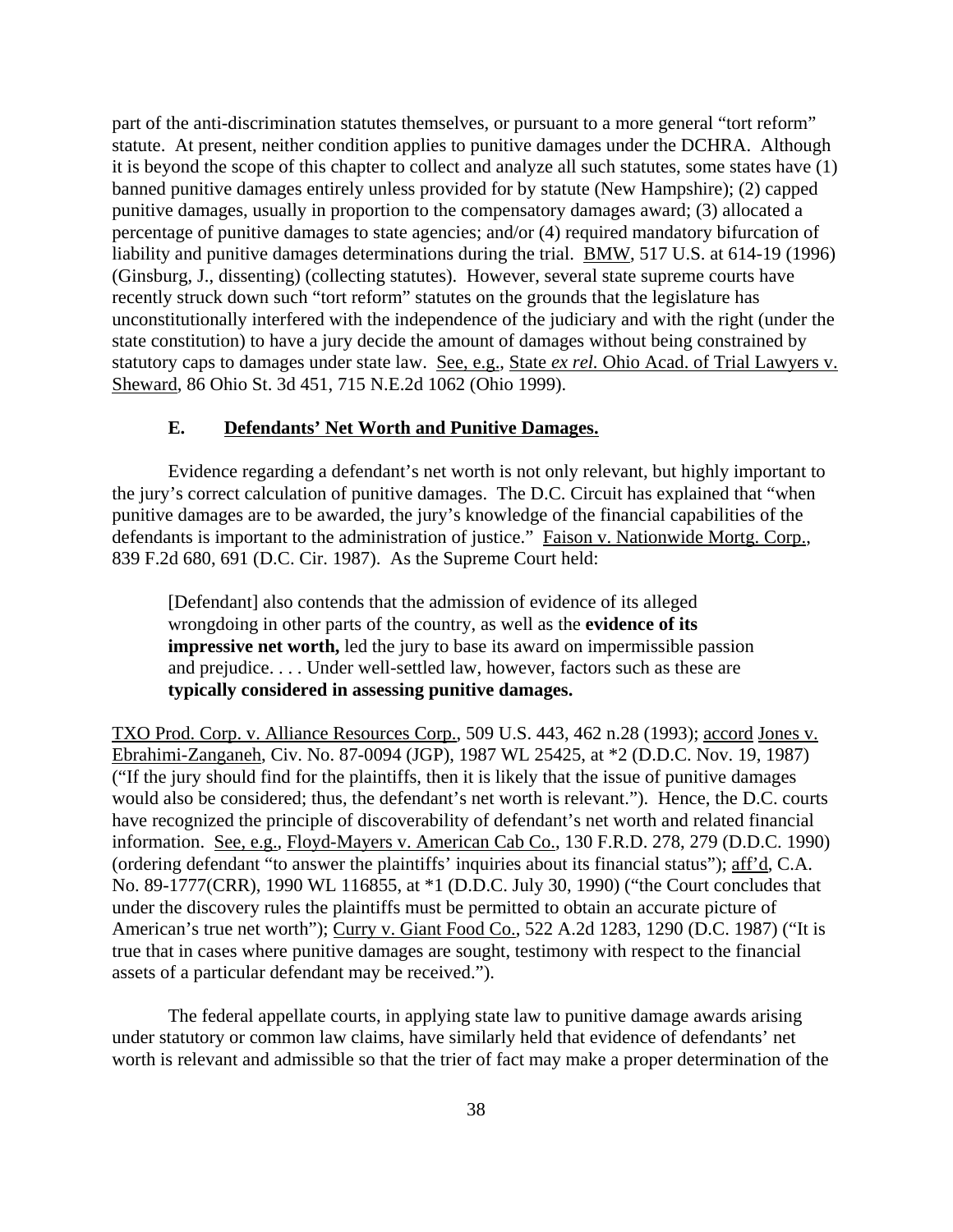exact level of punitive damages to be awarded. See, e.g., Graef v. Chemical Leaman Corp., 106 F.3d 112, 119 (5th Cir. 1997) ("Generally, evidence of a defendant's worth or income is admissible in determining the proper level of punitive damages."); Dunn v. HOVIC, 1 F.3d 1371, 1384 (3d Cir. 1993) (en banc) (under Virgin Islands law, "ability to pay . . . is a relevant factor in assessing punitive damages awards"); Capstick v. Allstate Ins. Co., 998 F.2d 810, 821 (10th Cir. 1993) ("Under Oklahoma law, the net worth of a defendant may be considered in assessing punitive damages."); Id. at 823 ("In order to have a deterrent effect, the damage award must be sufficient to attract the attention of the defendant in order to assure that oppressive practices do not continue."); Ramsey v. Culpepper, 738 F.2d 1092, 1099 (10th Cir. 1984) (applying New Mexico law; "evidence of a party's financial condition . . . . is admissible for the purpose of fixing the amount of punitive damages."); Brink's Inc. v. City of New York, 717 F.2d 700, 706-07 (2d Cir. 1983) ("Under New York law evidence of a defendant's wealth is admissible on the issue of the amount of punitive damages.").<sup>5</sup>

The federal district courts have reached the same conclusion. See, e.g., Softel, Inc. v. Dragon Med. & Scientific Communications Ltd., 891 F. Supp. 935, 945 (S.D.N.Y. 1995) ("Because the object of punitive damages is to punish the defendant, it is appropriate for the trier of fact to consider the defendant's financial circumstances in determining the amount of punitive damages."), aff'd and remanded on other grounds, 118 F.3d 955 (2d Cir. 1997); Lee v. Junior College Dist., 67 FEP Cases 859, 860 (E.D. Mo. 1994) (under Missouri Human Rights Act, "evidence of net worth is admissible in making an assessment as to the amount of punitive damages"); Defender Indus., Inc. v. Northwestern Mut. Life Ins. Co., 809 F. Supp. 400, 404 (D.S.C. 1992) ("the defendant's ability to pay is a factor that may be used in establishing an award"), aff'd 989 F.2d 492 (4th Cir. 1993) (table); Mid Continent Cabinetry, Inc. v. George

<sup>&</sup>lt;sup>5</sup> The state appellate courts are in agreement. See, e.g., Transportation Ins. Co. v. Moriel, 879 S.W.2d 10, 29 (Tex. 1994) ("evidence of a defendant's net worth is relevant in determining the proper amount of punitive damages, and therefore may be subject to pretrial discovery"); Lenz v. CNA Assurance Co., 630 A.2d 1082, 1083 (Conn. Super. Ct. 1993) ("Once deterrence rather than compensation becomes the focus of [statutory] punitive damages, however, then the financial standing of the party against whom damages are sought becomes relevant and material."); Adams v. Murakami, 813 P.2d 1348, 1351 (Cal. 1991) ("A reviewing court cannot make a fully informed determination of whether an award of punitive damages is excessive unless the record contains evidence of the defendant's financial condition. . . . we have repeatedly examined punitive damage awards in light of the defendant's financial condition.") (citations omitted); Id. at 1352 ("However, when provided with evidence of a defendant's financial condition, the reviewing court can at least reach a reasonably informed decision. Without such evidence, a reviewing court can only speculate as to whether the award is appropriate or excessive."); Harrell v. Old American Ins. Co., 829 P.2d 75, 81 n.6 (Okla. Ct. App. 1991) (defendant's wealth "is an element which certainly may be considered by the jury in assessing punitive damages under Oklahoma law"); Strauss v. Biggs, 525 A.2d 992, 1000 (Del. Super. Ct. 1987) ("Evidence of the defendant's wealth is admissible to enable the jury to assess a penalty which will appropriately punish and deter.").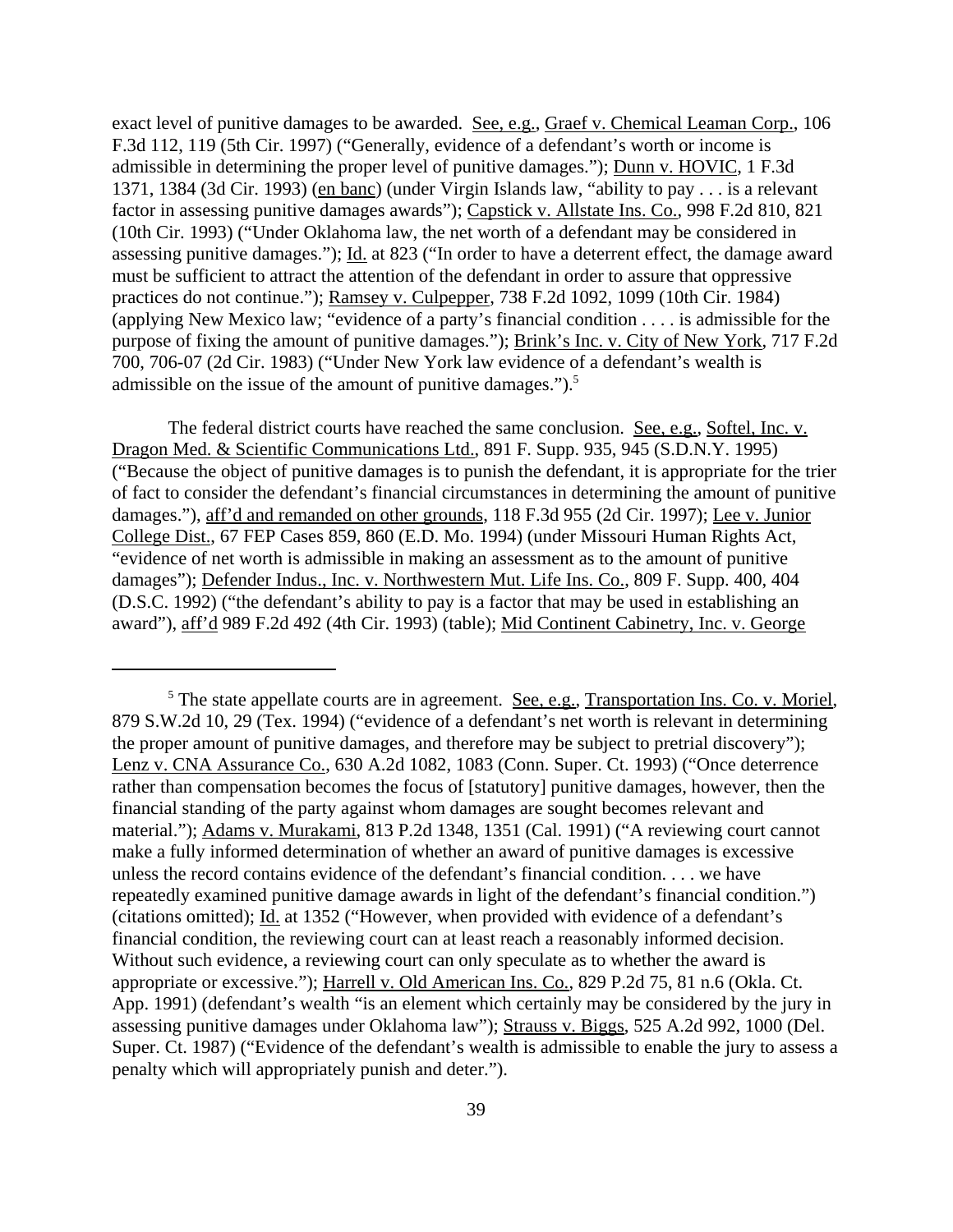Koch Sons, Inc., 130 F.R.D. 149, 151 (D. Kan. 1990) ("Information of defendant's net worth or financial condition is relevant in this case because it can be considered in determining punitive damages."); Vollert v. Summa Corp., 389 F. Supp. 1348, 1351 (D. Haw. 1975) ("plaintiff has shown that his claim for punitive damages is not spurious . . . . Therefore, it is not premature for plaintiff to demand discovery of any financial information relevant to the question of punitive damages.").

Several important goals are achieved by the jury's consideration of evidence regarding a defendant's net worth. On the plaintiff's side, the jury's consideration of a defendant's net worth aids the setting of a punitive damages amount which will have a deterrent effect on defendant's conduct, the purpose of punitive damages. On the defendant's side, evidence regarding its net worth informs the jury of its ability to pay a punitive damages award, so that such an award is not set at a level that could bankrupt the defendant. As the D.C. Court of Appeals commented, these two considerations require introduction of evidence regarding a defendant's net worth:

Because the purpose of punitive damages is to punish a tortfeasor and deter future conduct, the amount of such damages should be enough to inflict punishment, while not so great as to exceed the boundaries of punishment and lead to bankruptcy. "The purpose of punitive damages is to punish defendants and serve as a deterrent . . . the award of punitive damages should only hurt but not bankrupt a defendant." Therefore, since current net worth fairly depicts a tortfeasor's ability to pay punitive damages, the plaintiffs here were required to present sufficient proof of current net worth to support the punitive damages awarded by the jury.

Woodner, 665 A.2d at 941 (internal citations omitted); see also Standardized Jury Instructions for the District of Columbia, Inst. 16-3 (2002) (listing net worth as a factor to be considered in jury's calculation of an appropriate punitive damages award).

Thus, for the computation of punitive damages, while the courts have allowed evidence of the defendant's net worth (on the grounds that a wealthy defendant should pay higher punitive damages than a poor defendant for the same conduct), the burden of proof for presenting this evidence is diametrically opposed under Title VII and the DCHRA.

The federal courts, for federal statutory claims, have placed this burden on the defendant, on the grounds that the defendant is best able to present evidence of its own wealth, and that since net worth is a limitation to excessive punitive damages, the defendant should have to justify the use of its own net worth for that purpose. Kemezy v. Peters, 79 F.3d 33, 33-37 (7th Cir. 1996); Hutchinson v. Stuckey, 952 F.2d 1418, 1422 n.4 (D.C. Cir. 1992).

In contrast, under the DCHRA, for which the burden of proof is derived from the general common law for punitive damages, the plaintiff bears the burden to present evidence of defendant's net worth, on the grounds that the plaintiff should have to show that the defendant can afford to pay the requested punitive damages. Woodner, 665 A.2d at 941 n.19.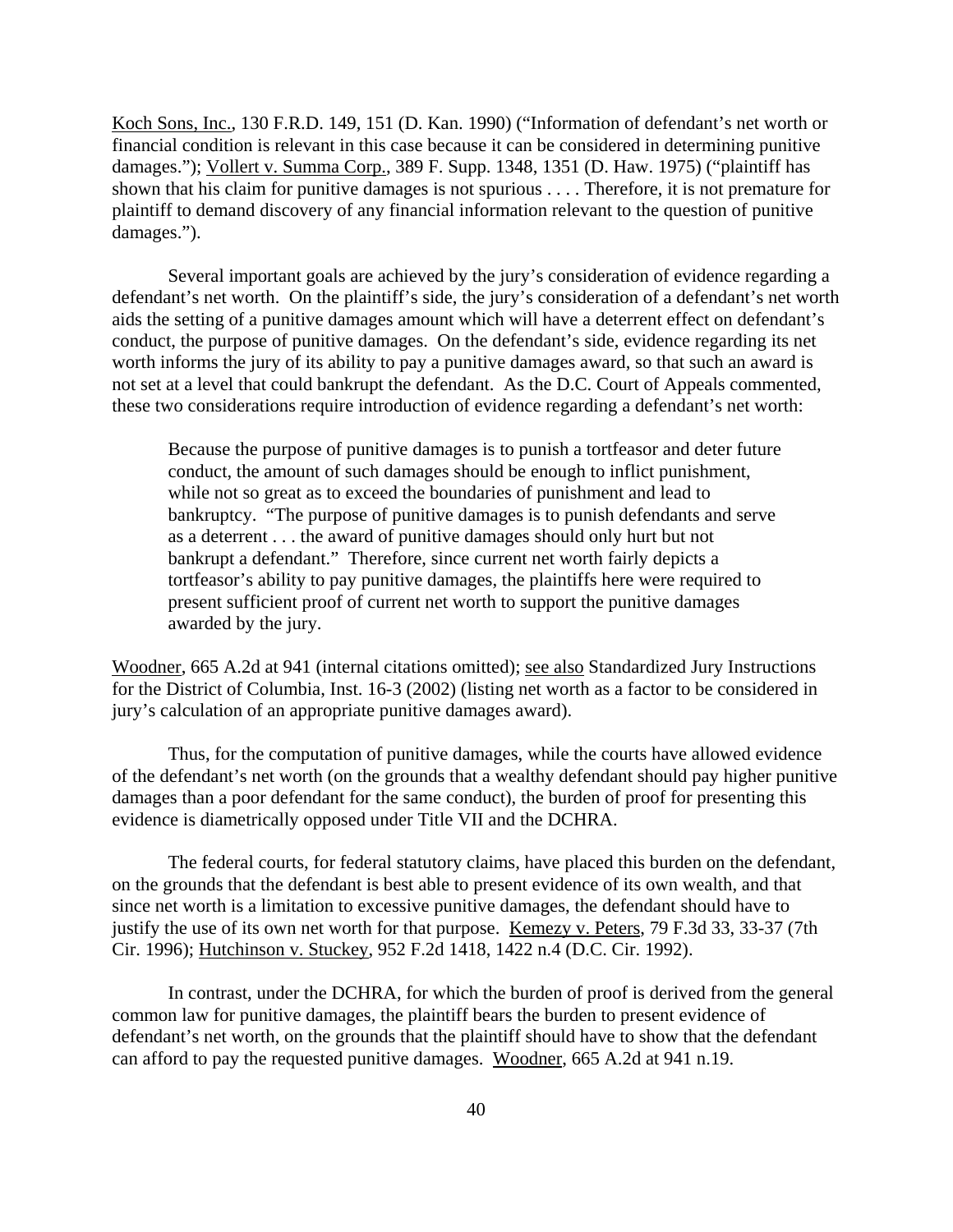Therefore, in a case which a plaintiff requests punitive damages under both Title VII and the DCHRA, the opposing parties are faced with inherently conflicting motivations. If the defendant is impecunious, then it will want to present evidence of its own net worth, in order to minimize any potential punitive damage award under Title VII. If the plaintiff knows that the defendant is comparatively wealthy, then the plaintiff will want to present evidence of defendant's net worth in order to maximize the punitive damages award under the DCHRA.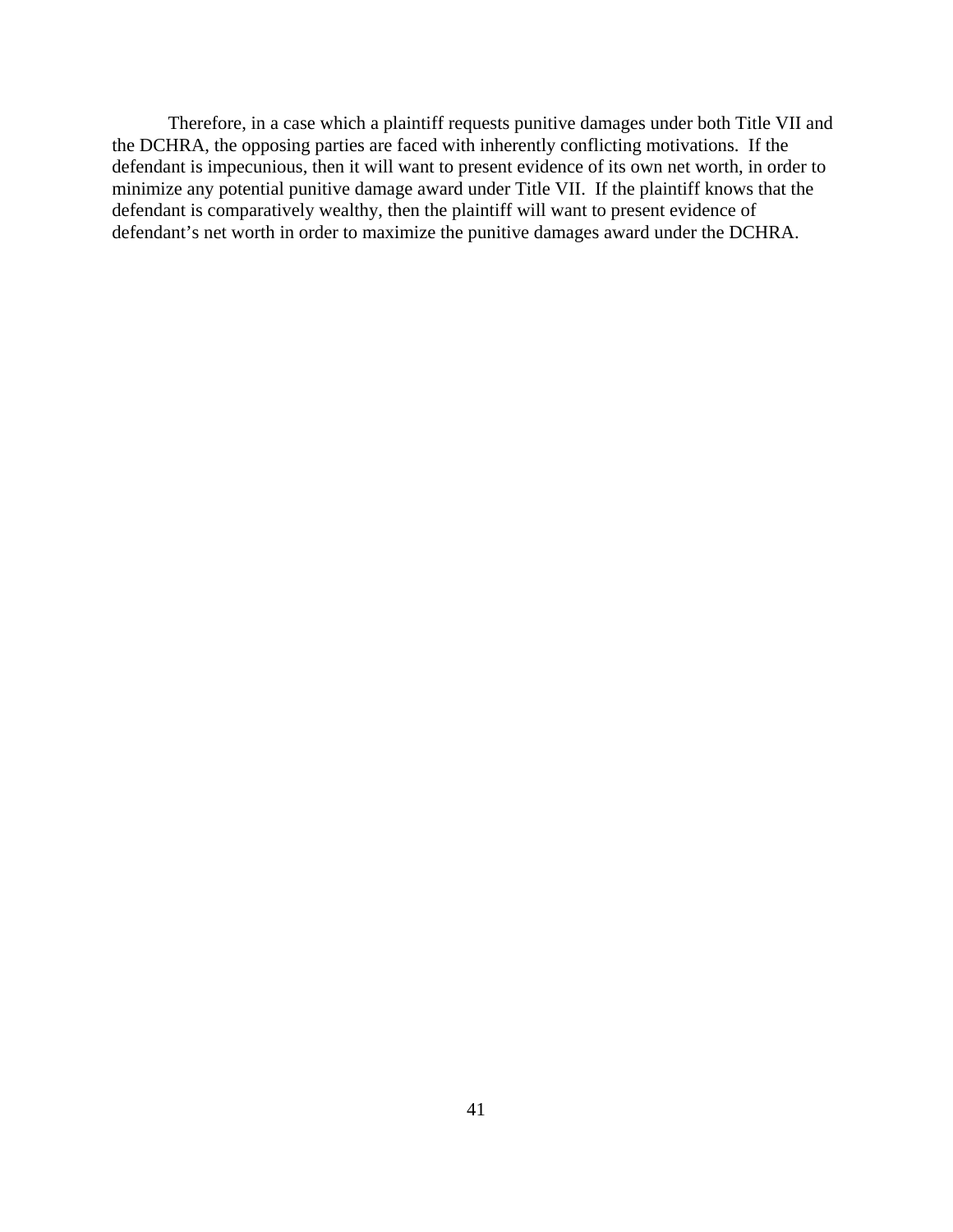### **VIII. After-Acquired Defenses to Remedies**.

The after-acquired evidence doctrine, as redefined by the Supreme Court in McKennon, limits the availability of damages to the successful plaintiff, although it is not a defense to the employer's liability. McKennon v. Nashville Banner Publ. Co., 513 U.S. 352 (1995). This doctrine recognizes that the employee herself may have engaged in conduct for which the employer would have terminated or otherwise disciplined the employee, yet the employer did not find out about this conduct until after the occurrence of the alleged discriminatory or harassing events. For example, in McKennon, the plaintiff had "copied several confidential documents bearing upon the company's financial condition" because she thought "she was about to be fired because of her age" and believed that having copies of these documents was useful "for 'insurance' and 'protection.'" Id. at 355. After Ms. McKennon testified about this conduct at her deposition, the defendant employer sent her "a letter declaring that removal and copying of the records was in violation of her job responsibilities . . . . [and] recited that had it known of McKennon's misconduct it would have discharged her at once for that reason." Id.

The McKennon Court, although deciding a case arising under the ADEA, recognized that this statute and Title VII "grants an injured employee a right of action to obtain the authorized relief." Id. at 358. Hence, the after-acquired evidence principle is equally applicable to Title VII litigation. The unanimous McKennon Court rejected, as inconsistent with the statutory scheme of the ADEA and Title VII, the assertion that "after-acquired evidence of wrongdoing that would have resulted in termination operates, in every instance, to bar all relief for an earlier violation of the Act." Id. The Court did recognize that such evidence "must be taken into account, we conclude, lest the employer's legitimate concerns [about the employee's conduct] be ignored." Id. at 361. Therefore, the relevance of the employee's conduct is "to take due account of the lawful prerogatives of the employer in the usual course of its business and the corresponding equities that it has arising from the employee's wrongdoing." Id.

In order for the employer to invoke the after-acquired evidence doctrine, "it must first establish that the wrongdoing was of such severity that the employee in fact would have been terminated on those grounds alone if the employer had known of it at the time of the discharge." Id. at 362-63. Once this threshold has been satisfied, then the court can apply this doctrine to limit the availability of front pay, reinstatement, and back pay, as set forth in the following two paragraphs.

The major consequence of the after-acquired evidence doctrine is that the plaintiff can no longer obtain reinstatement or front pay. Id. at 361-62 ("We do conclude that here, and as a general rule in cases of this type, neither reinstatement nor front pay is an appropriate remedy. It would be both inequitable and pointless to order the reinstatement of someone the employer would have terminated, and will terminate, in any event and upon lawful grounds.").

The McKennon Court recognized that the issue of back pay was more complicated, and concluded that back pay should be limited by using the "calculation of back pay from the date of the unlawful discharge to the date the new information was discovered." Id. at 362.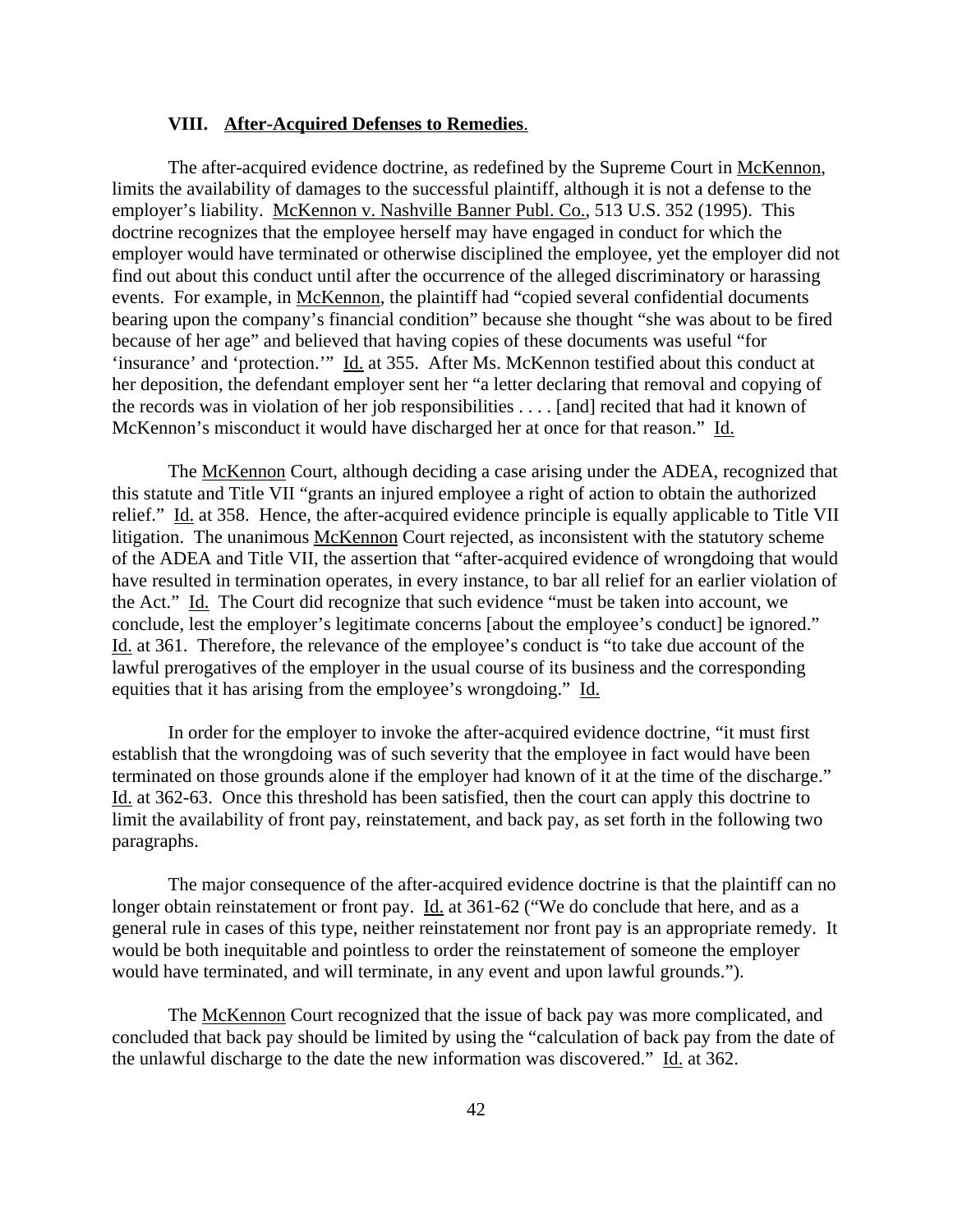The lower courts have recognized the importance of the threshold issue of McKennon whether the employer would have discharged the employee had it known of the acts at the time — in determining the applicability of the after-acquired evidence doctrine. See, e.g., Sheehan v. Donlen Corp., 173 F.3d 1039, 1047-48 (7th Cir. 1999) (although plaintiff had falsified her resume, "it was not disputed that no one in the history of Donlen had ever been fired for falsification of a resume," so its policy of discharging employees for falsification was not supported by "further evidence that the policy actually would have been applied"); Red Deer v. Cherokee County, Iowa, 183 F.R.D. 642, 648, 78 FEP Cases 1463, 1467 (D. Iowa 1999) ("The question under McKennon is not whether the County actually relied on the evidence in making its decision, but what the County would have done had the evidence come to light at the time of [plaintiff's] applications."); Roalson v. Wal-Mart Stores, Inc., 10 F. Supp. 2d 1234, 1237, 77 FEP Cases 1157, 1160 (D. Kan. 1998) (denying summary judgment since "genuine issues of material fact exist regarding whether Wal-Mart indeed would have refused to hire plaintiff had it known about the alleged misrepresentation at the time of the hiring decision").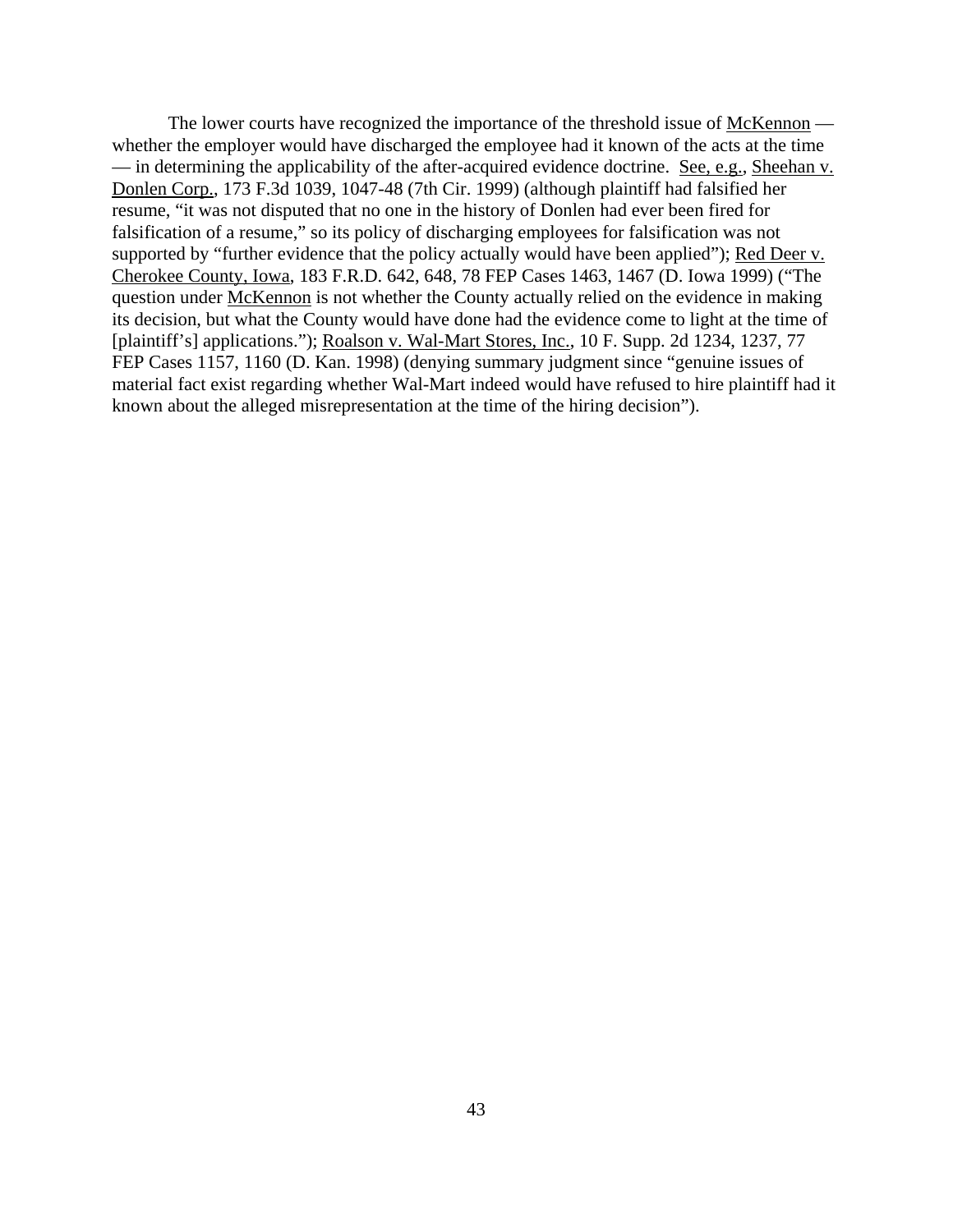### **IX. Taxation of Damages.**

#### **A. The Statutory Problem and Proposed Legislative Relief.**

Section 104(a) of the Internal Revenue Code excludes from taxable gross income certain compensation received for physical injuries and sickness. As amended in 1996, this statute now provides in relevant part that:

Except in the case of amounts attributable to (and not in excess of) deductions allowed under section 213 (relating to medical, etc., expenses), for any prior taxable year, gross income does **not** include —

. . . .

(2) the amount of any damages (**other than punitive damages**) received (whether by suit or agreement and whether as lump sums or as periodic payments) on account of personal physical injuries or physical sickness.

I.R.C. (26 U.S.C.) § 104(a) (emphasis added). The statutory notes explain that:

For purposes of paragraph (2), **emotional distress shall not be treated as a physical injury or physical sickness.** The preceding sentence shall not apply to an amount of damages not in excess of the amount paid for medical care . . . attributable to emotional distress.

Id. note (emphasis added). The consequences of this statute are threefold:

(1) punitive damages are fully taxable income;

(2) compensatory damages based upon emotional distress are fully taxable income after subtracting the costs of medical care; while

(3) damages arising in tort for physical injuries or sickness remain excluded from taxable income.

This statute, as amended, applies to "any amount received under a written binding agreement, court decree, or mediation award" issued or in effect on or after September 14, 1995. Small Business Job Protection Act of 1996, Pub. L. 104-188, § 1605(d) (1996); see also F.M. Gittes, "Taxing Our Civil Rights," 1 Employee Rights Q. 47 (2000); L. Sager & S. Cohen, "How the Income Tax Undermines Civil Rights Law," 73 S. Cal. L. Rev. 1075 (2000).

Prior to 1996, the courts required the satisfaction of two prongs to exclude damage payments from taxable gross income under this section. See, e.g., Commissioner v. Schleier, 515 U.S. 323, 337 (1995) ("First, the taxpayer must demonstrate that the underlying cause of action giving rise to the recovery is based upon tort or tort type rights; and second, the taxpayer must show that the damages were received on account of personal injuries or sickness."). The 1996 amendments have added the threshold limitation that emotional distress damages (not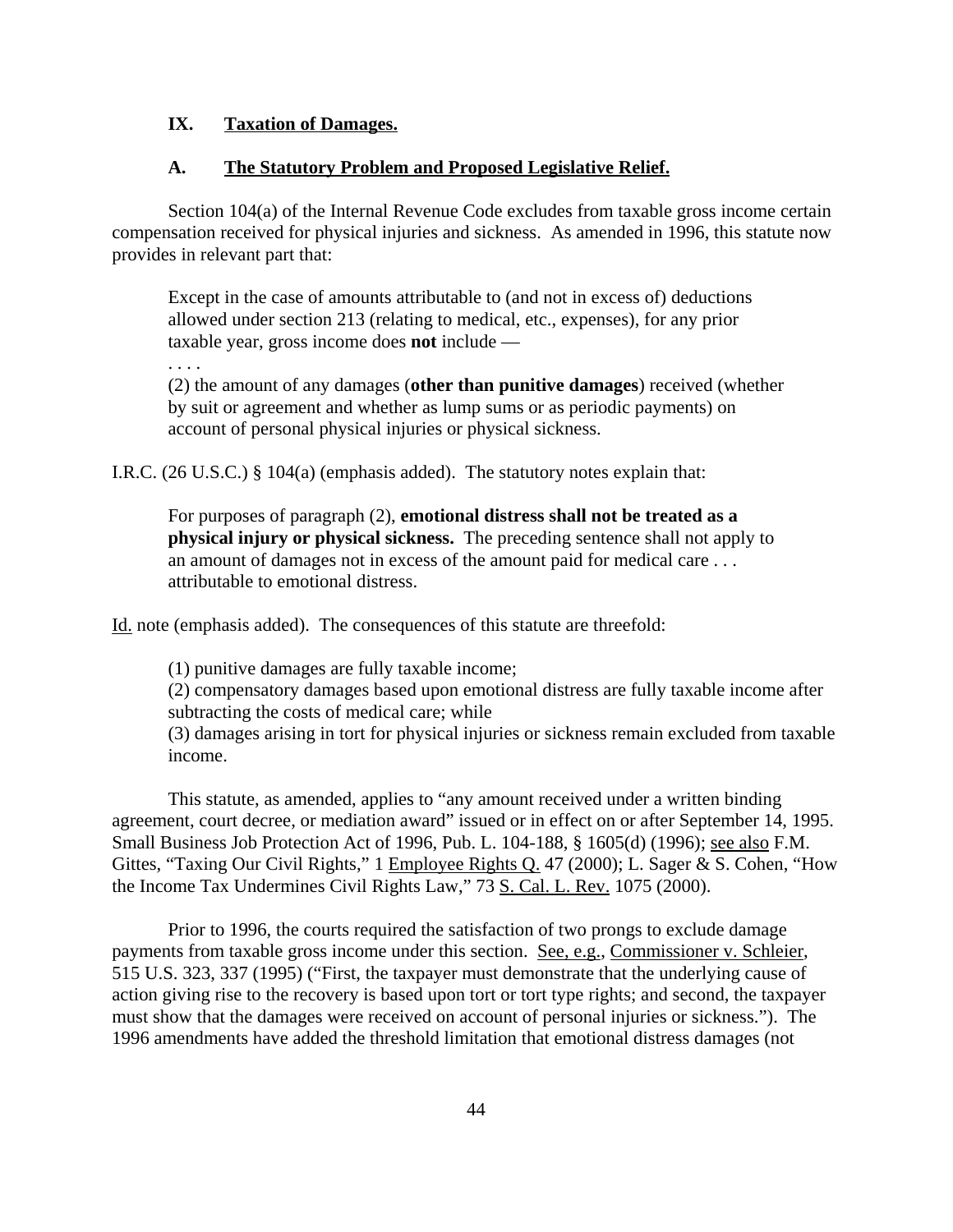arising in tort) in excess of medical costs and all punitive damages are outside the scope of this statute.

To address this disparity in compensatory damages between personal injury and medical malpractice litigation (for which such damages remain tax-free) and employment discrimination litigation (for which most such damages are now taxable), the "Civil Rights Tax Relief Act of 2001" was introduced in early 2001; since this legislation did not pass, it will be reintroduced in the current congressional session. This legislation would exclude from gross income "amounts received by a claimant (whether by suit or agreement and whether as lump sums or periodic payments) on account of a claim of unlawful discrimination," which includes compensatory damages for emotional distress and attorney's fees. At the same time, these bills would not exclude back pay, front pay, or punitive damages from taxable income. Instead, these bills would allow for income averaging for back pay and front pay, thereby mitigating the tax consequences of receiving a large award covering several years' work during a single tax year.<sup>6</sup>

| <b>Damages</b>                                 | <b>Taxable or Excluded?</b> | If Taxable,<br><b>Income Averaging?</b> |
|------------------------------------------------|-----------------------------|-----------------------------------------|
| Compensatory damages for<br>emotional distress | Excluded                    | n/a                                     |
| Attorney's fees                                | Excluded                    | n/a                                     |
| Back pay                                       | Taxable                     | Yes                                     |
| Front pay                                      | Taxable                     | Yes                                     |
| Punitive damages                               | Taxable                     | N <sub>o</sub>                          |

The outcome of this proposed legislation would be as follows:

#### **B. Taxation of Attorney's Fees.**

Meanwhile, a majority of the federal circuit courts have held that a contingent fee award payable to the attorney is taxable income to the plaintiff, thereby resulting in double-taxation as both the plaintiff and the attorney pay taxes on the same income. As of January 2003, the First, Third, Fourth, Seventh, Ninth, Tenth, and Federal Circuits have sided with the IRS; the Fifth, Sixth and Eleventh Circuits have instead held that contingent fees are not taxable to the plaintiff.

<sup>&</sup>lt;sup>6</sup> The National Employment Lawyers Association website discusses the rationales and history of this legislation. See "Civil Rights Tax Relief Act: Tax Equity for Targets of Discrimination" <http://www.nela.org/news/civilrightstaxrelief.htm>. Comparable legislation was recently enacted under the D.C. tax code, for plaintiffs who are D.C. residents. See D.C. Code Ann. §§ 47-1803.02(a)(U), 47-1806.10 (Supp. 2003) (retroactive to Jan. 1, 2001).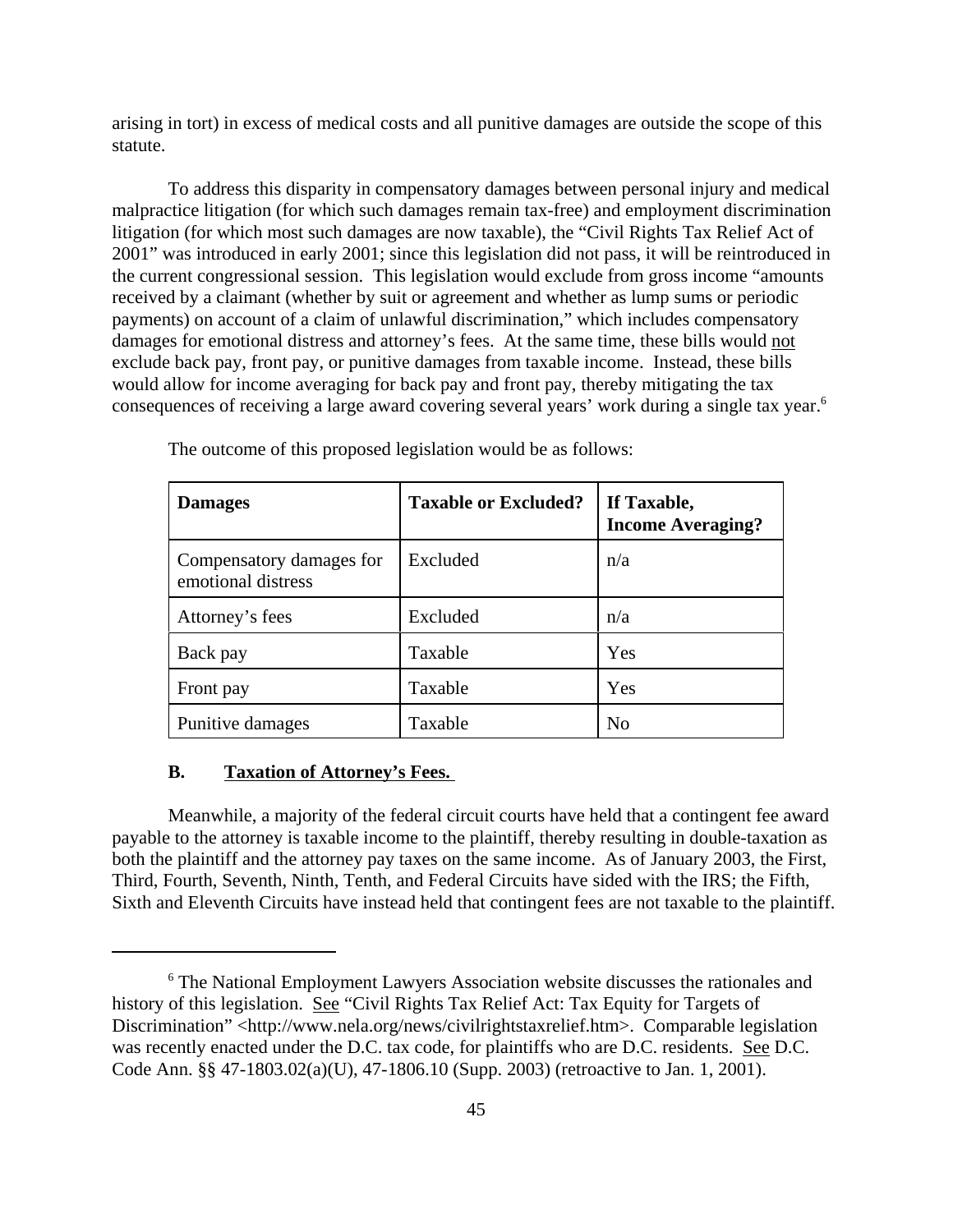See W.C. Smith, "No Closure on Contingent-Fee Tax Issue; Justices Refuse to Resolve Circuit Split for Third Time in Two Years," ABA Journal, E-Report (May 24, 2002). The D.C., Second and Eighth Circuits have not yet ruled on this issue.

As a result, the IRS has revised its reporting regulations, which now require that a defendant who pays attorney's fees to a plaintiff must file an IRS Form 1099, reporting this payment as being made to both the attorney and the plaintiff. See 26 C.F.R. § 1.6041-1 (2003); IRS, "Information Reporting Requirements for Certain Payments Made on Behalf of Another Person, Payments to Joint Payees, and Payments of Gross Proceeds from Sales Involving Investment Advisors," 67 Fed. Reg. 48,754 (July 26, 2002); see generally IRS, Market Segment Specialization Program, "Lawsuit Awards and Settlements" (2001). The effective date of these so-called "Middleman Regulations" is January 1, 2003. The bottom line is that even if the defendant cuts separate checks to the attorney and to the plaintiff, the plaintiff gets a Form 1099 setting forth the total amount of both checks. See R.W. Wood & J.R. Flora, "New (Final!) Form 1099 Reporting Regs: Attorneys' Fee Regs in Drag?," Tax Notes, Oct. 14, 2002, at 265.

Commentators have recognized that some plaintiffs may be faced with paying taxes on an attorneys' fee award that can exceed their recovery on their claims. See, e.g., A. Liptak, "Tax Bill Exceeds Award to Officer in Sex Bias Suit," N.Y. Times, Aug. 11, 2002, at 12; D.C. Johnston, "A 'Stealth Tax' Is Creeping Up on Growing Numbers of Americans," N.Y. Times, Feb. 17, 2002, § 3, at 17, 19. For that reason, the Court of Appeals of Washington recently held that a plaintiff was entitled, as part of her actual damages in a gender discrimination case under the Washington Law Against Discrimination, to a supplemental judgment to offset the adverse federal income tax consequences arising from the taxation to the plaintiff of the damages and the attorney's fee award. Blaney v. International Ass'n of Machinists & Aerospace Workers, 114 Wash. App. 80, 92-102, 55 P.3d 1208, 1214-18, 90 FEP Cases (BNA) 97 (2002). This decision is now on appeal to the Supreme Court of Washington; as Washington does not have a state income tax, only federal taxes were at issue.

Two recent Title VII cases in the U.S. District Court for the District of Columbia illustrate approaches taken by prevailing plaintiffs to forestall the tax consequences of the taxation of the attorneys' fee award. In Porter v. USAID, the plaintiff initially moved for equitable relief by requesting that the defendant should compensate the plaintiff for taxes owed on the attorneys' fee award, through a "gross-up" of the award. See Plaintiff's Petition for Equitable Relief (June 28, 2002), at 8-10; Defendant's Opposition to Plaintiff's Petition for Equitable Relief (July 12, 2002), at 11-12; Plaintiff's Reply in Support of His Petition for Equitable Relief (July 25, 2002), at 9-11 (attached as Exhibits 1-3, Appendix, *infra*). Judge Robertson's initial ruling recognized that this request "very clearly invokes the 'make whole' equitable powers of this Court." See Memorandum (Sept. 9, 2002), at 4 (attached as Exhibit 4, *infra*). Judge Robertson then noted that Congress may resolve this problem, but if Congress "does not, I will consider whether there is some way of delinking the payment of attorneys fees from the plaintiff himself, and, if there is none, I will give further consideration to a 'grossed up' award." Id. at 4-5.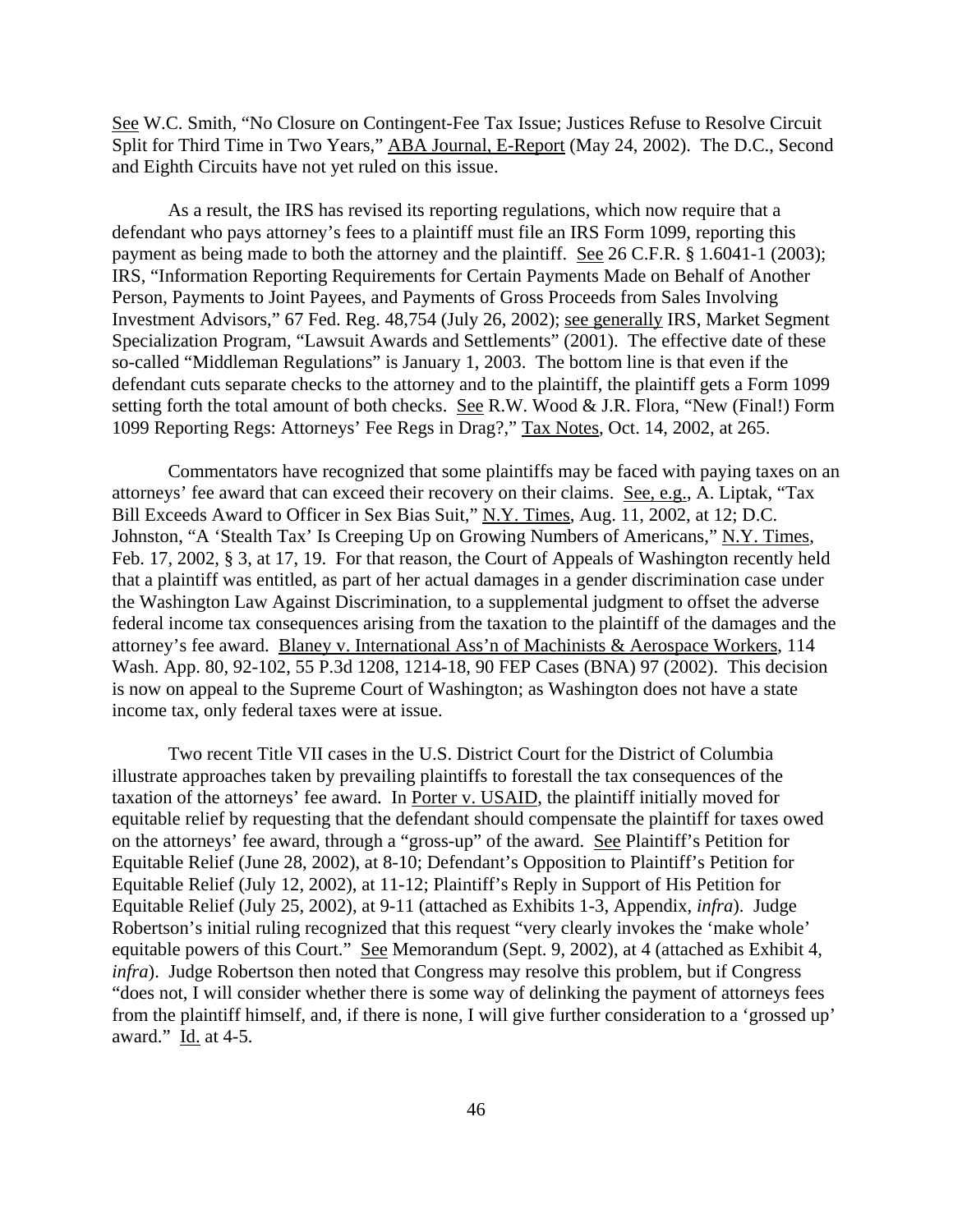In Estes v. Georgetown University, the plaintiff moved for indemnification — as opposed to the "gross up" in Porter — for any possible taxation of her attorneys' fees. See Plaintiff's Motion to Amend Judgment and Petition for Equitable Relief (Sept. 19, 2002), at 1-8; Defendants' Opposition to Plaintiff's Motion to Amend Judgment and Petition for Equitable Relief (Sept. 30, 2002), at 1-9; Reply Memorandum in Support of Plaintiff's Motion to Amend Judgment and Petition for Equitable Relief (Oct. 8, 2002), at 1-10 (attached as Exhibits 5-7, *infra*). Judge Robertson ruled that the motion for indemnification was not ripe for consideration, since the attorney's fee determination had not yet been made. Estes, 231 F. Supp. 2d at 286.

Subsequently, the Porter plaintiff submitted a new motion for indemnification. See Plaintiff's Memorandum in Support of Motion (1) for Award of Attorneys' Fees and Costs, and (2) for Order of Indemnification (Feb. 21, 2003), at 6-9 (attached as Exhibit 8, *infra*). In contrast to Mr. Porter's prior "gross up" request, his new motion, similar to that filed in Estes, requests that the defendant indemnify the plaintiff for any tax consequences. Requesting indemnification is probably the better approach, since it is purely equitable, "make whole" relief, whereas a "gross up" contemplates setting the dollar amount of the tax liability in advance, but it is difficult to predict what the IRS will do in any given case.

#### **C. Taxation of Back Pay and Front Pay.**

Since back pay ordinarily constitutes taxable income, Title VII litigants, during settlement negotiations, will sometimes "include an amount to offset the plaintiff/taxpayer's increased liability" for back pay. EEOC v. Joe's Stone Crab Inc., 15 F. Supp. 2d 1364, 1380, 77 FEP Cases 897, 907 (S.D. Fla. 1998). For that reason, "a district court, in the exercise of its discretion, may include a tax component in a lump sum back pay award to compensate prevailing Title VII plaintiffs." Id. (since EEOC "failed to provide competent foundation evidence to permit the court to make these calculations," the court refused to award additional offset damages for "increased tax liability a claimant will experience by receiving a lump sum award"); see also Jordan v. CCH, Inc., 230 F. Supp. 2d 603, 617 (E.D. Pa. 2002) (awarding \$33,124 in damages for negative tax impact of back pay award); O'Neill v. Sears, Roebuck & Co., 108 F. Supp. 2d 443, 446-49 (E.D. Pa. 2000) (plaintiff entitled to additional amount for taxation of front pay and back pay, but not for compensatory or liquidated damages); see generally S.P. Duffy, "Tax Effect Requires Enhanced Age Bias Award," The Legal Intelligencer (Philadelphia), Oct. 8, 2002.

A distinction must be made between taxable income (wages) subject to withholding and taxable income (non-wages) not subject to withholding. Ordinarily, back pay and front pay are taxable wage income. However, the Eighth Circuit held that where the plaintiff, an unsuccessful job applicant, had alleged discrimination based upon refusal to hire, then there was no employment relationship between the parties, so the back pay and front pay awards, while taxable, were not subject to withholding. Newhouse v. McCormick & Co., 157 F.3d 582, 587 (8th Cir. 1998) (also recognizing that these awards "are income and must be included in Newhouse's gross income and reported as required by the IRS").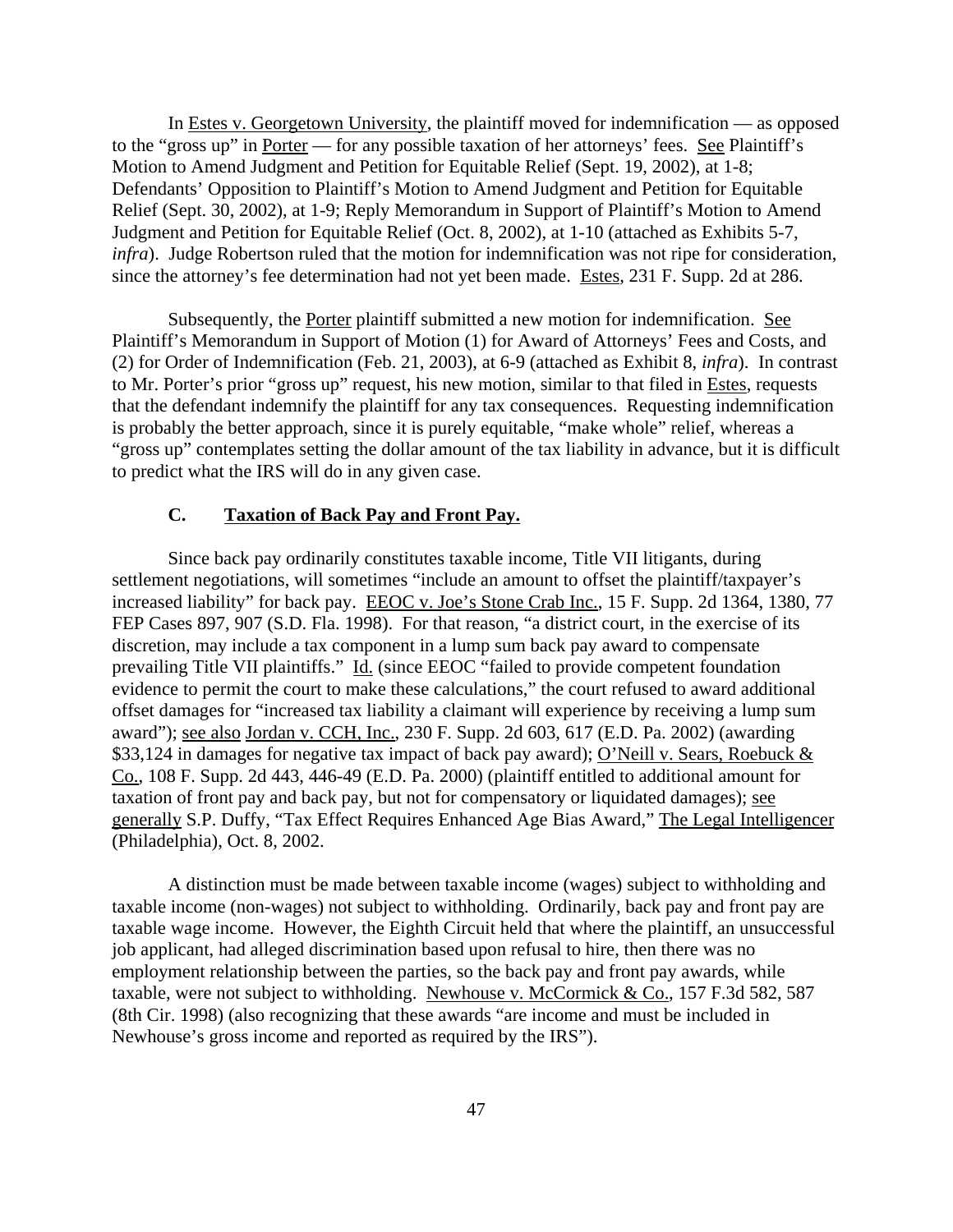In a case arising under the Family Medical and Leave Act, the plaintiff was awarded compensatory and liquidated damages, but the defendant insisted on withholding income taxes and social security contributions from the damages. Churchill v. Star Enterprises, 3 F. Supp. 2d 622, 623-24 (E.D. Pa. 1998), aff'd on other grounds, 183 F.3d 184 (3d Cir. 1999). The district court held that "no withholding is mandated under federal or state law." Id. at 625.

Several cases, although involving settlement agreements or awards issued prior to the effective date of the aforementioned 1996 amendment to I.R.C. § 104(a), are still of relevance since their outcome would be the same under the current statute. In particular, where the former employee entered into a settlement agreement that provided for payments equivalent to severance pay, the courts have held these payments to be taxable income absent either specific agreement not to prosecute a legal claim or a justiciable case. See, e.g., Pipitone v. United States, 180 F.3d 859, 864 (7th Cir. 1999) ("settlement agreement lacks express language stating what the settlement amount was paid to settle" and the employer "intended the payment to Pipitone to be severance pay"); Ball v. Commissioner, 163 F.3d 308, 309 (5th Cir. 1998) (I.R.C. § 104(a)(2) "clearly requires the existence of a justiciable claim of the type identified therein and an express settlement and disposition of such an extant claim;" plaintiff signed generic release "at a time when no claims exist[ed], whether or not previously asserted or articulated;" hence "separation" payment was taxable income); Gajda v. Commissioner, 158 F.3d 802, 805 (5th Cir. 1998) ("language of the [settlement] agreement, the nature of the program, and the calculation of the payment itself [show] that IBM intended the payment as compensation of wages lost upon early retirement and not to settle personal injury [ADEA or emotional distress] claims.").